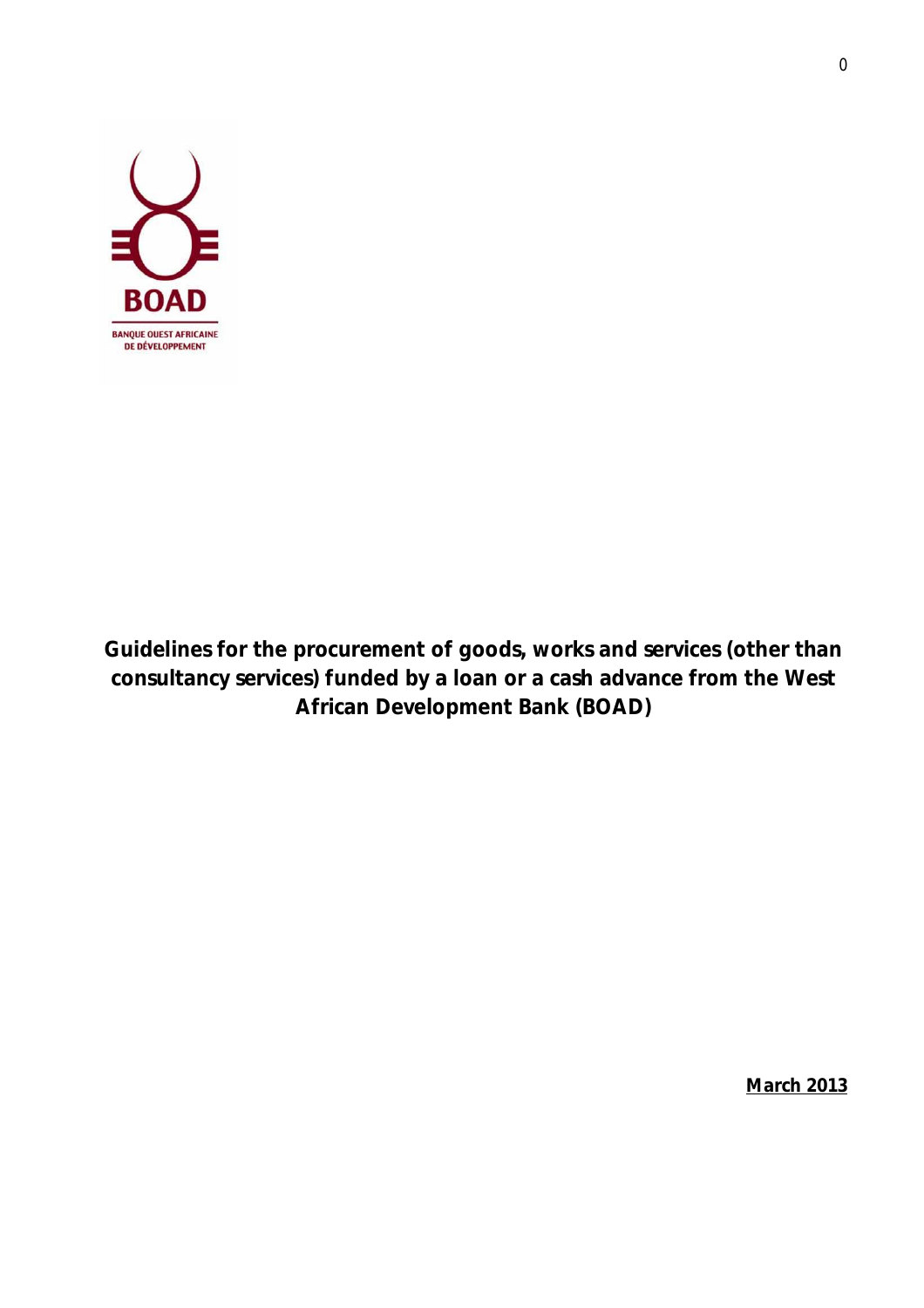# **TABLE OF CONTENTS**

| 5  |
|----|
| 10 |
|    |
|    |
|    |
|    |
|    |
|    |
|    |
|    |
|    |
|    |
|    |
| 20 |
| 20 |
|    |
|    |
|    |
|    |
|    |
|    |
|    |
|    |
|    |
|    |
|    |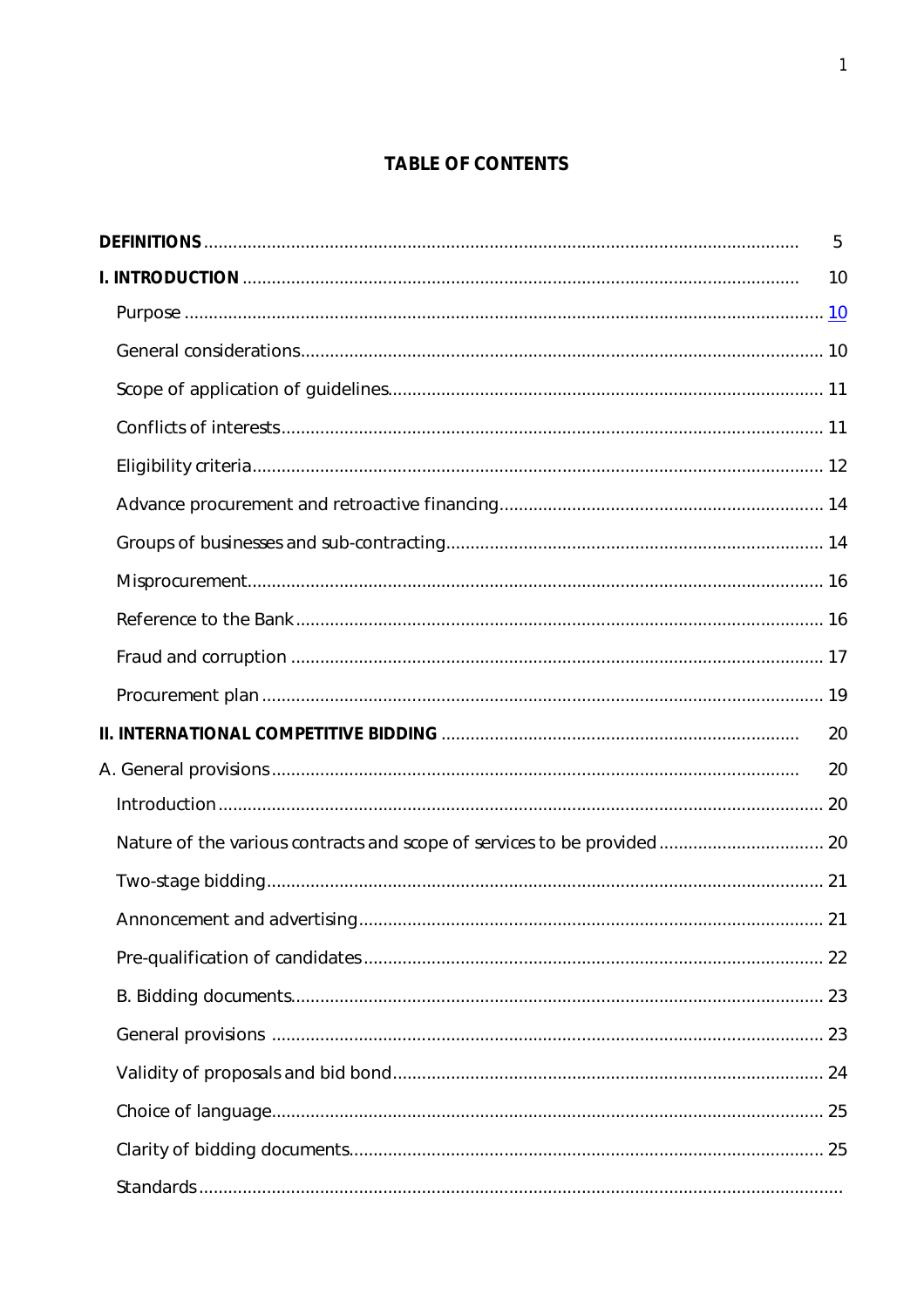|  | 32 |
|--|----|
|  |    |
|  |    |
|  |    |
|  |    |
|  |    |
|  |    |
|  |    |
|  |    |
|  |    |
|  |    |
|  |    |
|  |    |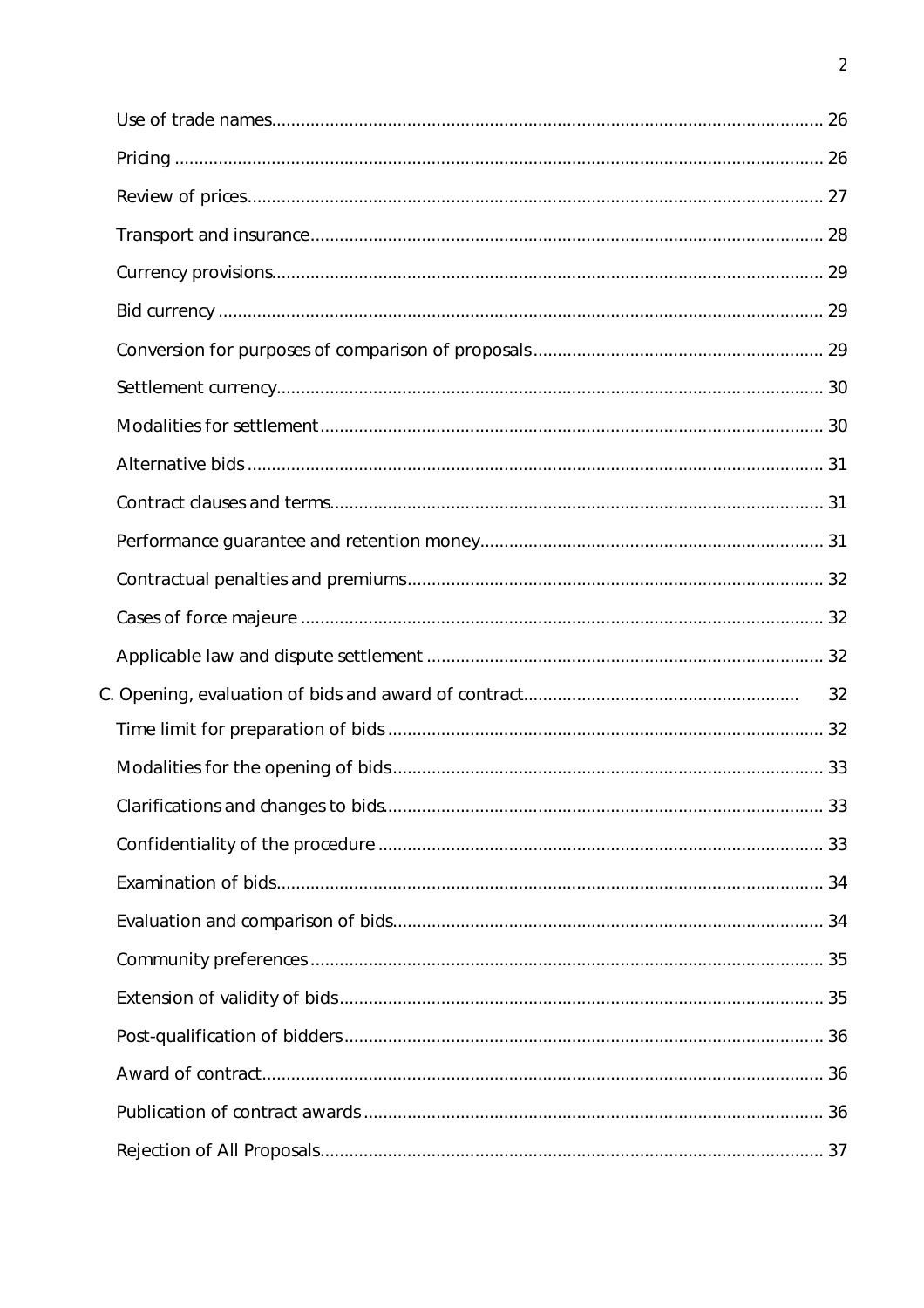|                                                                                     | 38 |
|-------------------------------------------------------------------------------------|----|
|                                                                                     |    |
|                                                                                     |    |
|                                                                                     | 39 |
|                                                                                     |    |
|                                                                                     |    |
|                                                                                     |    |
|                                                                                     |    |
|                                                                                     |    |
|                                                                                     |    |
|                                                                                     |    |
|                                                                                     |    |
|                                                                                     |    |
|                                                                                     |    |
| Procurement under loans granted to intermediary finance institutions or agencies 46 |    |
|                                                                                     |    |
|                                                                                     |    |
|                                                                                     |    |
|                                                                                     | 50 |
|                                                                                     |    |
|                                                                                     |    |
|                                                                                     | 52 |
|                                                                                     |    |
|                                                                                     |    |
|                                                                                     |    |
|                                                                                     |    |
|                                                                                     |    |
|                                                                                     |    |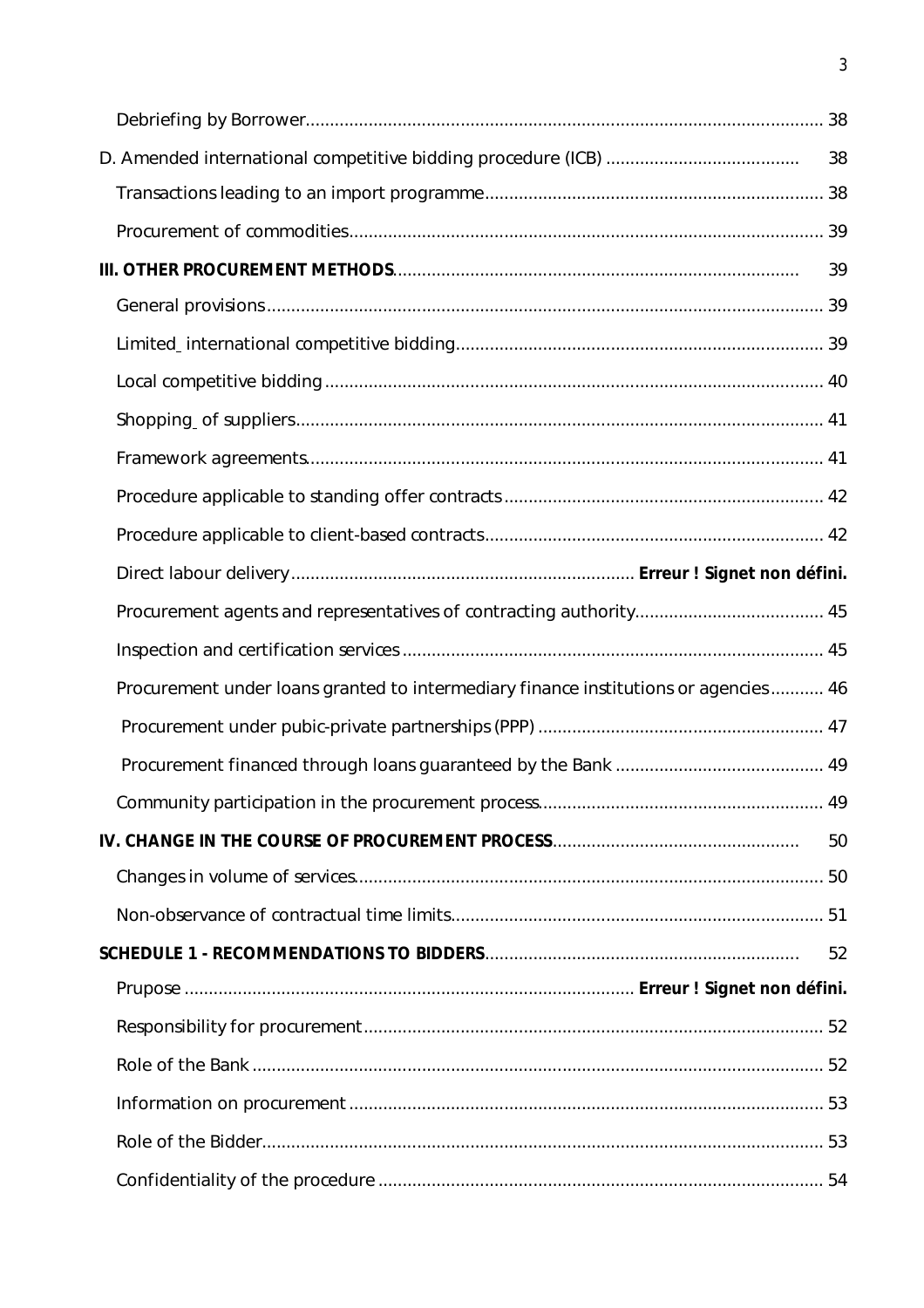| SCHEDULE 3 - PROCUREMENT RULES AS PART OF PRIVATE SECTOR OPERATIONS  56 |  |
|-------------------------------------------------------------------------|--|
|                                                                         |  |
|                                                                         |  |
|                                                                         |  |
| SCHEDULE 4 - EXAMINATION OF THE PROCUREMENT PROCESS BY THE BANK  57     |  |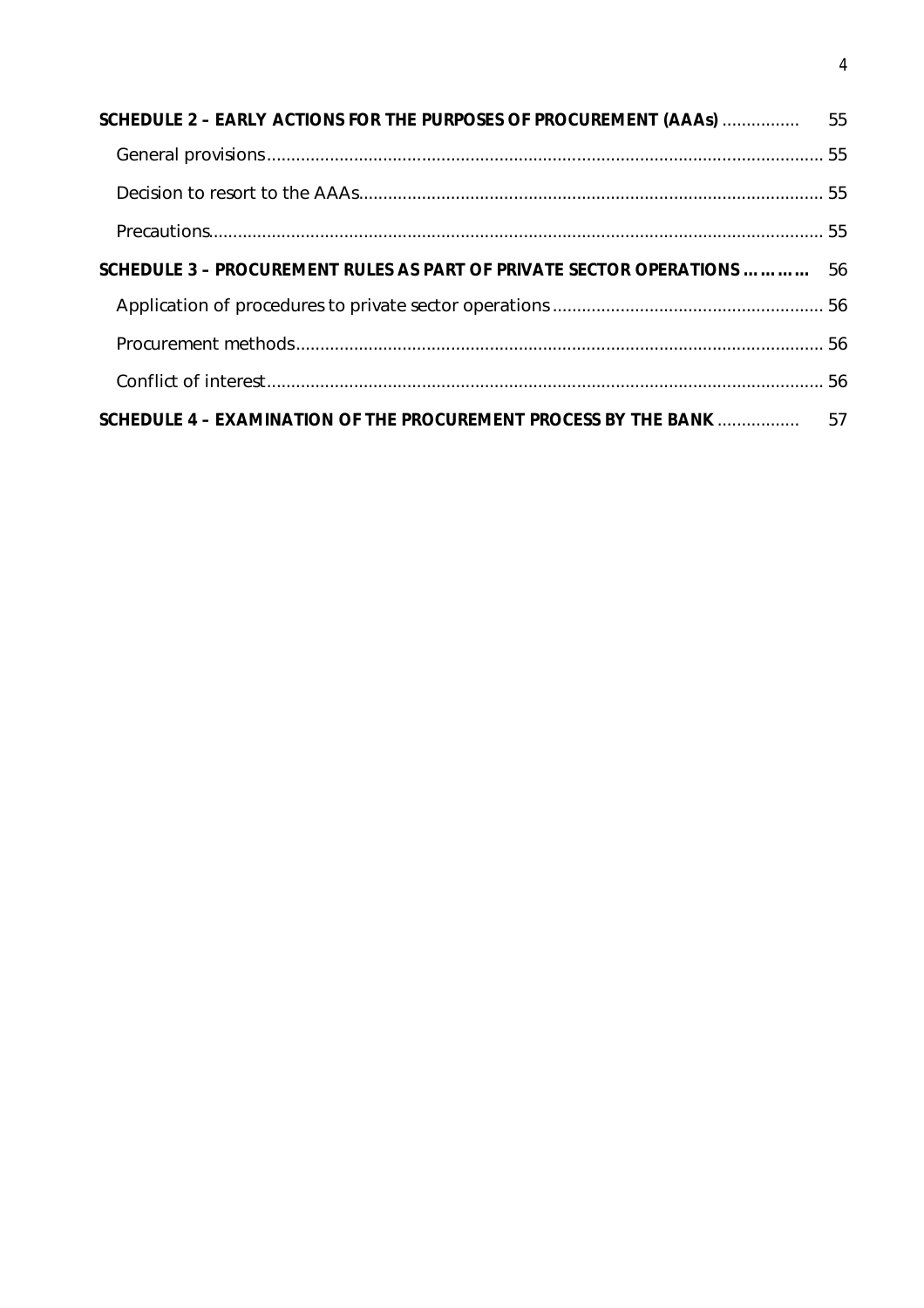#### **DEFINITIONS**

For the purposes of these guidelines, the following expresssions shall mean:

- **Framework agreement**: agreement entered into between one or several contracting authorities whose purpose is to establish the terms governing contacts to be entered into during a given period, particularly with regard to prices and, where necessary, projected quantities;
- **Loan agreement or Loan contract**: any contract and its possible amendments which bind the Borrower and the Bank, on account of the Loan directly granted by the latter or funds managed by the same for the benefit of the Borrower; the loan agreement refers to a loan granted to a public sector entity; the loan contract makes reference to a loan granted to a private sector entity;
- **Competitive bidding:** The entire competitive bidding process for the purpose of the award of a contract which begins with the publication of a procurement notice and ends with its approval and notification to the successful bidder;
- **General procurement notice:** Any document providing information on the Borrower (or possible Borrower) and indicating the amount and purpose of the loan or loans, the purpose of the contracts corresponding to the Procurement Plan, as well as the name, telephone or fax number and address(es)of the agency(ies)of the Borrower(s)responsible for the procurement, together with the electronic portal address or the usual, nationally- and inetrnationallyaccessible and free Internet website on which the special procurement notices in question will be posted;
- **Competitive bidding notice**: Any document communicated to the general public in order to bring the opening of a tender process to its attention;
- **Beneficiary of a contract**: The bidder whose bid has been selected before the approval of the contract;
- **Amendment**: a document which amends the components and provisions of a contract;
- **Bank or B.O.A.D:** West African Development Bank;
- Candidate: the natural or legal person who shows interest in participating or is selected by a contracting authority to participate in a procurement process;
- **Application**: an act through which the applicant shows interest in participating in a procurement procedure, but the said act does not bind or impose obligations on him with regard to the contracting authority;
- **CIP**: carriage and insurance paid to : carriage paid, including insurance, up to the destination point;
- **Cofinancing**: any joint financing between the Bank and one or several other financial institutions of the same project; co-financing may be joint or parallel;
- **General terms and conditions**: general requirements which contain the administrative, financial, legal and technical contractual clauses relating to the execution of contracts of a special type;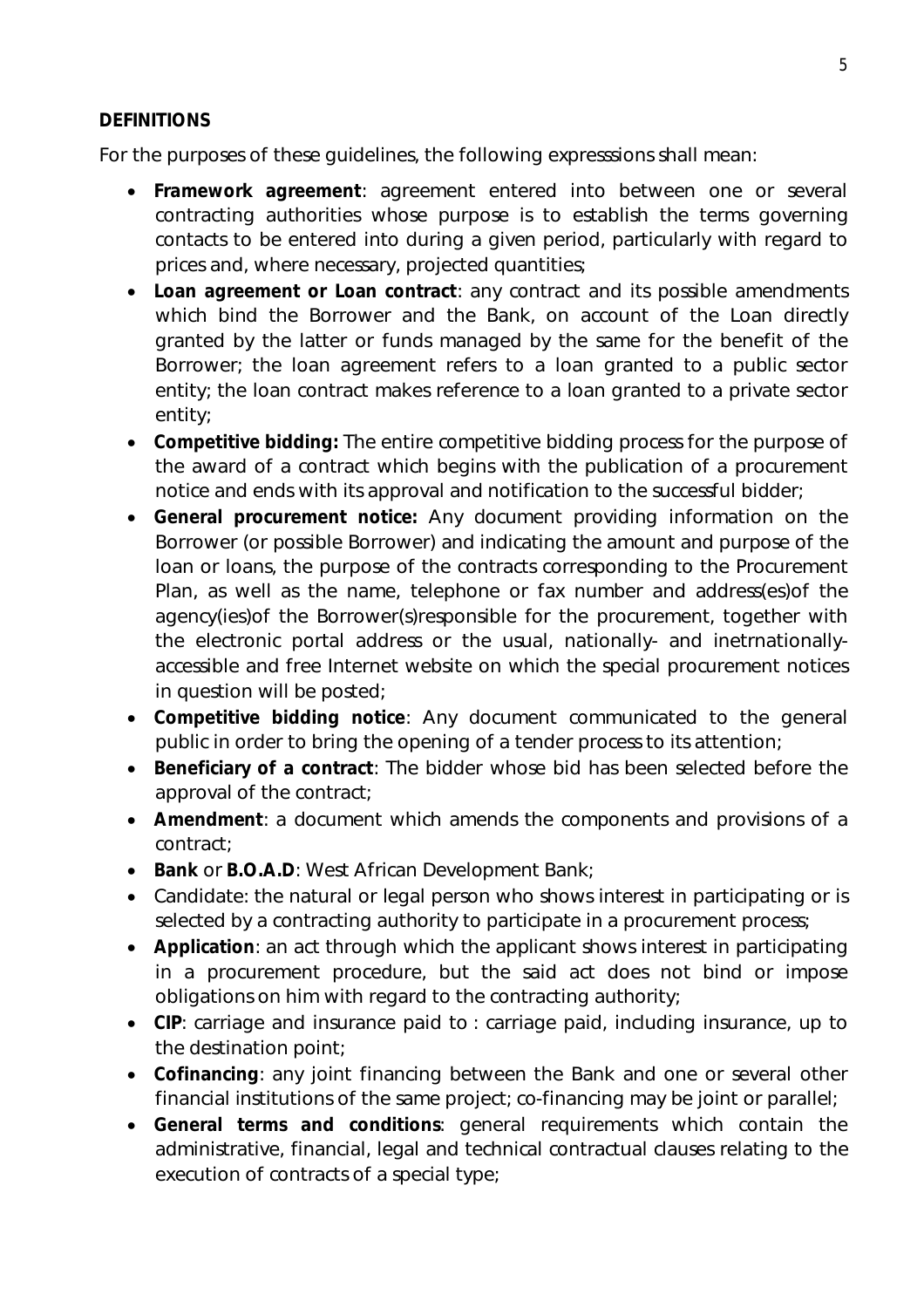- **Special terms**: special requirements established by the contracting authority as an integral part of the bidding documents/request for proposals, comprising the amendments to the general terms, special contractual clauses and the terms of reference (in a service contract) or the technical specifications (in a supply or works contract);
- **Conflict of interest**: any event which influences the capacity of a candidate, bidder or beneficiary to provide professional, objective and impartial advice, or prevents him from promoting the interests of the contracting authority at all times. Any consideration relating to potential future contracts, or any conflict with other past or current commitments of a candidate, bidder, allottee or beneficiary of a grant, or any conflict with his own interests. These limitations also apply to the possible sub-contractor and the personnel of the candidate, bidder or beneficiary;
- **Closing dates**: Time limits indicated in the contract which takes effect from the day after the date of the act or event selected as the point of departure for the determination of these time limits. Where the last day of the time limit is not a working day, the time limit expires at the end of the first working day after the last day of the time limit;
- **Time limit (or) period**: time limit which takes effect from the day after the date of the act or event selected as the point of departure for the determination of the time limit in question. Where the last day of the time limit is not a working day, the time limit expires at the end of the first working day after the last day of the time limit;
- **DDP**: delivery duty paid: Delivery through which the seller delivers to the buyer the supplies to be imported which have been cleared through customs and not discharged from any means of transport upon arrival at the agreed point of destination;
- **Borrower**: any beneficiary of a loan agreement or contract or any other financing arrangement granted by the Bank;
- **Firm**: any natural or legal person tasked with the execution of the works or the provision of services or goods, as part of the contract;
- **Community firm**: any firm whose head office is located in a Member State of the West African Economic and Monetary Union (UEMOA), and of which he/she is a tax-paying resident;
- **Equipement:** machines, appliances, components and all the parts to be supplied for their inclusion in the services, goods or works;
- **Community space (countries of):** countries of the WAEMU region: Benin, Burkina Faso, Côte d'Ivoire, Guinea-Bissau, Mali, Niger, Senegal and Togo.
- **Member State**: the eight (8) countries of the West African Economic and Monetary Union (WAEMU) and the following countries: France, Germany, Belgium, India and China. The African Development Bank (AfDB), the Central Bank of West African States (BCEAO) and the European Union are stakeholder institutions of the Bank;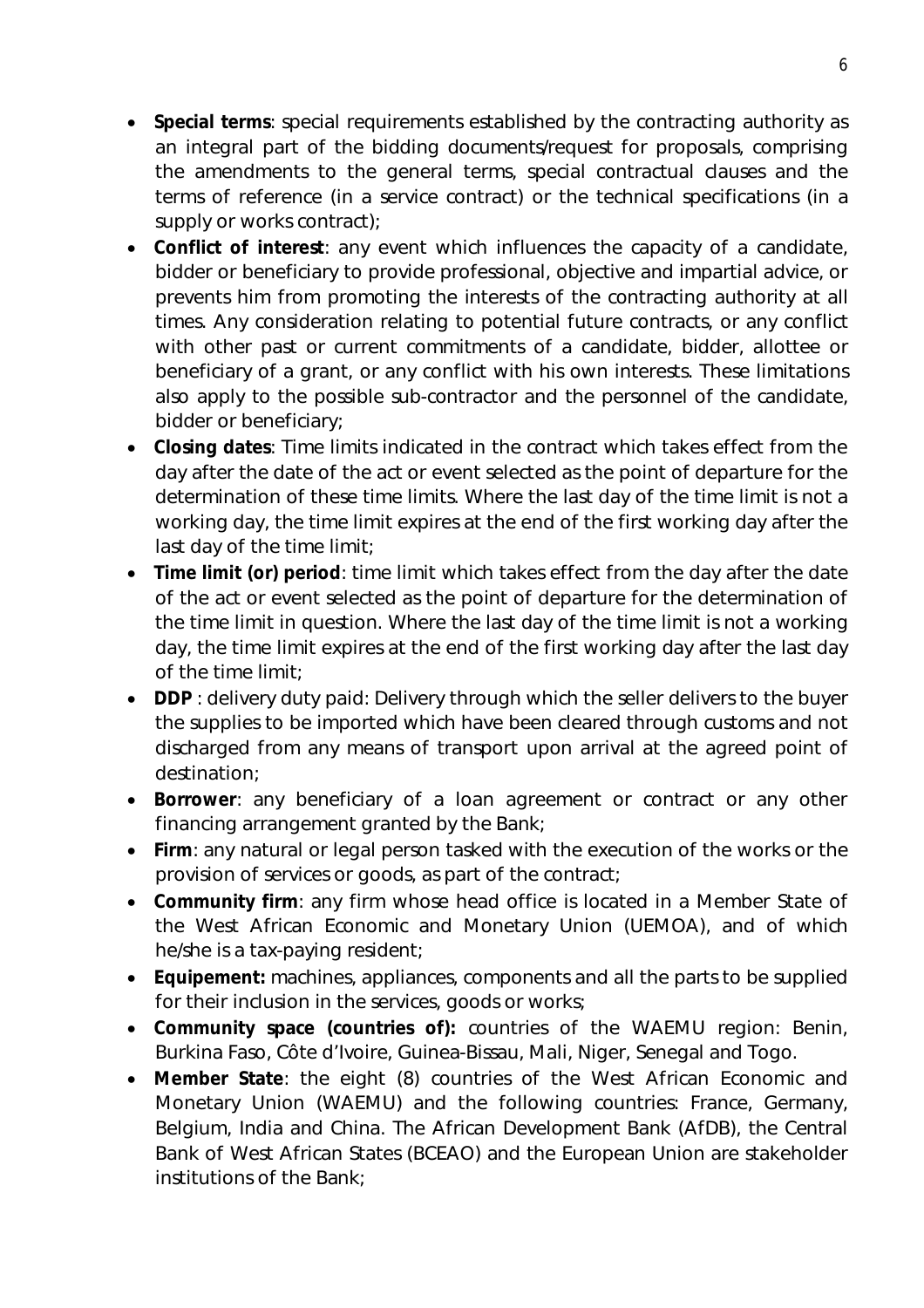- **Joint financing**: any financing arrangement undertaken collectively by the Bank and one or several co-financiers for the same project or the same lots of a project, by applying the same rules for the procurement of goods, services and works;
- **Parallel financing**: any financing arrangement by the Bank and one or several co-financiers other than the Borrower, for separate batches of the same project or distinct batches of the same component of the project, each according to its own rules governing the procurement of goods, services and works;
- **Supplier**: any natural or legal person or public entity or consortium of such persons and/or agencies offering to provide products;
- **Supplies**: all goods the successful bidder must provide the contracting authority, and the ownership of which is transferred from the contractor to the contracting authority;
- **Performance security**: real or personal security to ensure the proper execution of the contract both from the technical point of view and in terms of the project execution time frame;
- **Joint group**: **e**ntity constituted by several bidders who decide to come together in order to compete for a bidding process made up transactions devided into batches. Each of its members undertakes to execute the batches which are likely to be awarded to him in the contract;
- **Group of firms**: group of firms which has subscribed to a single commitment procedure and represented by one of them who serves as a common authorized agent. The group of firms is jointly and severally liable;
- **Severally liable group**: the group is severally liable where each of its members is bound by the entire contract, whether the transaction is divided into batches or not;
- **Standing offer contract**: a contract through which the contracting authority covers his annual supply needs for which it is not possible to determine the exact volumes at the beginning of the year or which exceed storage capabilities;
- **Running contract**: a contract through which the contracting authority undertakes to give out all or part of certain categories of services defined by the prevailing regulations for a limited period not exceeding one year, with the possibility of one renewal and depending on orders placed as and when the need arises;
- **Contract**: any contract entered into between the Borrower and the successful bidding firm, and the purpose of which is the execution of services and works or the delivery of supplies, as part of the execution of the project;
- **Public contract**: any written contract entered into for a consideration by the contracting authority in order to meet its needs in the area of works, supplies or services;
- **Public works contract**: any contract which aims at either executing or jointly designing and executing works or the building of a structure;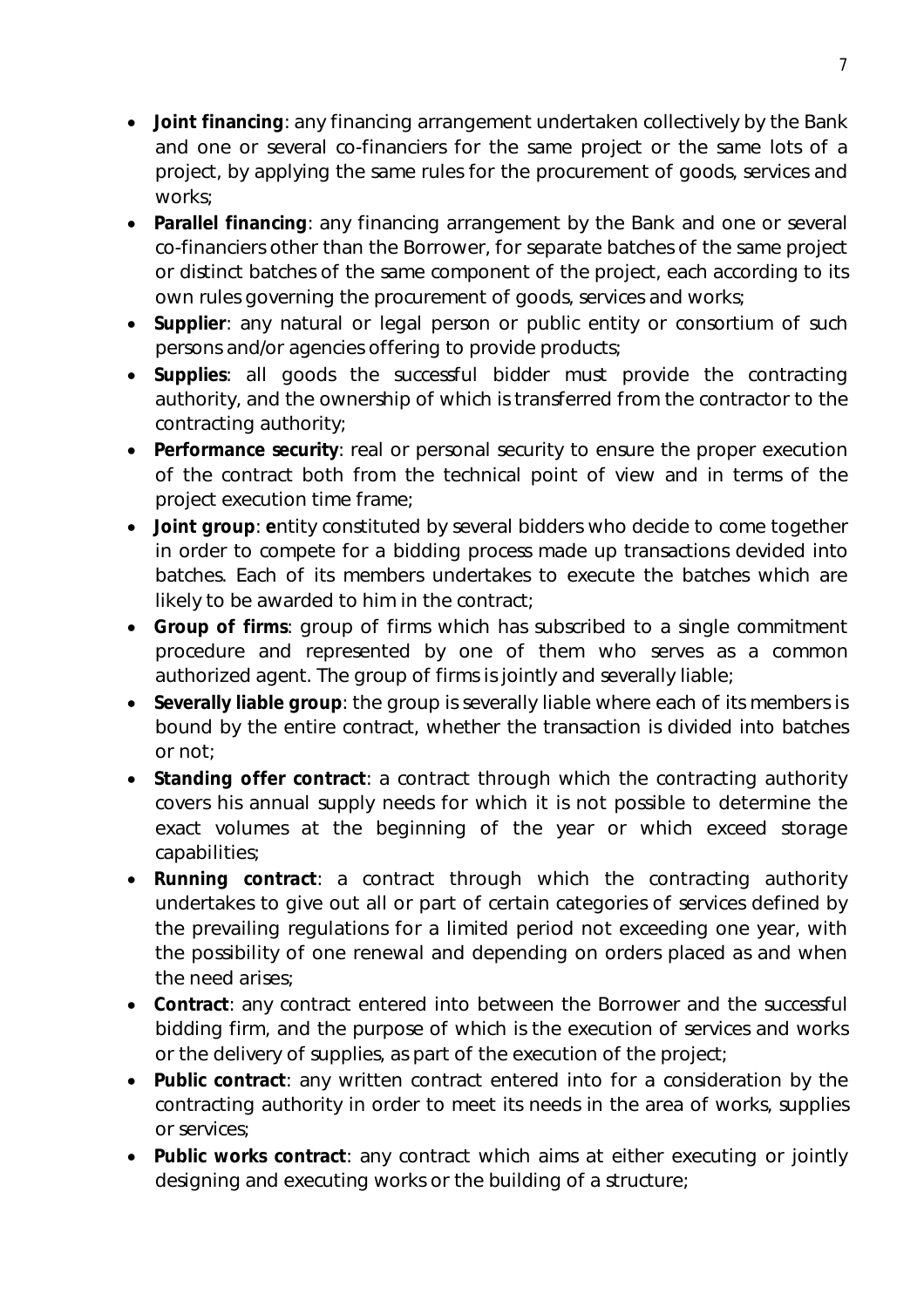- **Public supplies contract:** any contract which aims at proceeding with the purchasing, leasing, hiring or hire purchase with or without an option to buy goods of any nature, including raw materials, products, equipment and solid, liquid or gaseous objects, as well as anciliary services for the supply of these goods;
- **Public services contract**: the contract is neither a works contract nor a supplies contract. It also includes intellectual service contracts, i.e. a service contract whose main component cannot be quanified physically;
- **Turnkey contract**: any package contract based on a fixed price for which payments are effected in accordance with a contractual schedule of repayments. For such contracts, the Borrower only indicates the outlines of the project (i.e. the main technical parameters);
- **Disbursement**: any payment of all or part of the Loan made to the Borrower or third party designated by him, in accordance with the terms and conditions under the loan or contract agreement;
- **Proposal**: all the technical and financial components included in the bid submission document;
- **Lowest bid**: **o**ffer made in accordance with the technical and administrative provisions and the price of which is the lowest among all the offers submitted;
- **Agency governed by public law:** an agency
	- a) established to specifically meet general interest needs of a nature other than industrial or commercial,
	- b) clothed with a legal status, and
	- c) whose activity is mainly financed by the State, local authorities or other agencies governed by public law, or the management of which is subject to control by the latter, or the administrative, managerial or supervisory organ of which is made up of members half of whom are appointed by the State, the local authorities or other agencies governed by public law;
- **Work**: outcome of a set of building or civil works intended to serve an economic or technical function on its own; it can particularly include construction, reconstruction, demolition, repairs or renovation operations such as the construction of job sites, excavation work, construction, installation of equipment or plants, decoration and finishing as well as accessory works services, if the value of these services does not exceed that of the works proper;
- **Prohibited practices**: Refer to the cases of violation of the rules to be applied in the event of conflicts of interest, fraud, corrupt practices or related acts;
- **Loan**: refers to any repayable financing arrangement resulting from the Loan Agreement or Contract between the West African Development Bank and the Borrower; it is a repayable financing arrangement granted by the Bank to the State, to one of its departments or to a private sector entity;
- **Project** : any project financed directly or indirectly by the Bank;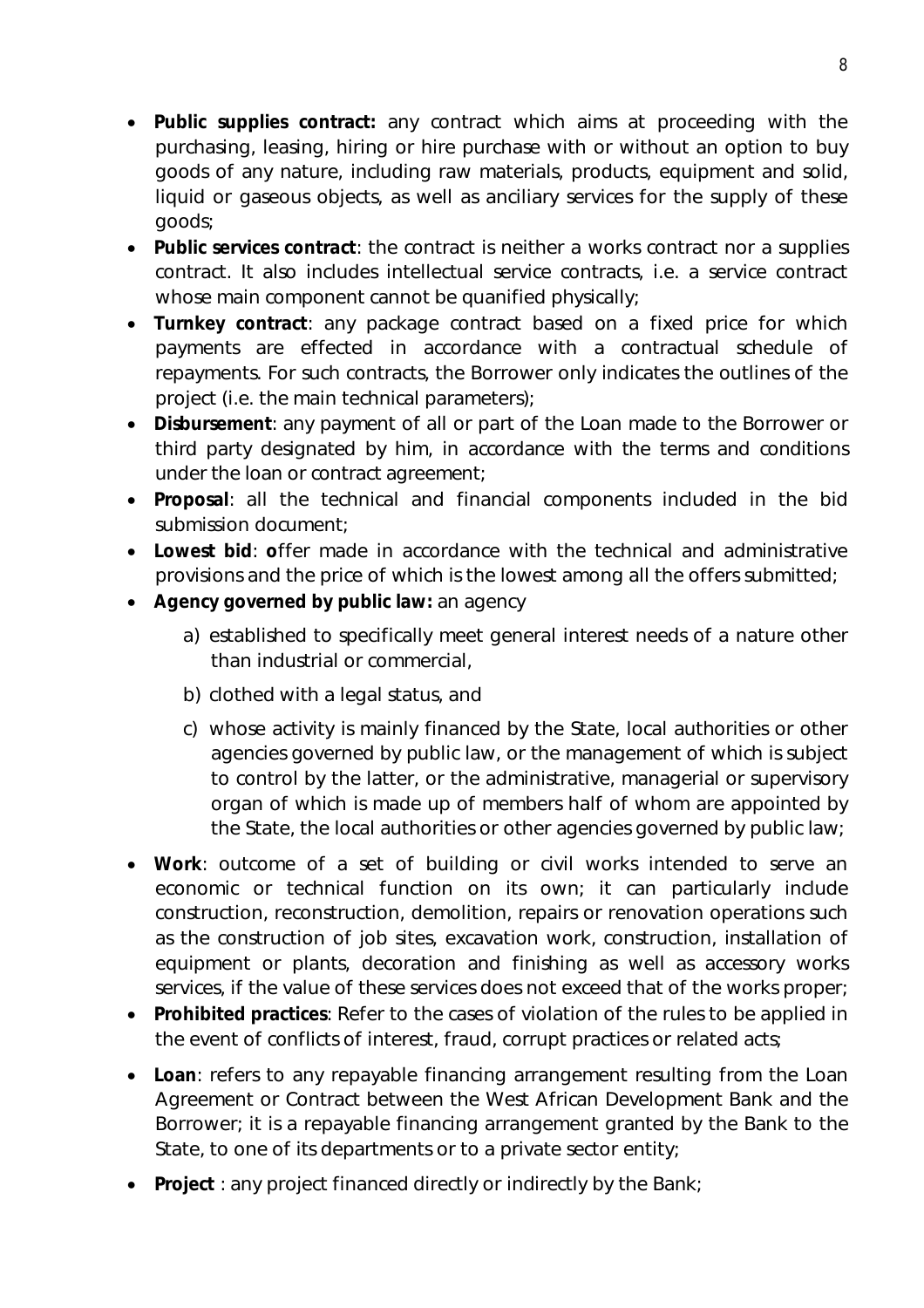- **National**: any natural or legal person with the nationality of a given State or is registered in the said State;
- **Bid submission**: any written commitment at the end of which a bidder makes his terms known and undertakes to comply with the applicable specifications;
- **To tender for**: to make a proposal in order to enter into the contract;
- **Tenderer**: any natural or legal person who puts in a bid for the purpose of entering into the contract or part thereof; the term "tender" is synonymous with the term "bid";
- **Sub-contractor**: the one who was either: i) included by the tenderer in his application for pre-qualification or in the proposal as a result of the special and essential experience as well as the know-how he is bringing on board, and which enabled the tenderer to meet the terms for the selection of a bid; or ii) appointed by the successful bidder during the execution of the contract;
- **Union**: West African Economic and Monetary Union (WAEMU).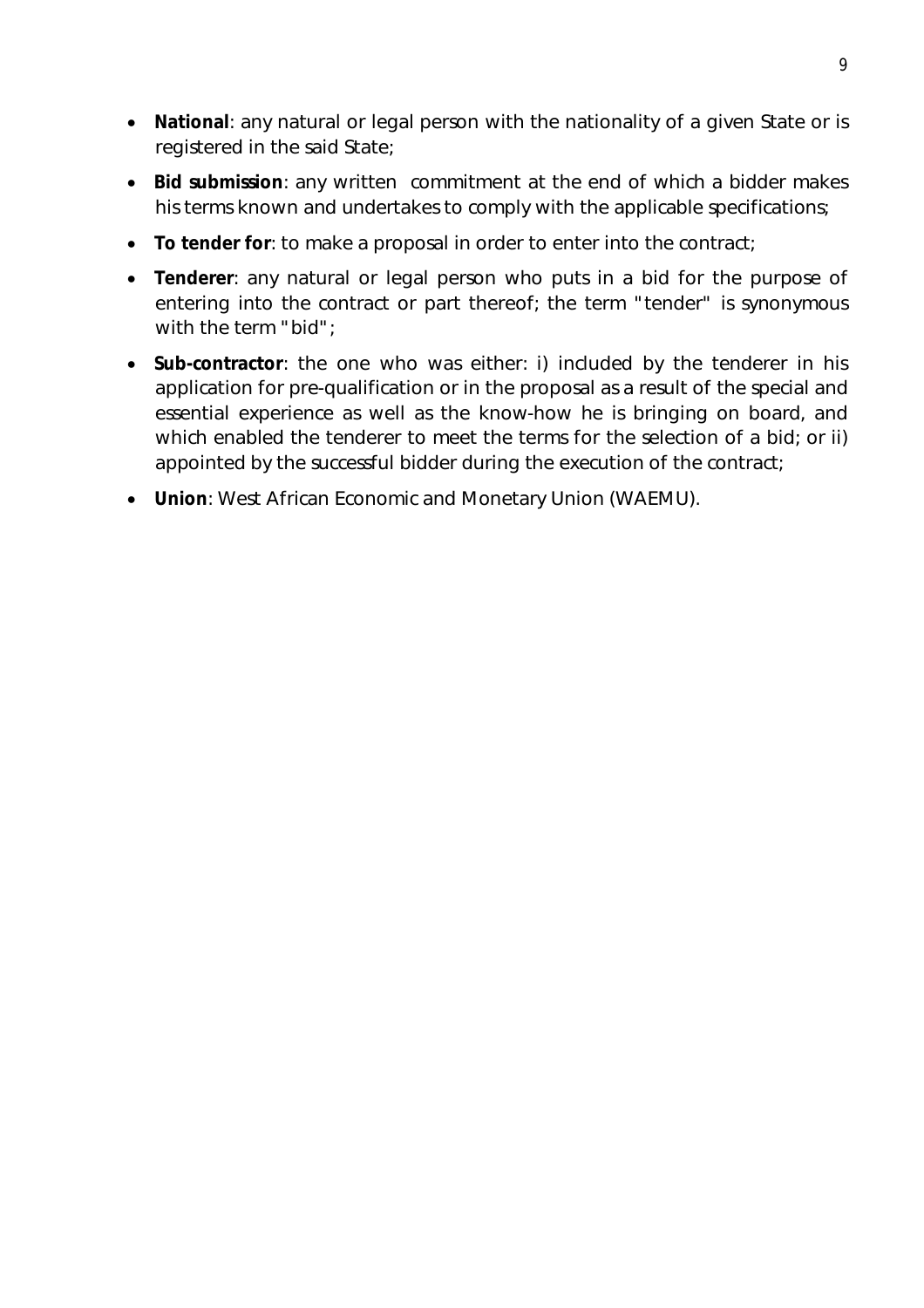#### **I. INTRODUCTION**

#### **Purpose**

1.1 The purpose of these guidelines is to define the policies and procedures governing the procurement of supplies, works and services (other than consultancy services) as part of i) mobilization payments to the States by the West African Development Bank (BOAD) or the "Bank", and ii) a project financed through a loan under the Loan Agreement or Contract between the Bank and the Borrower. The Loan Agreement or Contract governs the legal relations between the Borrower and the Bank, while the Guidelines apply to the procurement of supplies, works and services (other than consultancy services) required for the project under the terms set forth by the Loan Agreement or Contract<sup>1</sup>. The rights and obligations of the Borrower and the bidders/successful bidders of the supplies, works and services contracts (other than consultancy services) are governed by the provisions of the documents on the bids and contracts entered into between the Borrower and the successful bidders for the supplies, works and services contracts (other than consultancy services), and not by these guidelines or the Loan Agreement or Contract. No party other than the parties to the Loan Agreement can neither assert the rights stipulated in the said agreement nor make any claim to the funds accruing from the loan.

#### **General considerations**

1.2 The Borrower is responsible for the execution of the project and, for that matter, the award and monitoring of contracts under the project<sup>2</sup>. For its part, the Bank is tasked with ensuring that the funds for a project are exclusively used for the purposes for which they were granted, having duly taken economic and efficiency considerations into account and prevented extra-economic influences or considerations. Detailed procedures have been established in this regard. In practice, the procurement rules and procedures to be followed for a given project vary depending on the circumstances of the case. However, four conditions generally determine the choice of conditions required by the Bank:

- a) the need to execute the project, including supplies, works and services contracts (other than consultancy services), under good economic and efficient conditions;
- b) the desire of the Bank, in its capacity as an institution, to provide all bidders who meet the eligibility criteria with the same information and equal opportunities to compete for the supplies, works and services contracts (other than consultancy services) which it finances;

 $\overline{\phantom{a}}$ <sup>1</sup>In the event of a divergence between the loan agreement and these guidelines, the loan agreement shall prevail. <sup>2</sup> In certain cases, the Borrower is a mere intermediary, while the project is executed by another agency or body. In these guidelines, the term "**Borrower"** also refers to these agencies or bodies, as well as secondary borrowers in cases of onward lending agreements.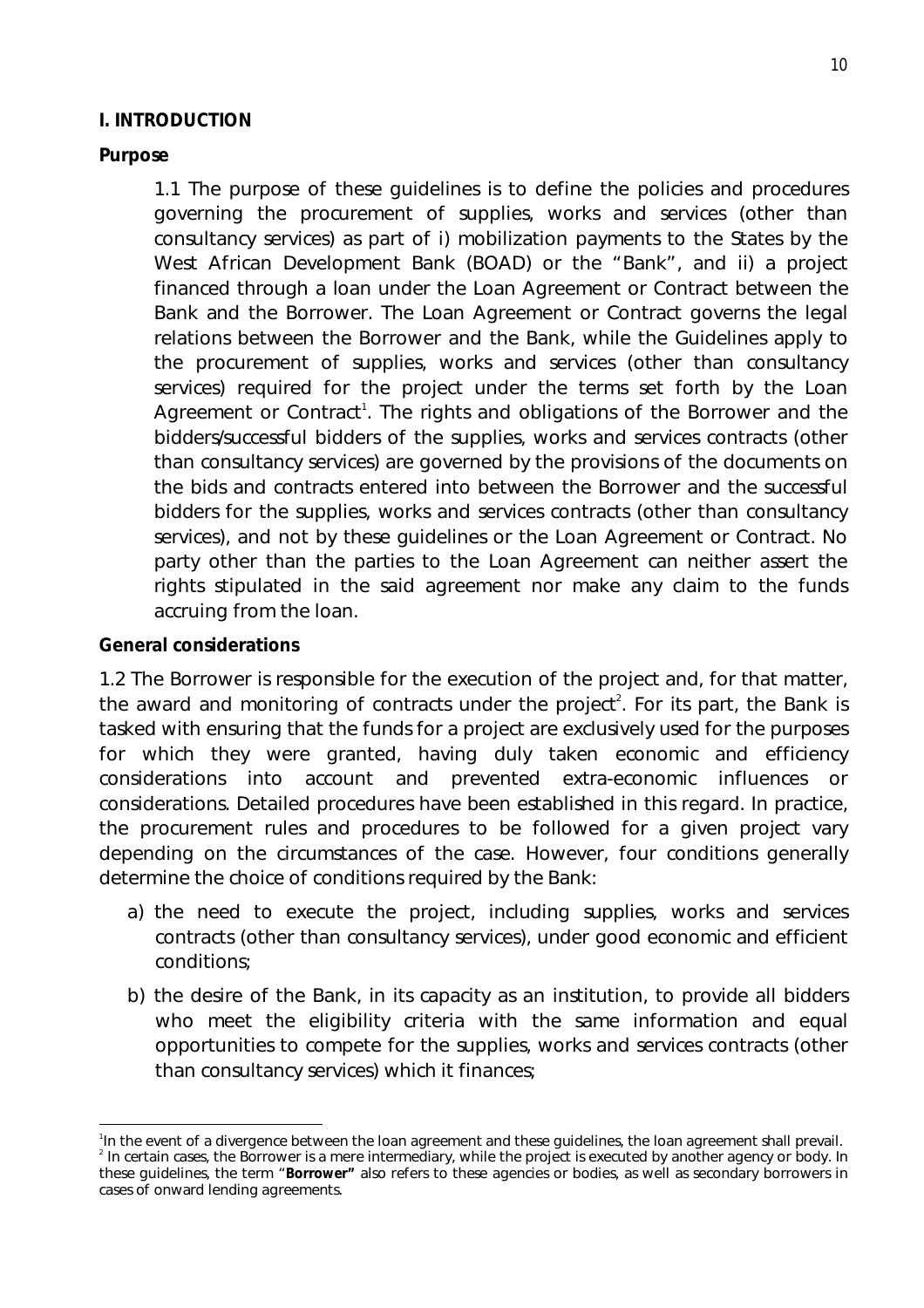- c) the desire of the Bank to encourage entrepreneurs and manufacturers who are nationals of the countries within the community; and
- d) the importance of transparency in the procurement process.

1.3 Open competition is essential for an effective public procurement process. Borrowers should select the most suitable method for the specific procurement process. In most cases, the launch of an international competitive bidding (ICB) process is the best way to meet all requirements, if this process is well organized and makes room for a preferential margin for locally manufactured goods as well as for entrepreneurs within the community when certain conditions are met.

In most cases, therefore, the Bank requires its Borrowers to enter into supplies, works and services contracts (other than consultancy services) required for the project through an international competitive bidding process open to all suppliers, service providers and entrepreneurs who meet the eligibility criteria. Section II of these Guidelines spells out the procedures applicable to the ICB processes.

1.4 Where the ICB is not the appropriate method, other methods can be used.

Section III describes these other methods and the situations in which it is justifiable to adopt them. In each case, the Loan Agreement or Contract relating to the project indicates the special procedures which can apply to the procurement process. The procurement plan specifies contracts which must be financed as part of the project as well as the procurement method to be applied in accordance with the Loan Agreement or Contract, as indicated in Paragraph 1.18 of these Guidelines.

#### **Applicability of guidelines**

1.5 The procurement principles, rules and procedures described in these guidelines apply to all supplies, works and services contracts (other than consultancy services) fully or partly financed with funds from the Bank's loan<sup>3</sup>. The provisions specified in Section I apply to all the other sections of these guidelines.

In the event of joint or parallel financing, an agreement between co-financiers can be established to define the applicable procurement rules.

Where financing is done through a related financial package, the procurement procedures provided for in the agreements governing the said assistance apply.

#### **Conflicts of interest**

1.6 The rules of the Bank require all firms participating in a procurement process for projects financed by the Bank to avoid conflict of interest situations. Any firm found to be in a conflict of interest situation cannot obtain a contract. It also exposes itself to the sanctions provided for by these guidelines or any other regulation enacted by BOAD.

 $\overline{a}$ <sup>3</sup> This also applies to situations where the Borrower resorts to a procurement agent or an implementing agency assigned under Paragraph 3.14 of these guidelines.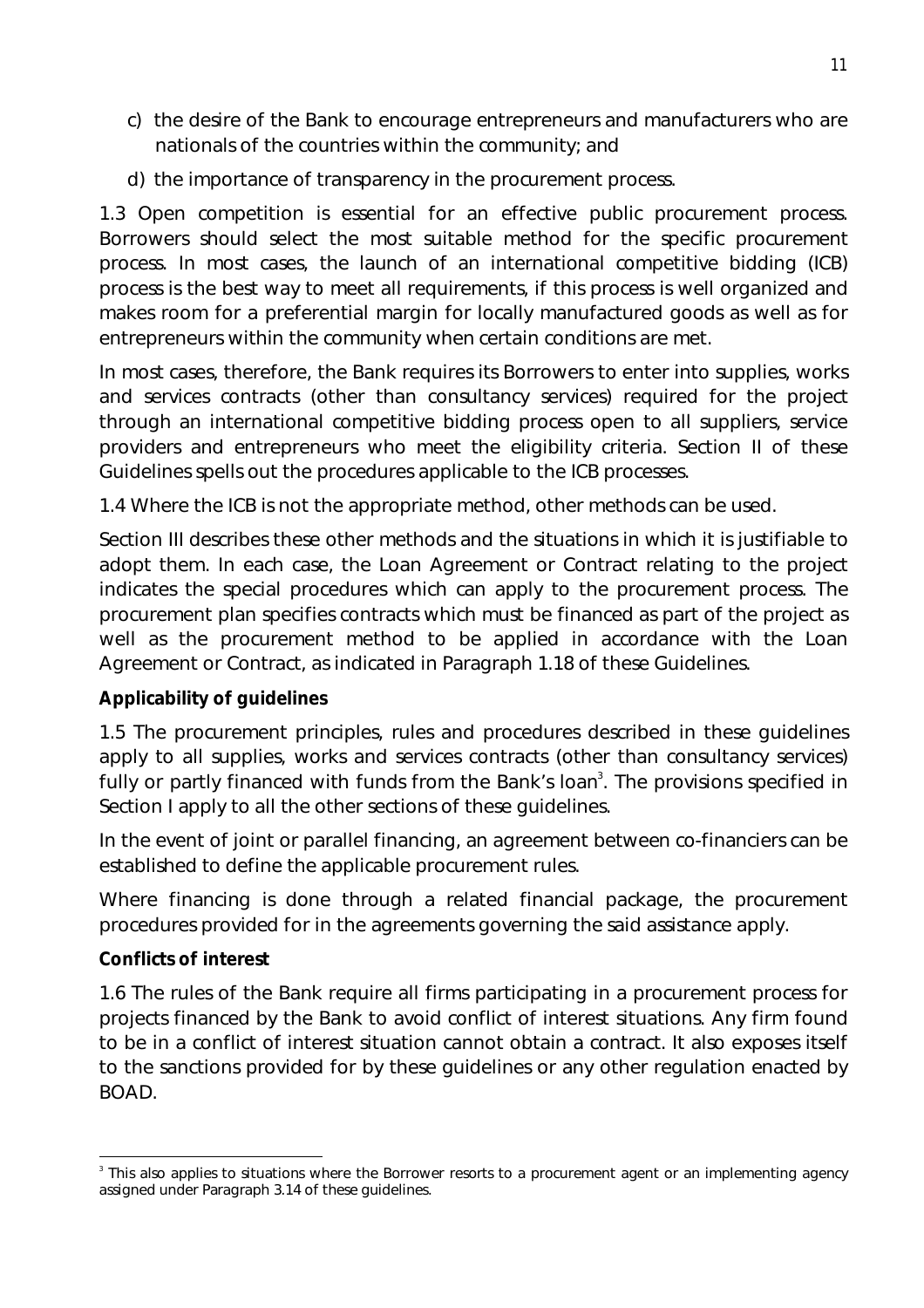1.7 A firm must be considered to be in a conflict of interest situation during the award of a contract if:

- a) The said firm supplies goods, works or services (other than consultancy services) which are the result of or are directly related to consultancy services for the preparation or execution of a project it has provided or which have been provided by any other firm affiliated to it, which it controls directly or indirectly, which controls it or with which it is subject to common control. This provision does not apply to the various firms (consultants, contractors or suppliers) competing for the execution of the obligations of the successful bidder of a standing offer contract or a design and execution contract; or
- b) This firm submits more than one bid in an individual capacity or as a member of a group submitting another bid. In such cases, all bids linked to this candidate will be disqualified. However, this does not restrict the participation in several bids of a firm as a sub-contractor;
- c) This firm (including his staff) has a close business or family relationship with a member of the Borrower's staff (or of the staff of the entity executing the project or of a beneficiary of part of the loan):
	- i. who is directly or indirectly involved in the preparation of the bid documents or contract specifications and/or in the evaluation process for the said contract; or
	- ii. who could be involved in the execution or supervision of this same contract, except where the conflict arising out of this relationship has been settled in a manner deemed satisfactory by the Bank for the duration of the contract selection and execution process; or
- d) This firm violates any other provision relating the conflict of interest situations provided for by the standard bidding documents of the Bank applicable to procurement.

# **Eligibility criteria**

1.8 in order to encourage competition, the Bank authorizes firms and nationals of all countries to offer supplies, works and services (other than consultancy services) as part of projects financed by the Bank.

All terms for participation in a procurement process must be limited to those which are essential and ensure that the bidder has the required capacity to execute the concerned contract. Any departure from this rule will only occur in accordance with the provisions of the Agreement on the establishment of the West African Development Bank.

1.9 Where a contract is wholly or partly financed with funds from the Bank, the Borrower can neither refuse to participate in the procurement procedure nor award a contract to a firm for reasons other than the following: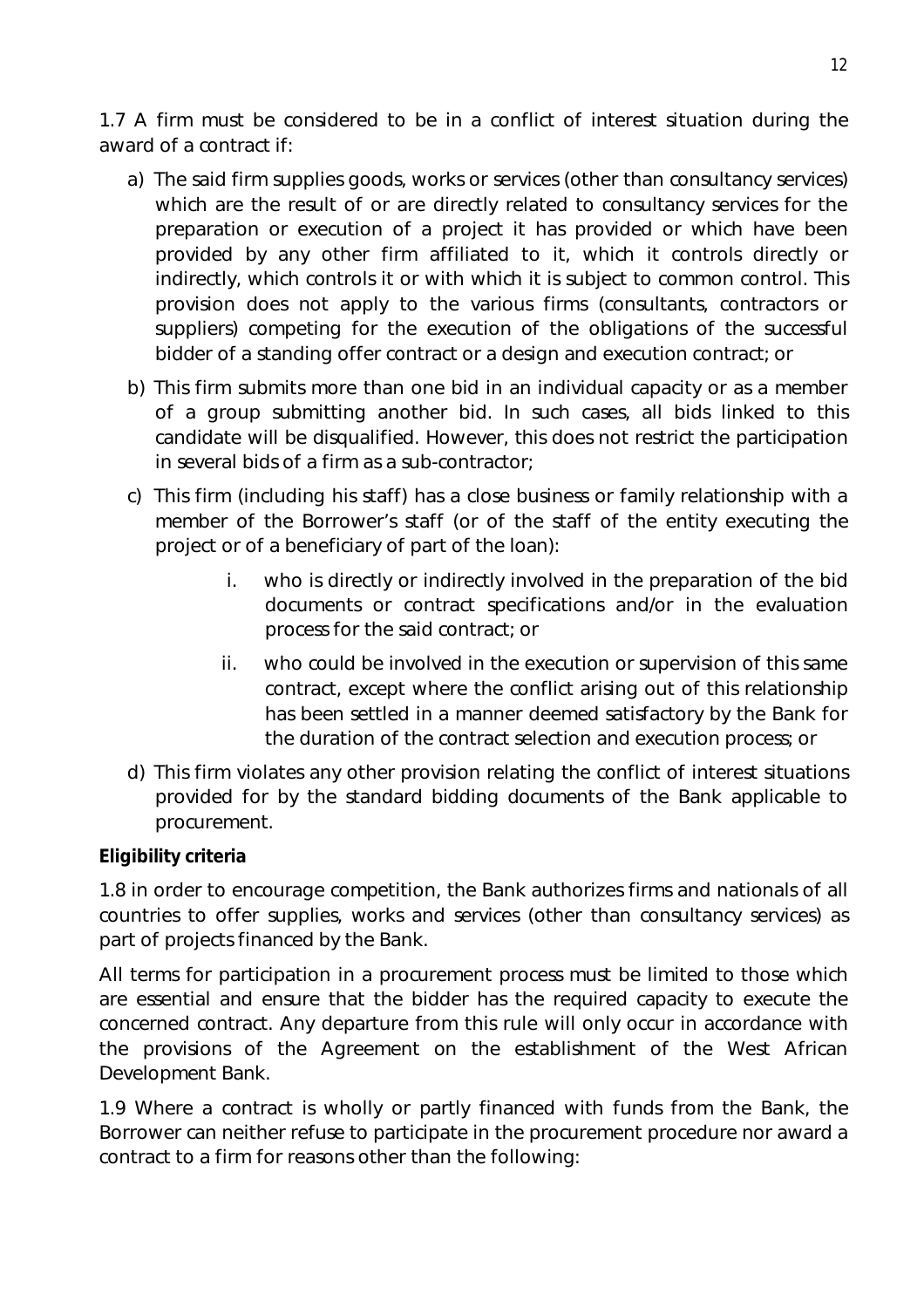- i. the capacity and resources of this firm to successfully execute the contract, or
- ii. the conflict of interest situations provided for by paragraphs 1.6 and 1.7 above.

The Borrower can also not exclude a bidder for these same reasons. In this regard, his evaluation must pay particular attention to his technical and financial qualifications in order to ensure that he has the capacity required to execute the contract.

1.10 The following are exceptions to the principles under Paragraphs 1.8 and 1.9:

- a) Firms of a country or supplies manufactured in a country may be excluded if, pursuant to a decision taken by the United Nations Security Council under Chapter VII of the United Nations Charter, the Borrower's country prohibits any importation of supplies from the said country or any payment to natural or legal persons of the said country. Where, in pursuance of such a decision, the Borrower's country prohibits payments to a paticular firm, this firm may be excluded.
- b) No firm engaged by the Borrower to provide consultancy services for the preparation or execution of a project, nor a firm affiliated to it, is ultimately allowed to provide goods, works or services which follow or are directly linked to the consultancy services of the said firm with regard to the said preparation or execution.

This provision does not apply to the various firms (consultants, contractors or suppliers) which are competing for the discharge of the obligations of the successful bidder of a standing order contract or a design and construction contract.

- c) Public firms or institutions of the Borrower's country are only allowed to participate in contracts put out to tender in the Borrower's country if they can establish the following:
	- i. that they enjoy legal and financial autonomy,

 $\overline{\phantom{a}}$ 

- ii. that they are managed in accordance with the rules under commercial law, and
- iii. that they are not agencies which depend on the Borrower or the secondary borrower<sup>4</sup>.

With the exception of the execution of direct labour delivery services in accordance with the provisions of paragraph 3.12. In order to meet the eligibility criteria and the conditions of the Bank, a public firm or institution of the Borrower's country must establish, by means of all documents, including its Articles of Association and any other information the Bank may request: i) that it is legal entity distinct from the State; ii) that it does not receive subsidies or substantial budgetary assistance; iii) that it is managed like any other commercial venture, and that it is, among other things, not required to transfer its financial profits to the State, that it can acquire rights and obligations, borrow funds and be responsible for the repayment of its debts, and that it can be subject to bankruptcy proceedings; and iv) that it does not bid for a contract awarded by a ministry or agency of the State which, by virtue of the applicable laws and regulations, is the authority which supervises the venture, to which it is required to report or which is in a position to influence this venture or institution.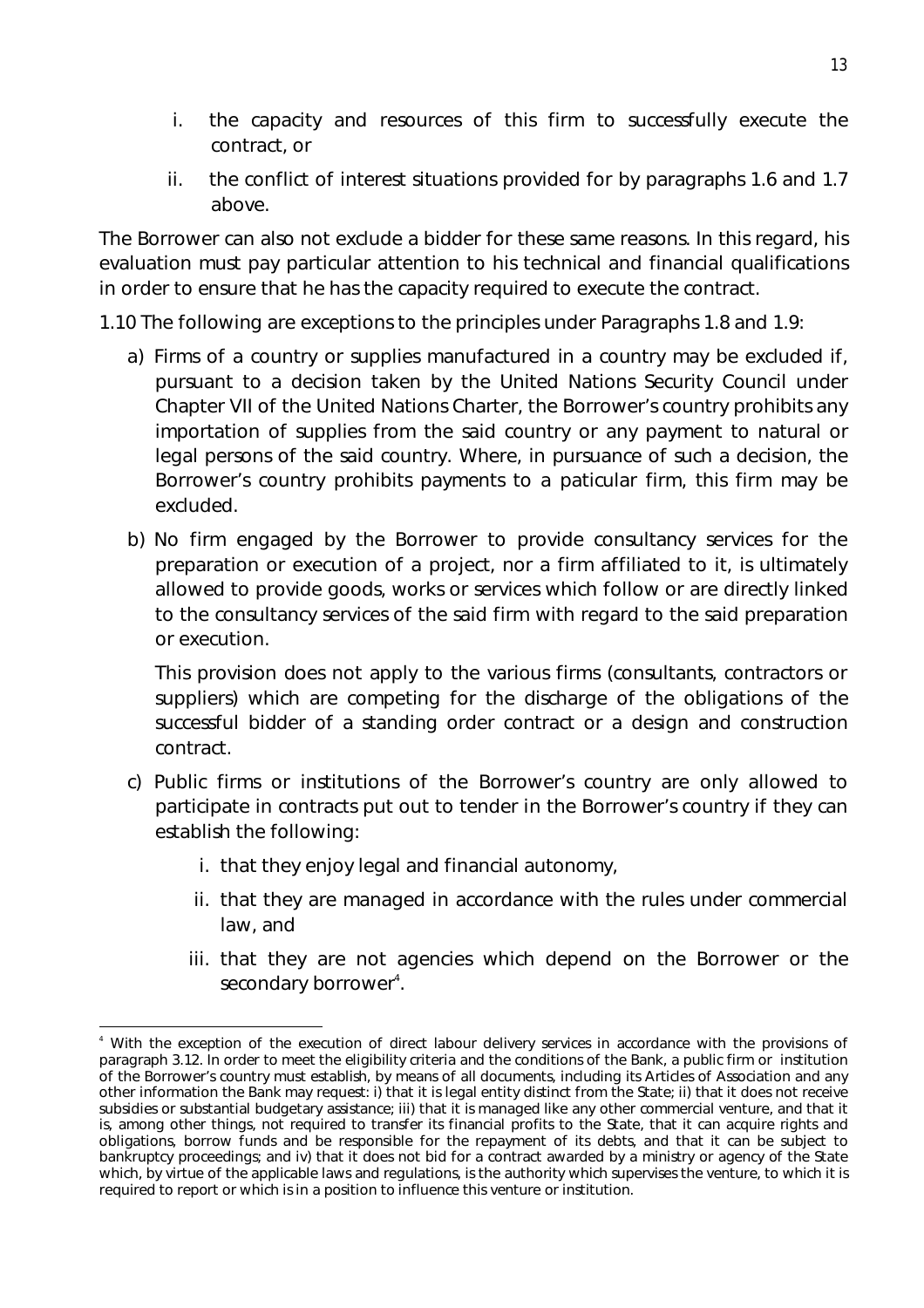- d) A firm excluded by the Bank, by virtue of the provisions of paragraph 1.16(d) of these guidelines, cannot be a beneficiary of a contract financed by the Bank or benefit financially or in any other manner from a contract co-financed by the Bank during the period determined by the Bank.
- e) By virtue of a decision taken by a national public procurement regulatory authority of a country of the Union or by a court of law, as a result of a breach of the procurement regulations, any firm excluded from participating in the procurement procedure can also not be a beneficiary of a contract financed by the Bank during the period determined by the said Authority or court.

### **Early procurement and retroactive financing**

1.11 The Borrower may desire to initiate the procurement process before signing the corresponding Loan Agreement or Contract of the Bank. In such cases, the procedures followed, including those concerning advertising, must comply with these guidelines so that the resulting contracts can be financed by the Bank, while the Bank will examine the procedures used by the Borrower. The Borrower who enters into contracts in this way does so at his own risk, and the fact that the procurement procedures, documents or contract award proposals have been approved does not oblige the Bank to grant a loan for the project in question. If the contract is signed, repayment by the Bank of any sum paid by the Borrower in respect of the contract before the signing of the loan is referred to as financially retroactive and is only authorized within the limits provided for in the Loan Agreement or Contract.

#### **Groups of firms and sub-contracting**

1.12 Contractors, suppliers and service providers may submit their applications or proposals as separate or joint groups, subject to compliance with the provisions of Article 88 of the WAEMU Treaty $^5$  relating to competition and its enforcement texts.

In the two forms of groups, one of the members of the service provision group, appointed as a representative in the commitment procedure, represents all the members in dealings with the contracting authority and coordinates the services of the members of the group.

In the case of separate groups, the commitment procedure is a sole document which indicates the total amount of the contract and all the services the members of the group severally undertake to perform.

In the case of joint groups, the commitment procedure is a sole document which indicates the amount and the detailed distribution of services each member of the group undertakes to perform. However, the representative remains responsible for the services of each of the members of the group in dealings with the contracting authority.

 $\overline{a}$ 5 The WAEMU Treaty is available on the website of the WAEMU Commission at the following address: www.uemoa.int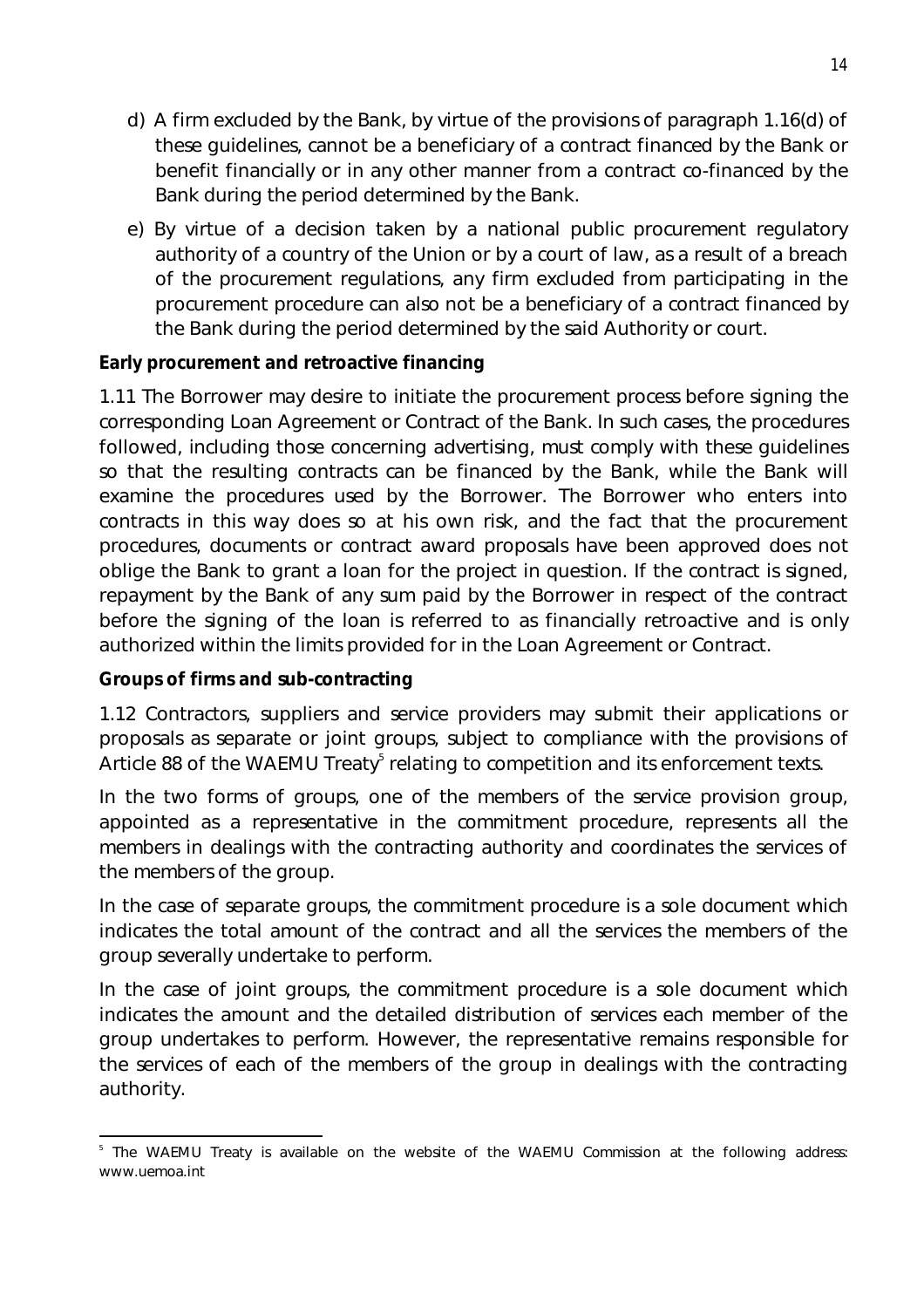The applications and bids are either signed by all the grouped firms or the representative if he can show proof of the necessary authorization to represent these firms.

The composition of the group cannot be modified between the pre-qualification of candidates and the presentation of their bids.

The legal form of the group can be determined at the pre-qualification or bid presentation stage.

In this case, it is mentioned in the pre-qualification document and the bid document. It cannot be modified.

Applicants and bidders are not allowed to present several bids for the same contract or one of its lots by acting both as individual applicants or members of one or several groups.

1.13 In the area of works, supplies and services, the successful bidder may subcontract the execution of certain parts of his contract under the following circumstances:

- obtaining from the contractimg authority the acceptance of each subcontractor and the approval of his terms of payment, and
- this possibility should be provided for in the bidding documents.

The bidder is obliged to indicate in his proposal the nature and amount of the part of the services he intends to sub-contract.

The sub-contracting of more than forty percent (40%) of the total value of a contract is prohibited.

Sub-contracting can under no circumstace lead to a substantial alteration of the qualification of the successful bidder after the award of the contract.

Where a contract of a local authority or one of its public establishments is concerned, the applicant for the contract who intends to sub-contract at least thirty percent (30%) of the total value of the contract to a firm of the Member State in which the contract is executed may be granted a preferential margin not exceeding five percent (5%), drawn concurrently with the preference set forth under paragraph 2.55 of these guidelines.

In the event of the sub-contracting of the contract, the successful bidder remains personally rsponsible for all the obligations of the same.

If the national law so authorizes, the sub-contractor of the successful bidder whose participation has been authorized by the standard bidding documents of the Bank and the terms of payment approved by the Borrower is paid, at his request, directly by the Borrower for the part he is executing.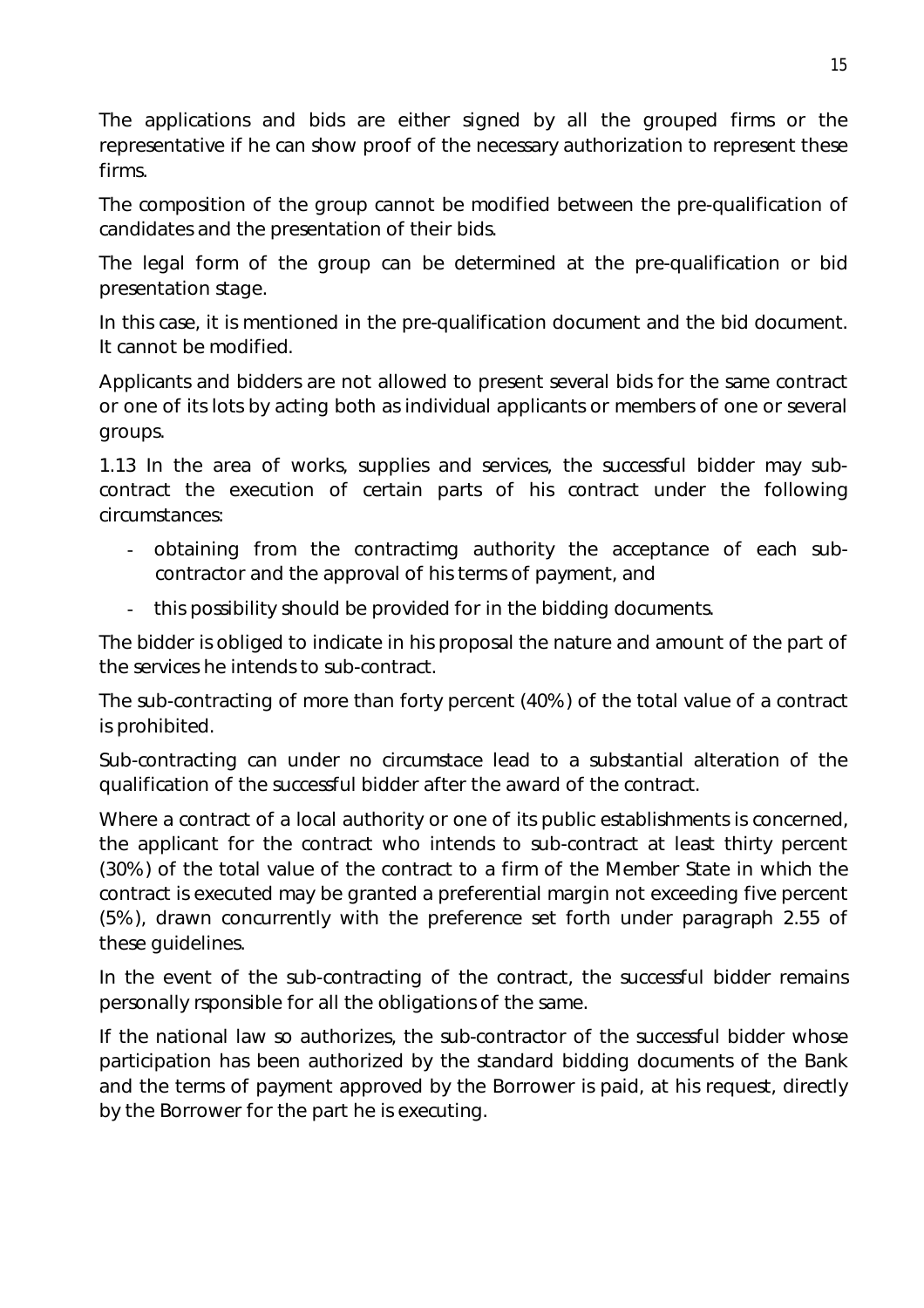### **Misprocurement**

1.14 The Bank does not finance expenditures relating to supplies, works and services contracts (other than consultancy services) if it finds that the contract:

- a. was not awarded in accordance with the provisions of the Loan Agreement or Contract and subsequently set forth in detail in the Procurement Plan for which the Bank has issued a no objection notice;
- b. was not awarded to the bidder who should have been selected as a result of wilful stalling practices or other actions of the Borrower which cause unjustifiable delays, the expiry of the duration of the validity of the selected bid, or the unfounded rejection of any bid, or
- c. involves a representative of the Borrower, or a beneficiary of any part of the Loan, who is engaged in corruption or fraudulent practices as defined under paragraph 1.16 (c).

In such cases, the Bank declares that the contract is irregular and, as a matter of principle, annuls the part of the loan granted for supplies, works or services (other than consultancy services) which were not procured in accordance with the agreed procedures.

The Bank may also take such other necessary sanctions against the Borrower as provided for by the Loan Agreement or Contract, these guidelines or any other internal regulation set forth by the Bank on the matter.

Even where the contract was awarded after the no objection notice of the Bank was obtained, the latter may still declare that a misprocurement has occurred, and may apply all of its policies, sanctions and redress mechanisms, whether the closing date of the loan has elapsed or otherwise, if it finds that the no objection notice was issued on the basis of incomplete, inaccurate or misleading information provided by the Borrower or that the terms of the contract were substantially amended without the no-objection notification of the Bank.

# **Reference to the Bank**

1.15 The Borrower shall use the following text when referring to the Bank in contract documents:

*« [Name of the Borrower] has received [or, where necessary, « has applied for »] a loan from the West African Development Bank [the Bank], in an amount of FCFA ……………………… FCFA towards the cost of [name of project] and intends to apply this loan to settle eligible payments under this contract. Payments by the Bank will be made only at the request of [name of Borrower or designate] and upon approval by the Bank and will be subject, in all respects, to the terms and conditions of the [Loan] Agreement or Contract. The [Loan] Agreement or Contract prohibits a withdrawal from the loan account for the purpose of any payment to persons or entities or for any import of supplies if such payment, to the knowledge of the Bank, is prohibited by a decision of the United Nations Security Council taken under Chapter VII of the*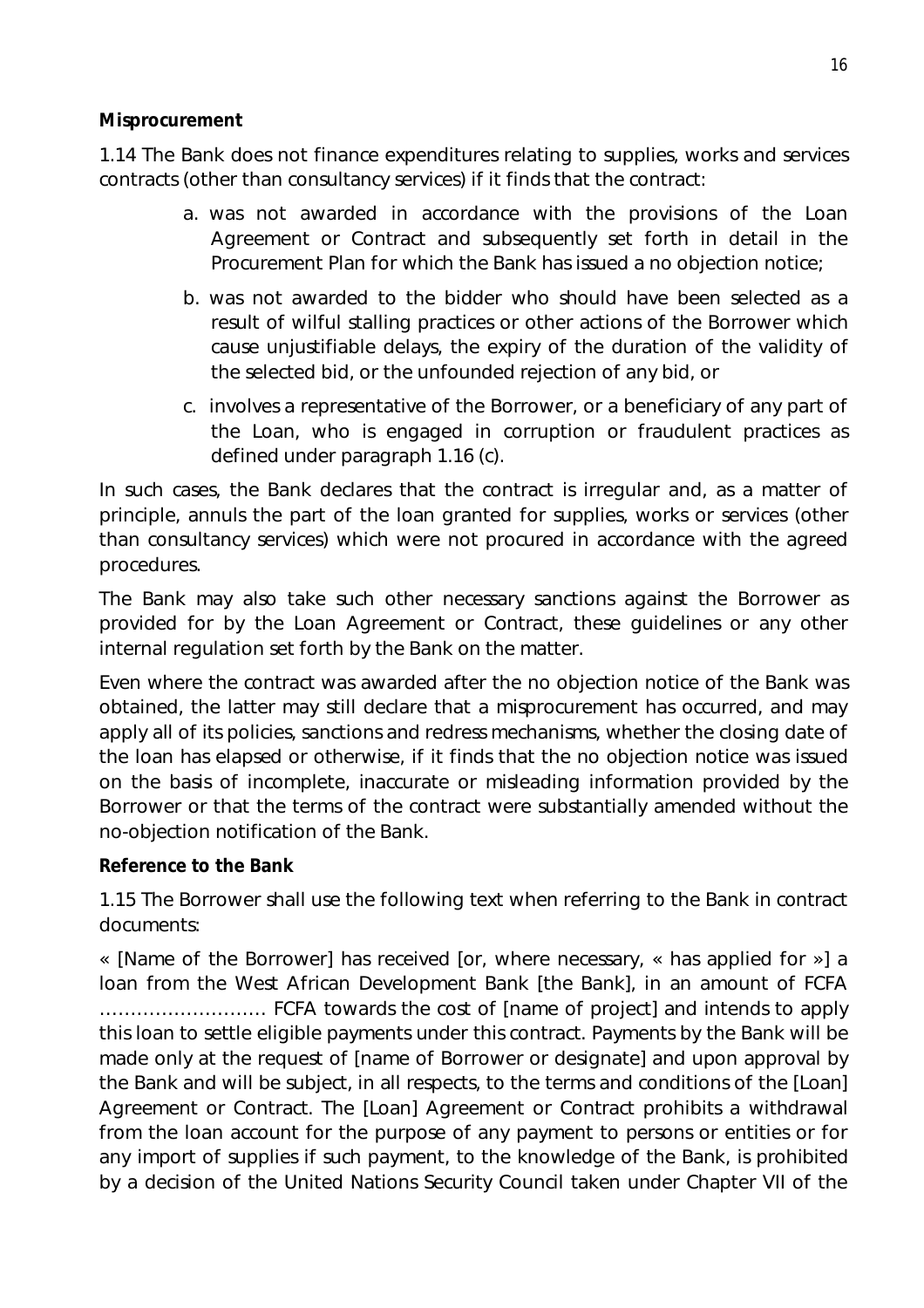*United Nations Charter. No party other than [Name of Borrower] shall derive any rights from the Loan Agreement or Contract or have any claim to the proceeds of the [Loan]. »*

### **Fraud and corruption**

1.16 It is the Bank's policy to, for the purposes of the contracts it finances, require that Borrowers (including beneficiaries of its own loans) as well as bidders, suppliers, contractors and their agents (whether declared or otherwise), sub-contractors, service providers or their suppliers, as well as the staff of these entities, observe the highest ethical standards during the selection and execution of these Bank-financed  $contrast<sup>6</sup>$ . In pursuance of this policy, the Bank:

- a) defines, for the purpose of the application of this provision, the expressions set forth as follows:
	- i. "**corruption"** is the offering, giving, solliciting or accepting, directly or indirectly, of anything of value to improperly influence the action of another person or entity<sup>7</sup>;
	- ii. "**fraudulent practice"** is an act or omission, including misrepresentation, which knowingly or recklessly misleads, or attempts to mislead, a person or entity to obtain financial or any other benefit or to avoid an obligation<sup>8</sup>;
	- iii. "**collusive practice"** is an arrangement between persons or entities designed to attain an illegal objective by particularly exerting improper influence on the action of other persons or entities $\degree$ ;
	- iv. "**coercive practice"** is impairing or harming, or threatening to impair or harm, directly or indirectly, a person or his property with a view to improperly influence his actions<sup>10</sup>.

#### v. "**obstructive practice"**

(aa) deliberately destroying, falsifying, altering or concealing evidence material to the investigation of the Bank into corrupt, fraudulent, coercive or collusive practices, or making false statements to the Bank's investigators in order to impede its enquiry; or threatening, harassing or intimidating a person to

 $\overline{a}$ 6 In this context, any action aimed at influencing the selection procedure or contract execution for any undue advantage is prohibited.

<sup>7</sup> The term "**another person or entity"** refers to a public official or authority acting in relation to the selection process and contract execution. In this context, this term includes the staff of the Bank and the employees of other

organizations taking or reviewing decisions on the procurement process. . 8 The "**person or entity"** refers to any public participant; the terms "**benefit"** and "**obligation"** refer to the selection process and contract execution; and "**act or omission"** is intended to influence the selection process or contract execution.

<sup>9</sup> The term "**person or entity"** refers to any participant in the procurement process (including public officials) attempting, either by themselves or through another person or entity not participating in the procurement or selection process, to simulate competition or to establish contract prices at artificial or non-competitive levels, or are conniving with the other participants or guilty of any other breach.

<sup>&</sup>lt;sup>10</sup> The term "**person"** refers to any participant in the selection process or contract execution.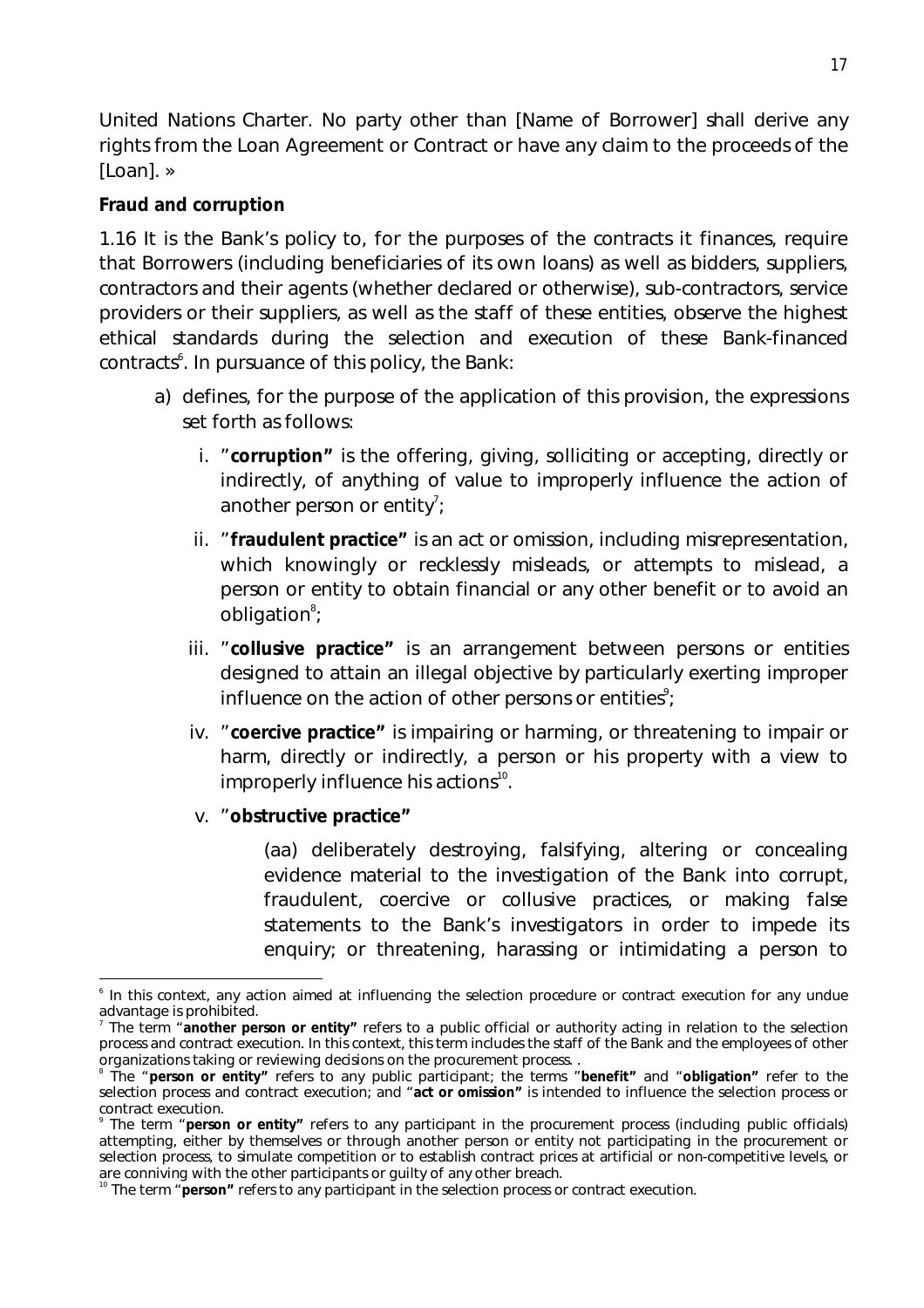prevent him from disclosing information relevant to the investigation or pursuing the investigation, or

(bb) materially impeding the exercice of the Bank's inspection rights provided for under Paragraph 1.16 (e) below.

- b) will reject a proposal for the award of the contract if it establishes that the bidder recommended for the award, or any of his staff, or his representatives or suppliers, contractors, or subcontractors (and/or their employees), has directly or indirectly engaged in corrupt, fraudulent, collusive, coercive or obstructive practices in competing for the contract in question;
- c) will declare misprocurement and cancel the portion of the loan allocated to a contract if it determines at any time that the representatives of the Borrower or of a recipient of part of the proceeds of the loan were engaged in corrupt, fraudulent, collusive, coercive or obstructive practices during the selection process or execution of the contract in question, without the Borrower having taken timely and appropriate action to the satisfaction of the Bank to address this situation, including failure to inform the Bank when he became aware of the said practices;
- d) will sanction a firm or an individual at any time, in accordance with the sanctions procedures of the Bank $^{11}$ , including by publicly declaring such firm or individual ineligible, either indefinitely or for a stated period of time:
	- i) to be awarded a Bank-financed contract, and
	- ii) to be possibly selected as a sub-contractor, consultant, supplier or service provider of an otherwise eligible firm from being awarded a Bank-financed contract, and
- e) will require that the a provision be included in the bidding documents and in contracts financed by a Bank loan which will request bidders, suppliers, consultants, contractors and their sub-contractors, representatives, personnel, servive providers or suppliers to authorize Bank to inspect all accounts, accounting records, statements and other documents relating to the submission of proposals and contract performance, and to have them audited by auditors appointed by the Bank. The Bank will have the right to also request that contracts financed with loans from the Bank contain a clause which requires the Borrower and his agents, his co-contractors and sub-contractors to:

 $\overline{\phantom{a}}$ 

<sup>11</sup> A firm or an individual may be declared ineligible to be awarded a Bank-financed contract upon: i) completion of the Bank's sanctions procedures, including, inter alia, cross debarment as agreed with the other international financial institutions, including multilateral development banks, and ii) temporary suspension in connection with the on-going implementation of the sanctions procedures.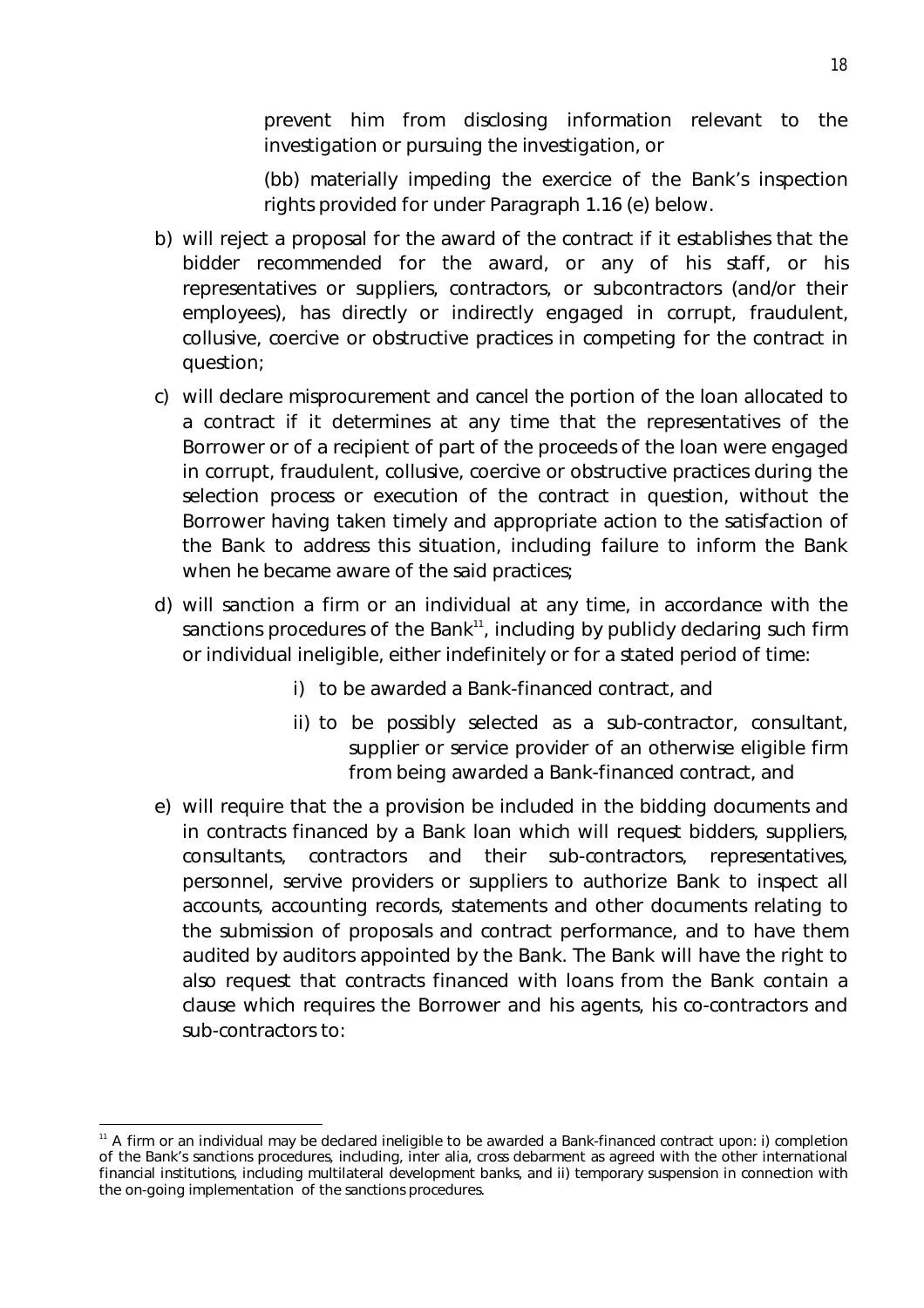- i. keep all documents and records relating to activities financed by the Bamk for ten (10) years after the completion of the works provided for in the contract in question;
- ii. to provide all documents necesary for an investigation on allegations of Prohibited Practices; and to make available to the Bank employees or agents of the consultant who have knowledge of the activities financed by the Bank to answer the questions asked by the staff of the Bank or by any investigator, agent, auditor or consultant duly appointed to carry out the investigation. If the consultant, his agent, the staff, the sub-contractor, service provider or supplier does not cooperate and/or comply with the requests of the Bank or, in any manner whatsoever, obstructs any investigation by the Bank, only the Bank can exercise discretion in taking any appropriate measure against the consultant, his agent, his staff, sub-contractor, service provider or supplier.

1.17 For Bank-financed contracts, the Borrower may, with the express consent of the Bank, include in the proposals model, a provision which will require bidders to make an undertaking to bid for and to execute these contracts by observing the laws of the country against fraud and corruption (including illegal payments), as listed in the bidding documents<sup>12</sup>. The Bank accepts the introduction of such an undertaking at the request of the Borrower's country, provided it has been able to ensure that the arrangements governing the said undertaking are satisfactory to the Bank.

#### **Procurement plan**

 $\overline{a}$ 

1.18 The preparation of a realistic procurement plan $13$  for a project is critical for its successful monitoring and implementation. As part of the preparation of the project, the Borrower shall prepare a preliminary procurement plan, however tentative, for the entire scope of the project. At the very least, the Borrower shall prepare a detailed and comprehensive procurement plan, including all all contracts for which procurement procedures will be carried out within the first eighteen (18) months of project implementation. An agreement with the Bank shall be reached at the latest during loan negotiations. Throughout the duration of the project, and at least once a year, the Borrower shall update procurement plans for previously awarded contracts and those to be procured in the next twelve (12) months. This procurement plan is the basis for the preparation of a general procurement notice which is also updated

 $12$  This commitment may be worded as follows: "we undertake to prepare and present our proposal (and, if the contract is awarded to us, to execute same) in strict accordance with the laws against fraud and corruption prevailing in the country of the [Buyer] [Contracting Authority], laws whose list has been included by the [Buyer] [the Contracting Authority] in the bidding documents relating to the said contract."

<sup>&</sup>lt;sup>3</sup> The public procurement plan, as well as its updates, shall at least establish i) a brief description of supplies, works and/or services (other than consultancy services) necessary for the project and which shall be subject to a procurement procedure during the period in question; ii) the proposed public procurement methods, as authorized in the Loan Agreement; iii) any provision relating to the application of the preferential margin in accordance with paragraph 2.55, and iv) the main public procurement schedules, and any other information the Bank may reasonably request.

Similar and smaller contracts may be grouped.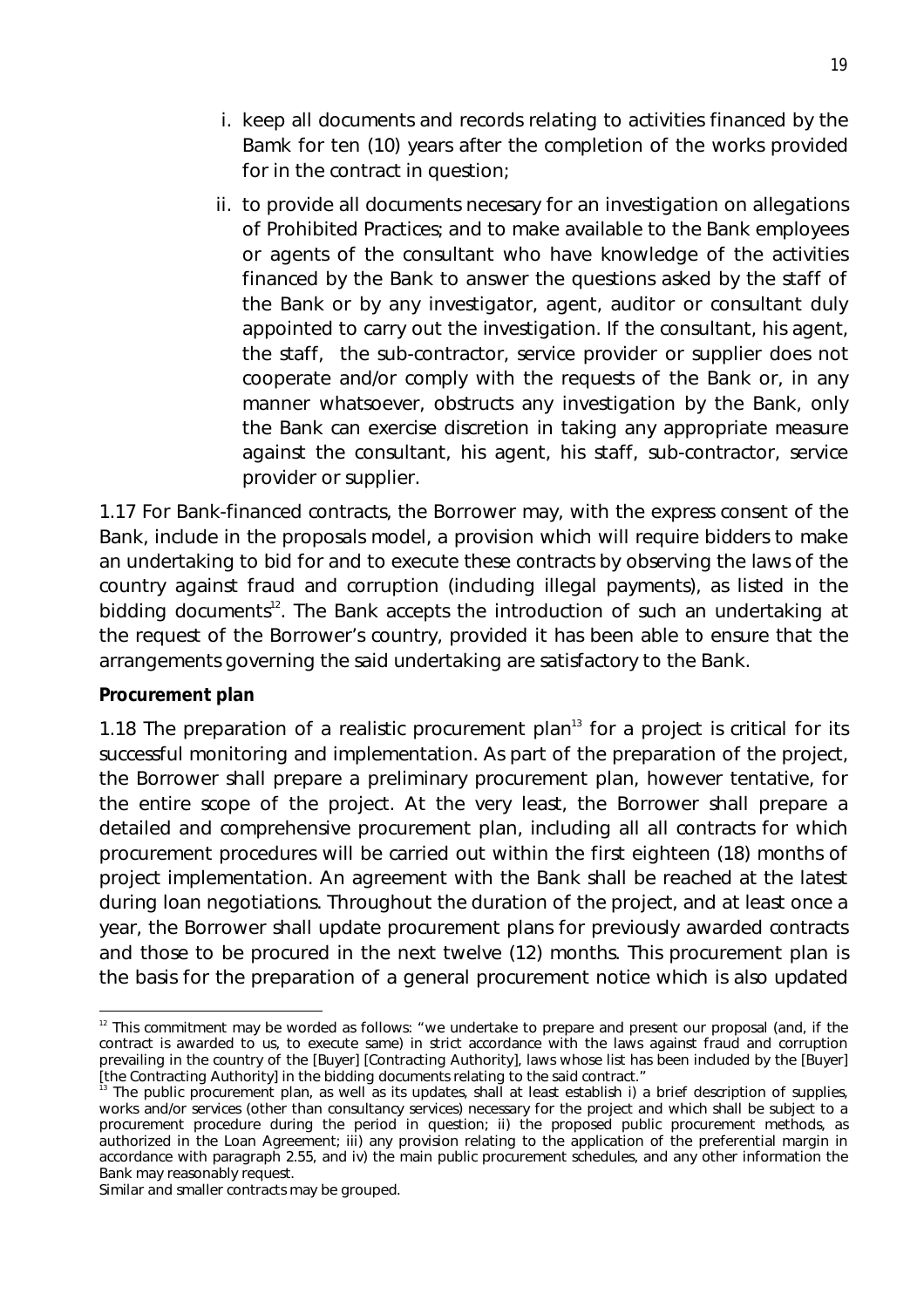annually. All procurement plans as well as general notices, their updates and alterations shall be subject to prior review and the Bank's no objection notice. After the loan negotiations, the Bank shall arrange the publication of on its public Internet website of the initial Procurement Plan and the subsequent updates once it has issued a no-objection notice.

# **II. OPEN INTERNATIONAL COMPETITIVE BIDDING**

# **A. General considerations**

# **Introduction**

2.1 The procedures for open international competitive bidding (OICB) described in these guidelines aim at providing all candidates who possibly meet all the eligibility criteria with adequate real time information on the needs of the Borrower as well as giving all of them equal opportunities to compete for the supplies, works or services contracts (other than consultancy services).

# **Nature of the various contracts and scope of services to be provided**

2.2 The bidding documents shall indicate the nature of the contract to be awarded and the contractual provisions. The most common contracts are lump-sum contracts, unit price contracts and cost reimbursement contracts, or a combination of the various categories. The Bank only accepts cost reimbursement contracts in exceptional circumstances, e.g. where the transaction presents serious risks or that the costs cannot be determined in advance with sufficient accuracy. These contracts shall include incentives which ensure that expenditures are minimized.

2.3 The importance of each of the contracts will particularly depend on the scope, nature and location of the project. Where the project requires a whole range of supplies and works, separate contracts are gnerally awarded for the delivery and/or  $in$ stallation of various plants and equipment $14$  and for works.

2.4 In certain cases, particularly for large-scale industrial works and power plants, the Bank may accept or require a package contract arrangement whereby units of equipment or works are grouped under a package deal<sup>15</sup>. A package contract may be a turnkey contract<sup>16</sup> whereby an entity assumes full responsibilty for the supply of industrial installations or a wholly equipped facility which is ready for use. Contracts

 $\overline{a}$ <sup>14</sup> For the purposes of these guidelines, the term "equipment" refers to machines, devices, components and all parts to be provided for their inclusion in the services, goods or works.

Generally, package contracts include plants, equipment, machines, various materials or parts of materials, and include all procurement activities – from the supply and assembly and/or installation of equipment to the full construction of specialized works meant to be included in the edifice. Such contracts may be Supplies and Installation contracts for which the Borrower prepares and remains responsible for basic and detailed technical studies, then the design, or design, supply and installation contracts for which the Borrower prepares and assumes responsibility for technical studies and design.

 $16$  A turnkey contract is a package contract based on a lump sum price and for which payments are effected based on a contractual repayment schedule. For such contracts in general, the Borrower only indicates the main thrusts of the project (i.e. the main technical parameters).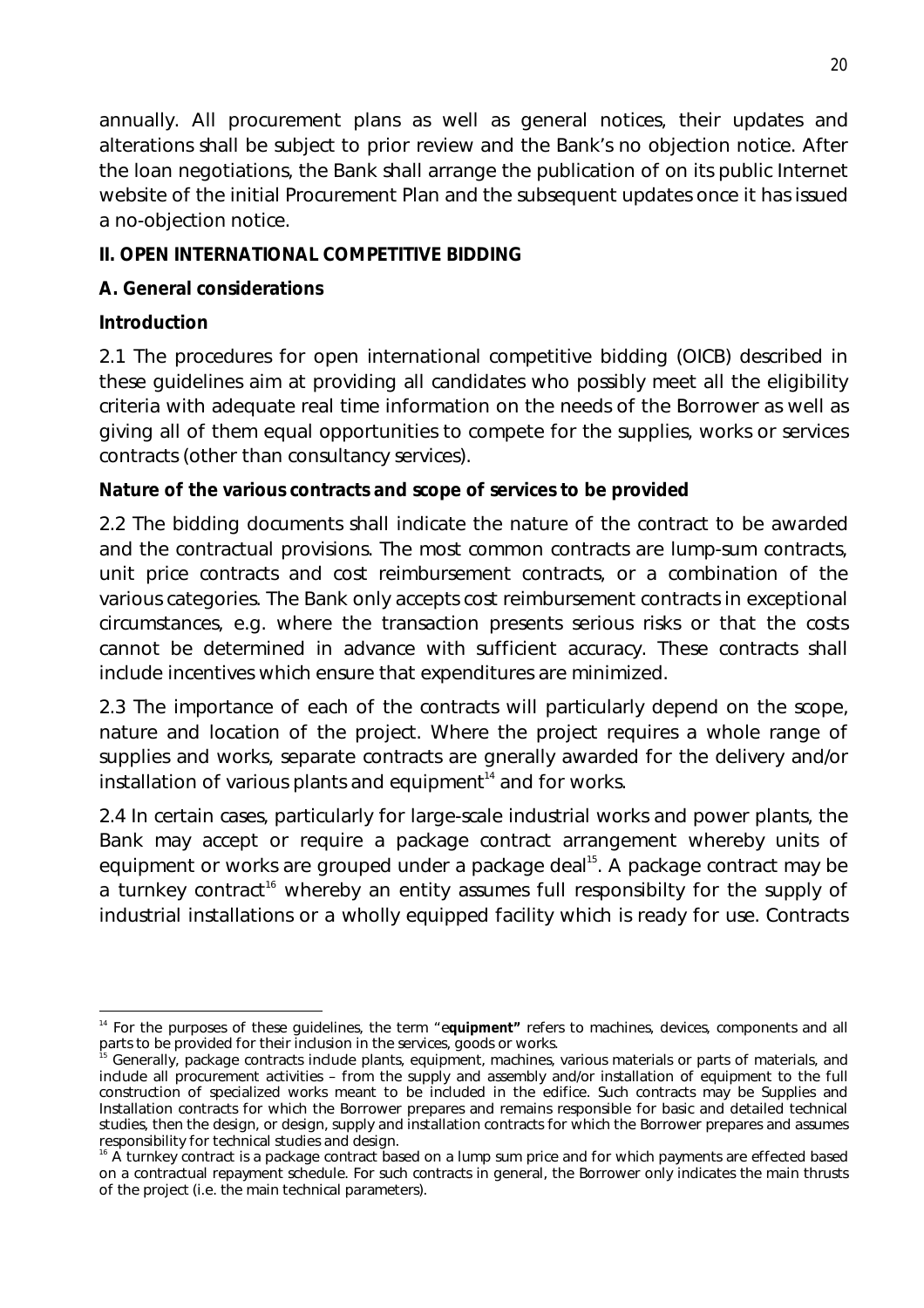relating to installation or assembly as well as related services may also be awarded to contractors in the form of interior design contracts $^{\scriptscriptstyle 17}.$ 

2.5 For a project requiring distinct components, but similar equipment or works, proposals may be invited as part of an alloted procedure which could be of interest to both small and big firms. The latter may be permitted to opt for either individual batches or groups of batches. All proposals and combinations of proposals shall meet the same submission deadlines and be open and evaluated simultaneously in order to determine the proposal or combination of proposals which presents the least evaluated cost for the Borrower<sup>18</sup>.

#### **Two-stage bid submission**

2.6 In the case of contracts for:

- a. big and complex works awarded as part of a package contract (including turnkey contracts), a Design, Supply and Installation contract, or a package contract for the supply and installation of a facility or plant;
- b. works of a special complex nature, or
- c. a complex technology subject to rapid technological advances it is not always desirable or practical to finalize in advance full technical specifications. Due to the complex nature of such contracts, and in order to avoid deviations from the specifications prepared by the Borrower, the Bank may require recourse to a two-stage bid submission process.

The Borrower first invites candidates to submit technical proposals based on general design principles or performance standards, and subject to further technical and commercial details and adjustments. At the second stage, candidates are, based on the review of the bidding documents<sup>19</sup>, invited to present final technical proposals and prices charged.

#### **Announcement ad advertising**

2.7 For all competitive bids, it is essential to announce the possibility to submit bids in a timely manner. The Borrower is required to prepare and submit a general procurement notice to the Bank. This general procurement notice shall provide information on the Borrower (or possible Borrower) and indicate the amount and purpose of the loan, the purpose of the contracts corresponding to the Procurement Plan, as well as the name, telephone or fax number and the address(es) of the

 $\overline{\phantom{a}}$ <sup>17</sup> In the area of construction, the interior designer (management contract) generally does not execute the works himself, but assigns them to other firms he supervises, by bearing all liabilities and risks relating to the cost of these works, their quality and execution within the prescribed time limit. On the other hand, a representative of an owner acts as a consultant or representative of the Borrower, but does not bear the above-mentioned risks. If their funding is ensured by the Bank, the services of the representative of the owner shall be subject to a contract entered into in accordance with the Guidelines relating to consultancy contracts.

<sup>&</sup>lt;sup>18</sup> See Paragraphs 2.49 to 2.54 for the proposal evaluation procedures.

<sup>&</sup>lt;sup>19</sup> During the review of the bidding documents for the second stage, the Borrower shall respect the confidential nature of the technical proposals of bidders submitted during the first stage, in accordance with the provisions relating to transparency and intellectual property rights.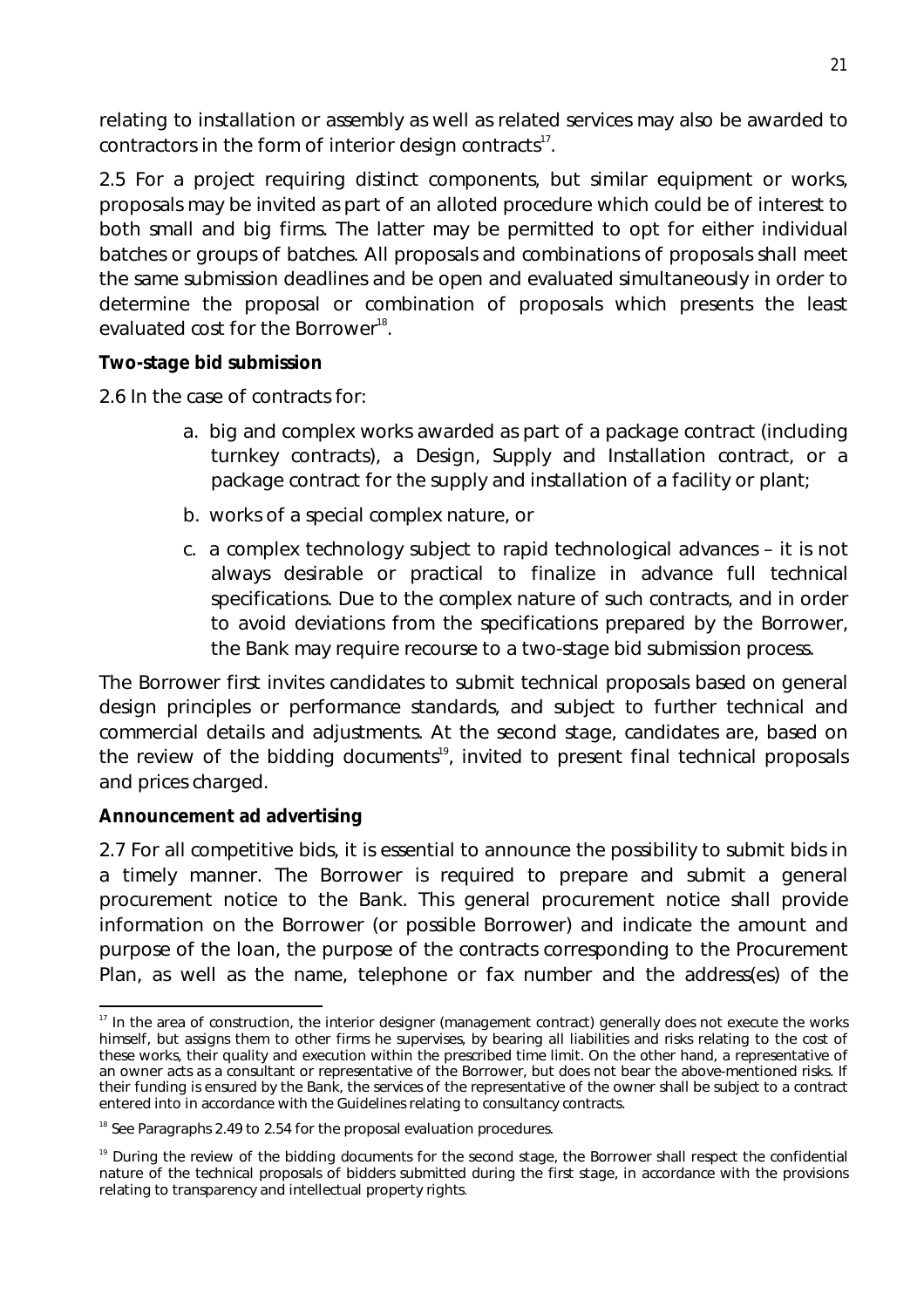agency(ies) of the Borrower responsible for procurement as well as the address of the common and widely used electronic portal or Internet website with free national and international access where the specific procurement notices in question will be posted. The notice shall, where it is known, state the date on which the prequalification documents will be available. Depending on the case, the prequalification and bidding documents shall not be put at the disposal of the general public before the date on which the notice was published.

2.8 Depending on the case, each contract shall provide for the publication of a special pre-qualification or bidding notice which will be placed in a widely circulated national newspaper of the Borrower's country and on the Internet website of the Bank in French and, where necessary, on the widely used electronic portal with free national and international access in French.

The notices shall be published well in advance so that interested firms will have enough time to buy the pre-qualification and bidding documents, and to prepare their pre-qualification application or proposal. The Bank shall be responsible for the simultaneous publication of all special procurement Notices prepared and forwarded by Borrowers on its public Internet website. Furthermore, contract bids whose estimated cost is equal to or higher than the community publication thresholds defined by the WAEMU Commission shall be published on the WAEMU website and all other means indicated by the Commission. In such cases, the WAEMU Commission shall publish the contract notices latest twelve (12) working days after they were received by the Commission. In emergency situations, this deadline shall be reduced to five (5) working days.

Pursuant to the regulations of the Borrower, the publication of notices shall not be done before the publication by the WAEMU Commission.

However, where the WAEMU Commission fails to publish them within the timeframes provided for by these guidelines, the Borrower may proceed with the publication.

#### **Pre-qualification of candidates**

2.9 It is generally necessary to proceed with the pre-qualification of candidates for complex or large-scale works, or in any other situation where the high cost of the preparation of a detailed proposal would risk discouraging competition, for example, in the case of plants to be manufactured to order, industrial equipment, specialized services, certain complex information technologies and package contracts (including turnkey contracts), design and execution or internal design. The pre-qualification will also ensure that the bid notice is only addressed to firms with the required capacity and resources. The pre-qualification shall only be done on the basis of the ability of interested eligible candidates to satisfactorily execute the targeted contract, given the objective and measurable factors such as i) their significant, general and special experience, prior satisfactory performance and successful execution of similar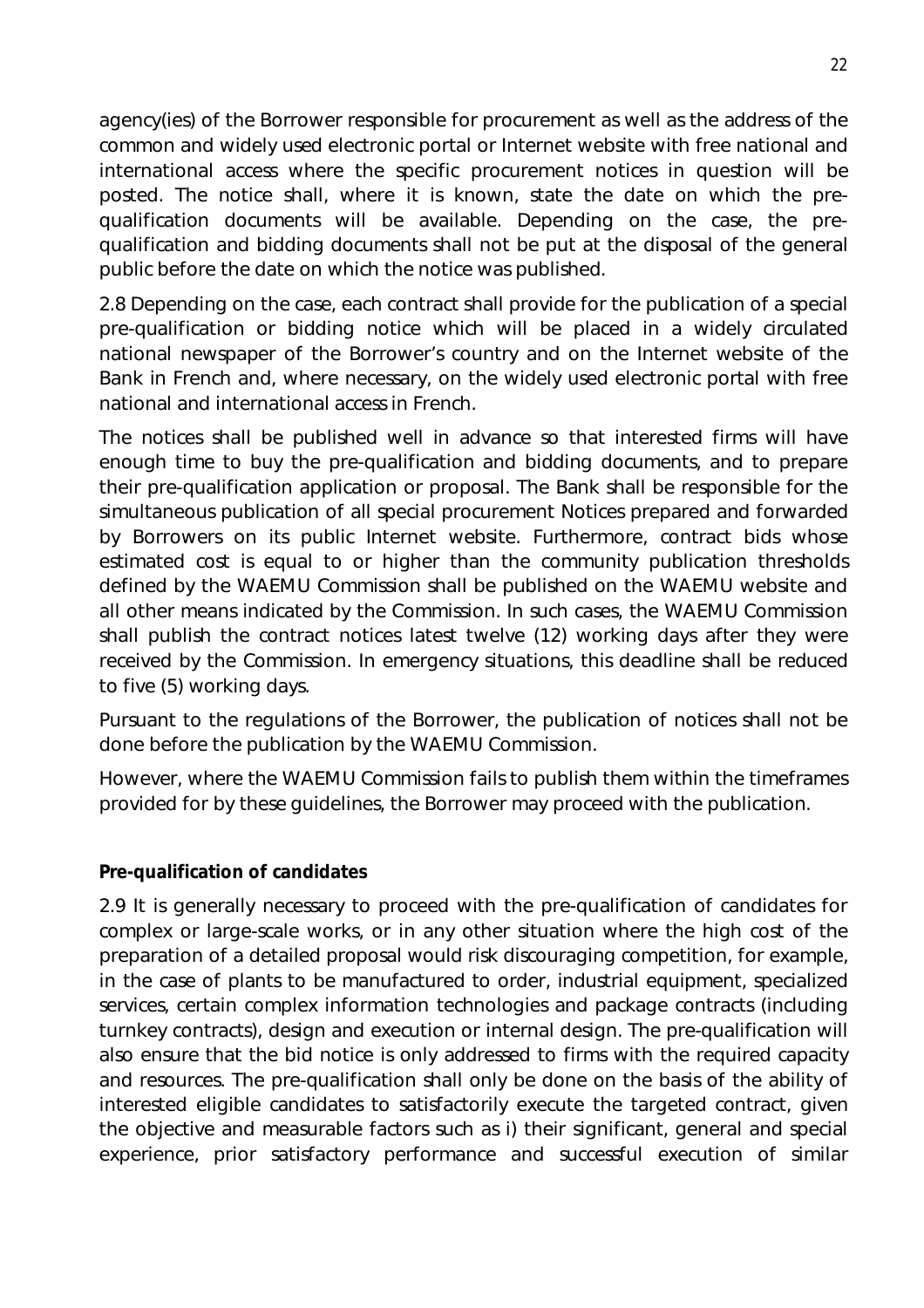contracts for a given period, ii) their financial position; and, where appropriate, iii) capacity in terms of the construction and/or manufacture of their installations.

2.10 The pre-qualification notice concerning a contract or group of contracts of the same nature shall be published and communicated in accordance with the provisions of paragraphs 2.7 and 2.8 above. All firms which respond to the notice shall receive information on the scope of services to be provided, as well as a specific description of the conditions to be met in order to be selected. The Borrower shall use the standard pre-qualification document published by the Bank and only make necessary changes accepted by the Bank. All candidates who meet the pre-qualification criteria shall be allowed to submit a proposal. The Borrower shall communicate the results of the pre-qualification process to all the firms which participated in it. As soon as the pre-qualification process is completed, the bidding documents shall be made available to interested selected candidates. Where the pre-qualification has to do with a group of contracts whose procurement is related and spread in time, it is, depending on the capacity of the candidate, possible to restrict the number or overall value of contracts which may be awarded to any candidate, depending on his technical capacity and financial resources necessary to meet the combined qualification criteria. Where more than twelve (12) months have elapsed between the decision of the Borrower to draw up the list of pre-qualified firms and the publication of the bid notice, the Bank may request a restart of the pre-qualification procedure through a fresh publication. The verification of information based on which candidates were pre-qualified, including their on-going commitments as well as their capacity in terms of staff and equipment, shall be conducted again at the time of the award of a contract. The award may be declined where it is considered that a candidate no longer has the necessary financial resources to successfully execute the contract. Where no candidate or very few candidates are pre-qualified, a situation which constitutes a lack of competition, the Borrower may publish a revised prequalification notice after receiving the no objection notice of the Bank.

#### **B. Bidding documents**

#### **General considerations**

2.11 The bidding documents shall contain all the information a possible candidate may need to prepare a proposal for the requested supplies, works or services (other than consultancy services). The full details and complex nature of documents vary depending on the scope and nature of the proposed contract. However, the documents generally contain: the bid notice; instructions for bidders and special bidding data; a model or letter of offer; contract model; general administrative conditions of contract and special administrative conditions of contract; specifications and design engineering; relevant technical data (including data of a geological and environmental nature); the list of supplies or bill of quantities; delivery or completion timelines; specifications, plans and the necessary appendices, such as the models of the various guarantees to be provided. The criteria to be applied for the evaluation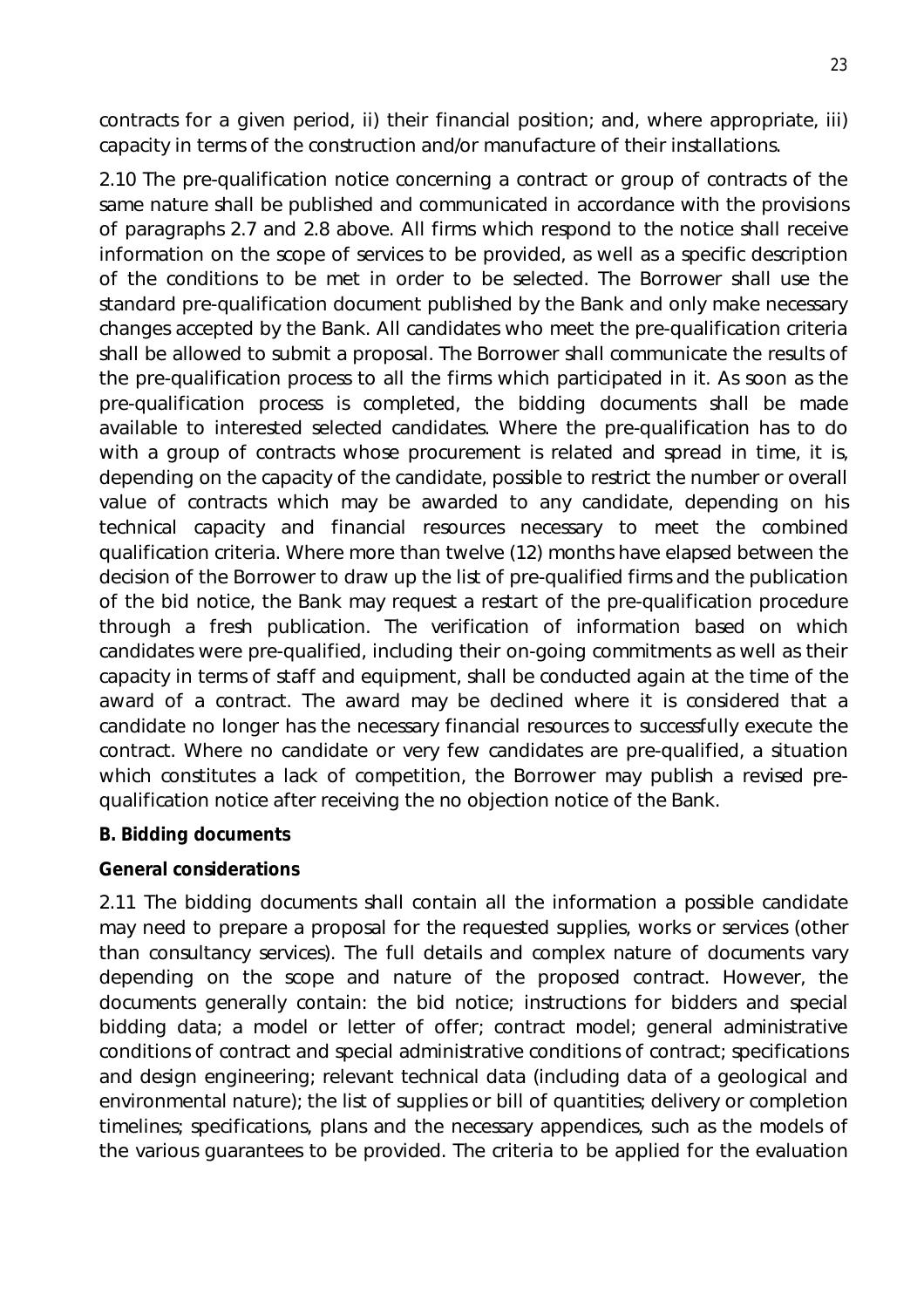of proposals and the determination of the lowest evaluated bid shall be clearly specified in the instructions to the bidders and/or specifications.

Where the bidding documents are not free, the amount charged shall be reasonable and solely correspond to the costs incurred to publish and reproduce or to publish it in an electronic format, and to hand them over to interested firms in a manner that does not discourage applications.

Subject to it being deemed adequate by the Bank, the Borrower may resort to an electronic system for the distribution of the bidding documents. Where the bidding documents are distributed electronically, the electronic system shall be protected to avoid alterations to the bidding documents and restriction of access to the bidding documents by bidders. The following paragraphs contain indications relating to the essential components of the bidding document.

2.12 Borrowers shall use the standard bidding documents (SBDs) published by the Bank and shall only make alterations with the consent of the Bank, and these must be strictly essential to suit them to the special conditions of the project. These changes shall be introduced exclusively through special data on the bidding or contract process, or the special administrative conditions of contract, and not through modifications to the general provisions of standard documents. If the Bank does not publish the appropriate SBD, the Borrower shall use other standard documents and contract models recognized and deemed acceptable by the Bank.

### **Validity of bids and bid bond**

2.13 Candidates shall submit proposals which shall remain valid for an adequate length of time indicated in the bidding documents to enable the Borrower to compare and evaluate the proposals, as well as to obtain all the necessary approvals from the Borrower's agency responsible for procurement and the no objection notice of the Bank for the recommendations relating to the award of the cotract during this period.

2.14 Borrowers may require candidates to provide a bid bond and specify the amount and form in the bidding documents<sup>20</sup>. If provision is made for it, the bid bond shall generally remain valid for four (4) weeks longer than the proposal in order to provide the Borrower with enough time to act in the event where he has to call them. The bonds of unsuccessful candidates shall be returned to them when the contract is signed with the successful bidder. In lieu of a bid bond, the Borrower may require bidders to sign a declaration to acknowledge that in the event where they withdraw or alter their proposals during the validity period or where the contract is awarded to one of them, but he does not sign it or submit a performance bond before the

 $\overline{a}$  $^{20}$  The bid security format shall be in accordance with the SBD, and it shall be issued by a bank or a known financial institution like an insurance, guaranty or underwriting company selected by the bidder. If the security is issued by a financial institution in a location other than the Borrower's country, this financial institution shall have a corresponding financial institution in the Borrower's country to give an undertaking that the security may be called. Candidates shall be authorized to submit bank securities directly issued by the bank of their choice situated in any admissible country.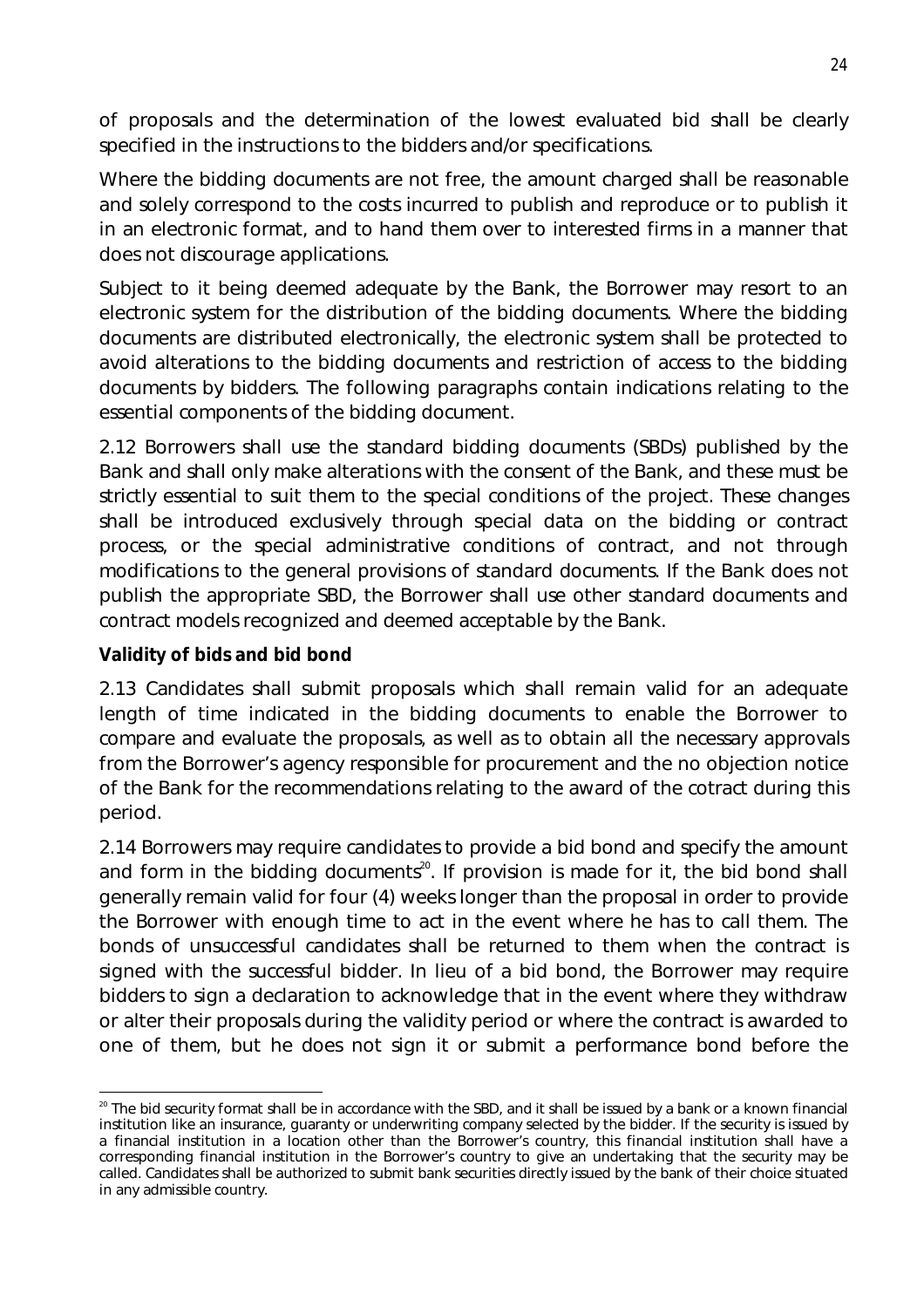deadline specified in the bidding documents, the bidder shall be excluded for the duration specified in the bidding documents for contracts of the agency which issued the bid.

### **Choice of language**

2.15 The pre-qualification documents and the bidding documents shall be prepared in French.

Bidders shall not be requested or permitted to sign contracts in more than one language.

### **Clarity of bids**

2.16 The drafting of the bidding documents shall be done in such a manner as will ensure and encourage international competition; it shall clearly and precisely state the works to be carried out and their location, goods to be supplied and the place of delivery or installation, performance deadlines, minimum performance standards, maintenance and technical guarantee conditions, as well as all other necessay conditions and modalities. Furthermore, the bidding documents shall, where necessary, specify trials, standards and methods which will help to determine whether the equipment delivered or works carried out conform to the specifications. The plans shall be compatible with the text of the specifications, and the documents shall specify the order of priority between the plans and specifications in the event of a conflict.

2.17 The bidding documents shall indicate all factors which, in addition to the price, shall be considered during the evaluation of the proposals and specify how these factors shall be quantified or evaluated. Where the candidates are permitted to present alternative bids for the plans, materials, performance deadlines, terms of payment, etc., the documents shall expressly indicate the conditions under which these alternative bids shall be accepted as well as the method for their evaluation.

2.18 All possible candidates shall receive the same information and shall be allowed to obtain additional information in time. The Borrower shall make it possible for them to visit the location of the project. In the event of complex works or supplies, particularly in the case of contracts involving the rehabilitation of existing capital works or equipment, possible candidates may be invited to a preparatory meeting during which they may seek clarifications (in person or on-line) from the Borrower's representatives. The minutes of the meeting shall be communicated to all the possible candidates, with a copy to the Bank (either in the form of a hardcopy or softcopy). All alterations to the bidding documents, including those relating to additional information, further details, corrections and modifications, shall be communicated to all those who requested the initial documents and all candidates registered within an adequate time frame prior to the deadline for the submission of proposals in order to enable them to take the required measures. Any alteration to the bidding documents shall be introduced in the form of an amendment. Where necessary, the deadline shall be postponed. The Bank shall receive a copy (either in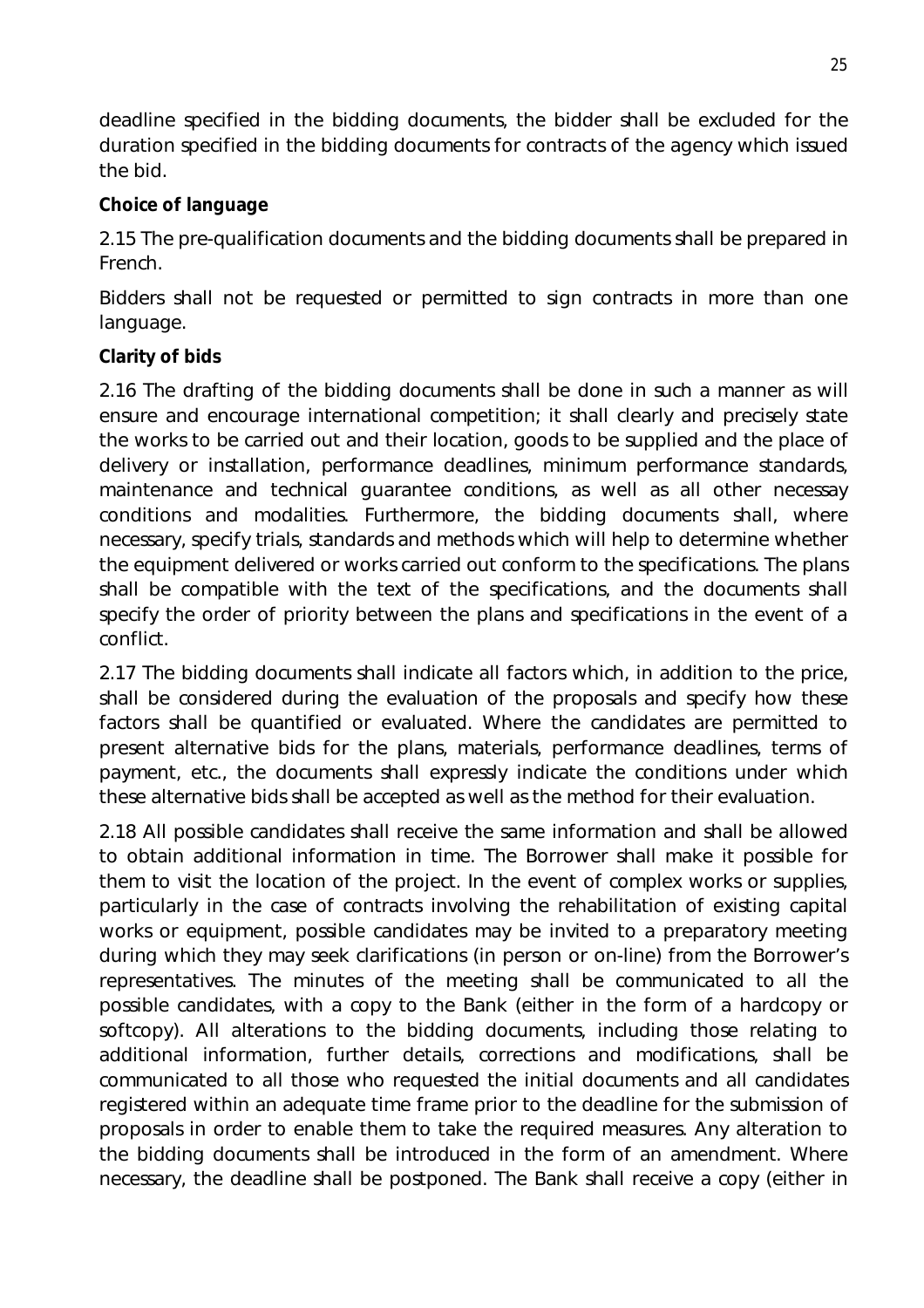the form of a hard copy or soft copy) and shall be consulted for the purposes of the issuance of a no objection notice.

# **Standards**

2.19 The technical standards and specifications mentioned in the bidding documents shall encourage competition as much as possible, and ensure that the requested supplies and/or works meet the basic performance criteria and the requird criteria. As much as possible, the Borrower shall determine the standards to be set for equipment, materials and modes of execution with regard to international standards like those of the World Standards Organization. Where no international standards exist or where the international standards are inappropriate, the Borrower may specify national standards. In all cases, the bidding documents shall indicate that the equipment, materials or modes of execution meeting other standards shall also be accepted, on condition that the same ensure that a substantially equivalent quality is at least assured.

### **Use of tTrade names**

2.20 The specifications shall be defined in accordance with the required characteristics and/or performance criteria. All references to trade names, catalogue numbers or similar classifications shall be avoided. Where it is necessary to mention a trade name or catalogue number of a particular manufacturer in order to complement a specification which would otherwise have not been specific enough, the words "or the equivalent" shall be added after the said trade name or catalogue number. The specifications shall ensure that proposals for supplies which have similar characteristics and whose performance is at least substantially equivalent to to that of the specified supplies are accepted. The consideration and issuance of a no objection notice of the Bank shall be required before the Borrower publishes the bidding documents for supplies with a specific trade name which has no equivalent, particularly for technological information systems. The Borrower shall provide comprehensive proof indicating factors establishing compatibilty with existing systems and previous investments in the branded product.

#### **Pricing**

2.21 For supplies contracts, candidates shall be invited to present their bids based on  $CP$  prices<sup>21</sup> (agreed destination point) for supplies manufactured abroad and meant for import. For supplies which have been previously imported, candidates shall be invited to present their bids based on CIP prices (agreed destination point) by

 $\overline{\phantom{a}}$  $21$  For more details on thee commercial terms, see INCOTERMS 2010, or their subsequent versions, published by the International Chamber of Commerce (ICC), 38 Cours Albert 1<sup>er</sup>, 75008 Paris, France. The term CIP means "carriage paid", including insurance up to the "destination point". This term may be used whatever the mode of transport, including multimodal transport. The CIP price does not include import duties and other import taxes whose payment is the responsibility of the Borrower. The said taxes deal with supplies which have already been or are to be imported. For already imported supplies, a distinction should be made between the set CIP price and the import historical cost of these supplies declared through customs; the CIP price including any discount or margin of the agent or local representative as well as all local costs, with the exception of import duties and taxes whose payment is borne by the Borrower.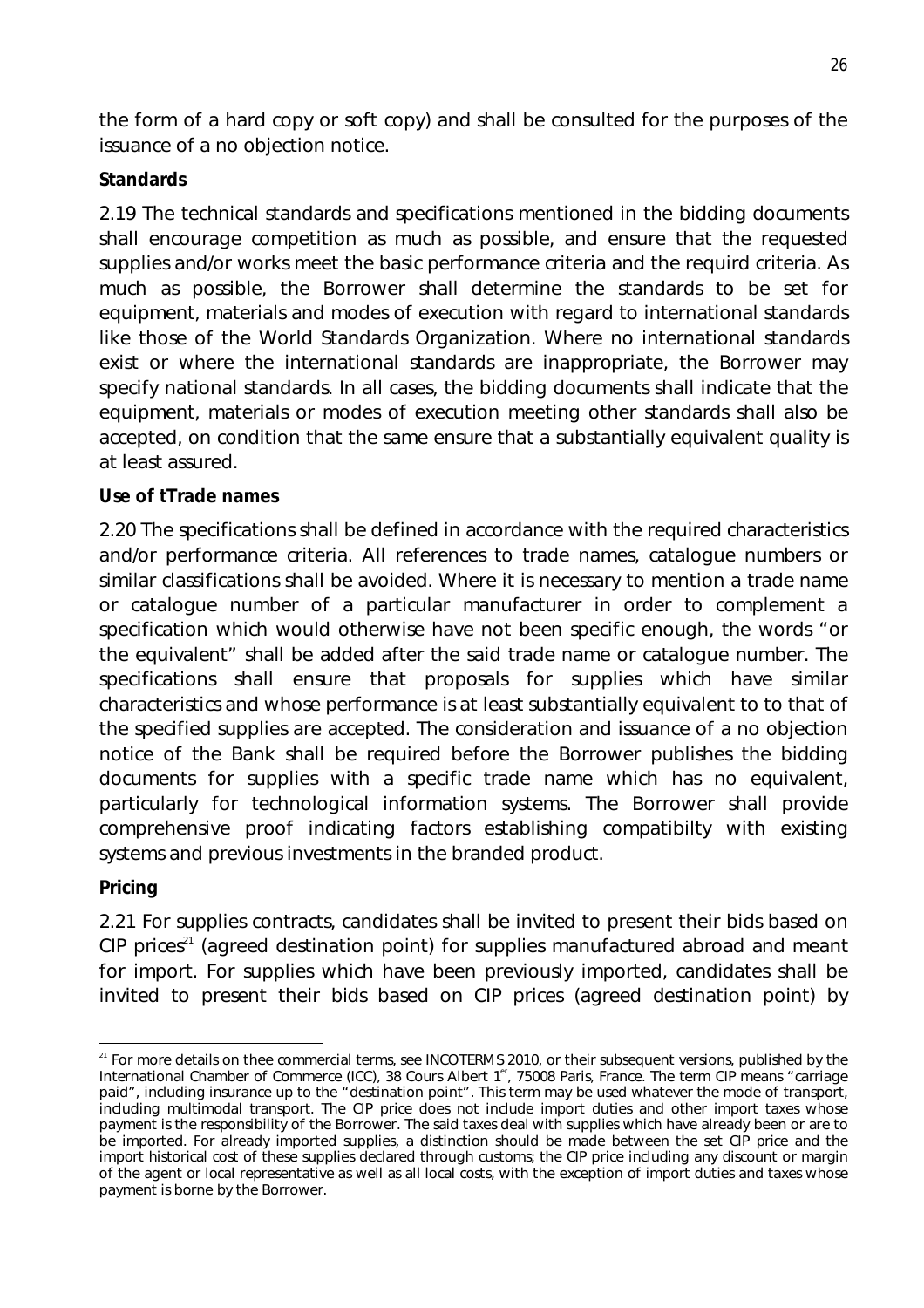separately indicating the amount of already paid customs and import duties. For supplies manufactured or assembled in the Borrower's country, candidates shall be invited to present their bids based on  $EXW$  prices<sup>22</sup> (ex-factory and ex-warehouse) plus domestic transport and insurance costs up to the destination point. Bidders shall be permitted to have recourse to any firm which meets the eligibility criteria for transport, maritime or others, supplies and insurance. Where the bidder is obliged to take responsibility for the installation, commissioning or other similar services, like the case of "Supply and Installation" contracts, he shall indicate the price of the said services.

2.22 In the case of package contracts (including turnkey contracts), bidders shall indicate the price of the equipment or capital works once their installation on the project site has been completed, taking into account all the costs related to the supply of equipment, maritime and domestic transport services and their insurance, installation and commissioning, as well as corresponding works and all other services included in the contract (design, maintenance, use, etc.). Unless the bidding documents provide otherwise, a turnkey price shall include all duties and taxes $^{23}$ .

2.23 For works and services contracts (other than consultancy services), bidders shall indicate the unit or lump sum prices of the execution of works and services (other than consultancy services), and the said prices shall include all duties and taxes. Bidders shall be allowed to have recourse to any supplier who meets the eligibility criteria to obtain all inputs they may need (with the exception of unskilled labour) for them to be able to submit the most competitive proposal possible.

#### **Review of prices**

2.24 The bidding documents shall indicate whether the bid must be presented i) based on firm prices or ii) based on prices subject to modification; the review shall be applied in the event of (upward or downward) variations of the main components of the market price (labour, equipment materials, fuel, etc.). It shall generally not be necessary to insert a price review clause into simple contracts providing for the delivery of supplies or the execution of works in less than eighteen (18) months.

The bidding documents for contracts of a shorter duration may include a similar provision relating to the review of prices where strong inflation is anticipated at the national or international level. However, for certain categories of equipment, it shall be usual to charge firm prices, whatever the delivery deadline; in this case, it shall not be necessary to include a price review clause in the contract.

 $\overline{a}$  $^{22}$  The EXW price shall include all duties and taxes on sales and other imports paid or to be paid for on components and raw materials used for the manufacture or assembly of equipment which are part of the proposal. Manufactured products include assembled products.

<sup>&</sup>lt;sup>23</sup> Supplies in turnkey contract proposals may be requested on "**delivered duty paid"** basis or DDP (name of agreed destination point) and bidders shall, during the preparation of their proposals, be free to choose an optimal combination between imported supplies or supplies manufactured in the Borrower's country.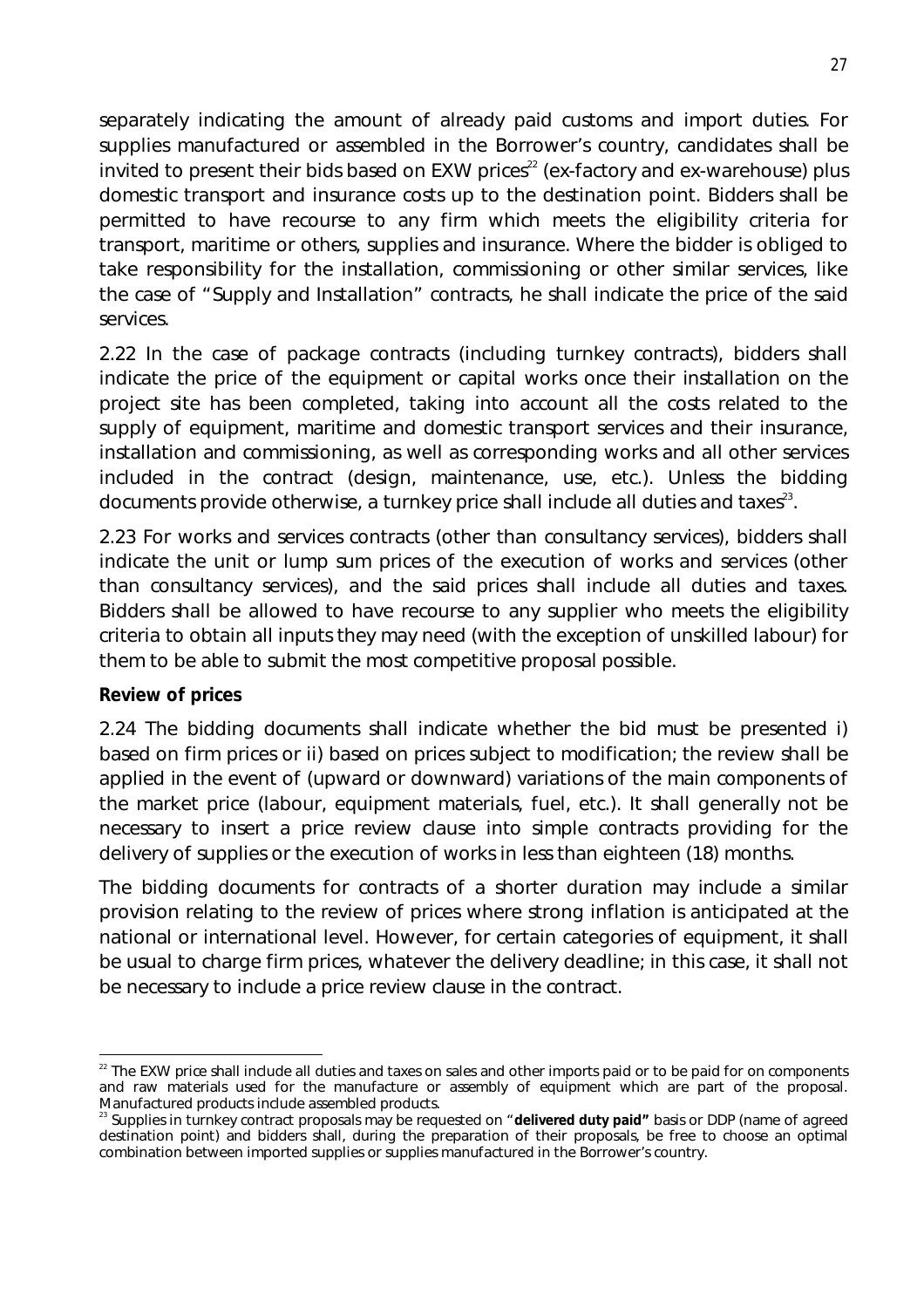2.25 Prices shall be reviewed with a formula (or several formulae) according to which the total contract price is broken down into components ajusted on the basis of indices of specifed prices for each of them. The bidding documents shall clearly define the method to be used, the selected formula (where necessary) and the date selected for the calculations.

If the currency for the settlement is different from the currency of the country of origin of the considered input and the corresponding index, the formulae used shall include an adjustment factor in order to prevent the price revision from arriving at a wrong adjustment. In exceptional circumstances, the bidding documents may provide for a price review based on written proof (including receipts) produced by the supplier or contractor.

### **Transport and insurance**

2.26 The bidding documents shall permit suppliers and contractors to have recourse to firms of their choice to obtain the transport and insurance services they may need, on condition that they meet the eligibility criteria. They shall also specify the types of insurance policy the candidate shall take out as well as their modalities. For all contracts, the contractor shall generally take out a comprehensive insurance policy. For supplies and package contracts, payable compensation for transport insurance shall be at least 110% (one hundred and ten percent) of the amount of the CIP prices of the goods to be imported in the currency of the contract or a freely convertible currency in order to ensure that lost or damaged supplies are quickly replaced. For big construction or supply and installation projects involving several contractors on the same site, the Borrower may take out a comprehensive policy covering the entire project; for this purpose, he shall initiate the competitive process in accordance with procedures deemed acceptable by the Bank in the event where the insurance costs shall be financed by the Bank.

2.27 In exceptional cases, where the Borrower does not intend to take out an insurance policy and intends to take his own measures or intends to assign the transport and insurance of imported supplies to national firms or other designated firms, he shall satisfactorily prove to the Bank that i) resources are available to quickly pay for the necessary compensation following the replacement of lost or damaged supplies, and ii) risks are adequately covered. Furthermore, in the case of imported supplies, the Borrower shall require candidates to provide the free carrier or FCA price (name of agreed shipment point) or the CPT price (name of the agreed destination point)<sup>24</sup> in addition to the CIP price (agreed destination point) specified under paragraph 2.21. The choice of the lowest evaluated bid shall be done based on the CIP price (destination point), but the Borrower may sign the free carrier or CPF contract and take the necessary measures himself to transport and/or insure supplies.

 $\overline{a}$ <sup>24</sup> INCOTERMS 2010 for free carrier (name of agreed point) and carriage paid (name of agreed destination point) respectively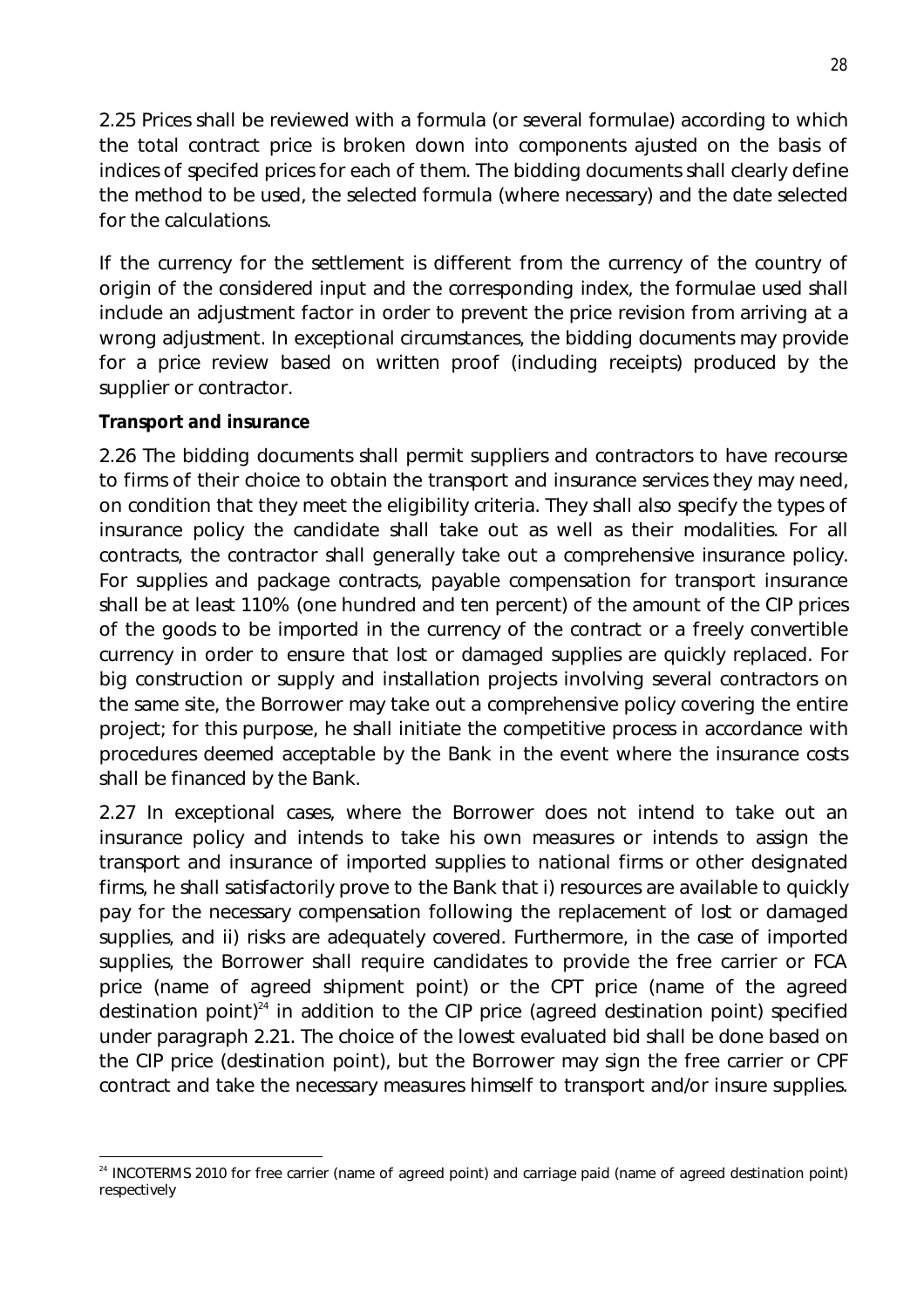In such a case, Bank financing shall be limited to the free carrier or CPT price of the contract.

# **Currency provisions**

2.28 The bidding documents shall indicate the currency or currencies in which candidates shall quote their prices, the method to be followed to convert prices expressed in various currencies into a single currency for the purposes of the comparison of bids, and the currencies in which the contract price shall be settled. The following provisions (paragraphs 2.29 to 2.33) shall be intended to do as follows:

- i. make it possible for candidates to minimize any exchange risk relating to the bid currency, and, therefore, offer the best price possible;
- ii. make it possible for candidates of countries with weak currencies to use a strong currency and to set their bid price on a firmer basis, and
- iii. act in such a manner as to ensure an equitable and transparent evaluation process.

# **Bid currency**

2.29 The bidding documents shall indicate that the candidate may quote the price of his bid in any currency of his choice. Candidates desirous of presenting one bid corresponding to the sum of amounts quoted in several foreign currencies may do so, on condition that the number of foreign currenciues used does not exceed three. Furthermore, the Borrower may require candidates to quote the part of the price of their bids representing domestic expenditures incurred in the currency of the Borrower's country.

2.30 In respect of works, the Borrower may require candidates to quote the full price of their bids in the national currency and to indicate payments to be effected in a maximum of three (3) foreign currencies for inputs originating from a country other than that of the Borrower, by expressing them as a percentage of the bid price and specifying the exchange rates used for the calculations.

#### **Conversion for purposes of comparison of bids**

2.31 The bid price shall be the sum of all payments requested in various currencies by the bidder. In order for them to be compared, the proposed prices shall be converted into a single currency selected by the Borrower (naional currency or freely convertible foreign currency) and specified in the bidding documents. To effect this conversion, the Borrower shall use the selling rate provided by an official source (eg the Central Bank), or a commercial bank or through an international publication for similar transactions on a date chosen in advance; the bidding documents shall specify the said source of information and the said date, which shall neither be before four (4) weeks from the deadline for the receipt of submissions, nor after the date of expiry of the initial bid validity period.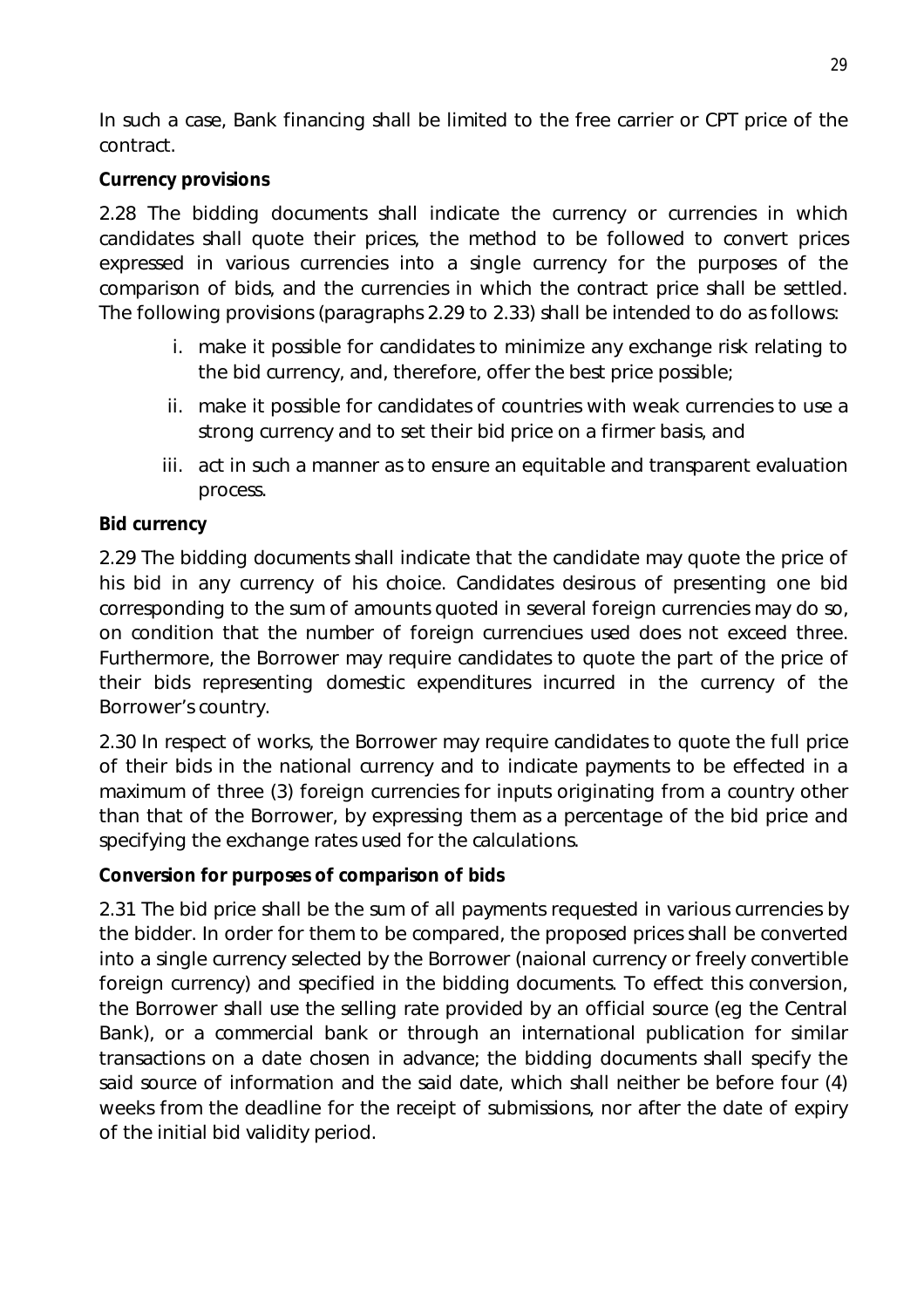#### **Settlement currency**

2.32 The contract price shall, in accordance with paragraph 2.29, be settled in the currency or currencies in which payment was requested in the successful bid. However, note should be taken of the exchange regulations likely to forbid foreign exchange payments to firms domiciled within the community, except where the said payments are to be made to suppliers based outside the community.

2.33 Where the bidder is obliged to quote his bid price in the national currency, and that he has requested to be paid in a foreign currency for certain payments expressed in the form of a percentage of the bid price, the exchange rates to be applied for the purposes of the payment shall be those that the candidate has specified in his bid, and in such a manner that the value of the fraction of the bid price in foreign currencies is maintained on a no-profit/no-loss basis.

#### **Settlement modalities**

2.34 The settlement modalities shall comply with the international commercial practices aplicable to the supplies, works and services (other than consultancy services) considered.

- a. For supplies contracts, settlement shall be effected in full upon delivery at the point agreed in the contract after the purchased supplies have been inspected, where necessary; for contracts providing for the installation and commissioning of these supplies, a fraction of the total amount of the loan may be withheld until the suppler discharges all his contractual obligations. As a general rule, the Bank requires the use of documentary credit because it ensures that the supplier is paid quickly. For heavy equipment and materials contracts, provision should be made for the granting of adequate mobilization payments, while provision is made for payments in tranches during the manufacturing or assembly period for long-term contracts.
- b. For works contracts, provision should be made for mobilization payments, advances for the equipment and materials of the contractor and provision for reasonable bond deductions when the contractor has discharged his obligations under the contract.

2.35 Any advance paid by way of mobilization and related costs paid after the signing of a supplies, works and services contract (other than consultancy services) shall be calculated based on the estimated amount of these expenditures and specified in the bidding documents. The amount and payment schedule of the other mobilization payments to be made (for example, for the purchase of equipment to be delivered at the site and to be used for the execution of works) shall also appear in the bidding documents, which shall also state how the required guarantees will be provided for these mobilization payments.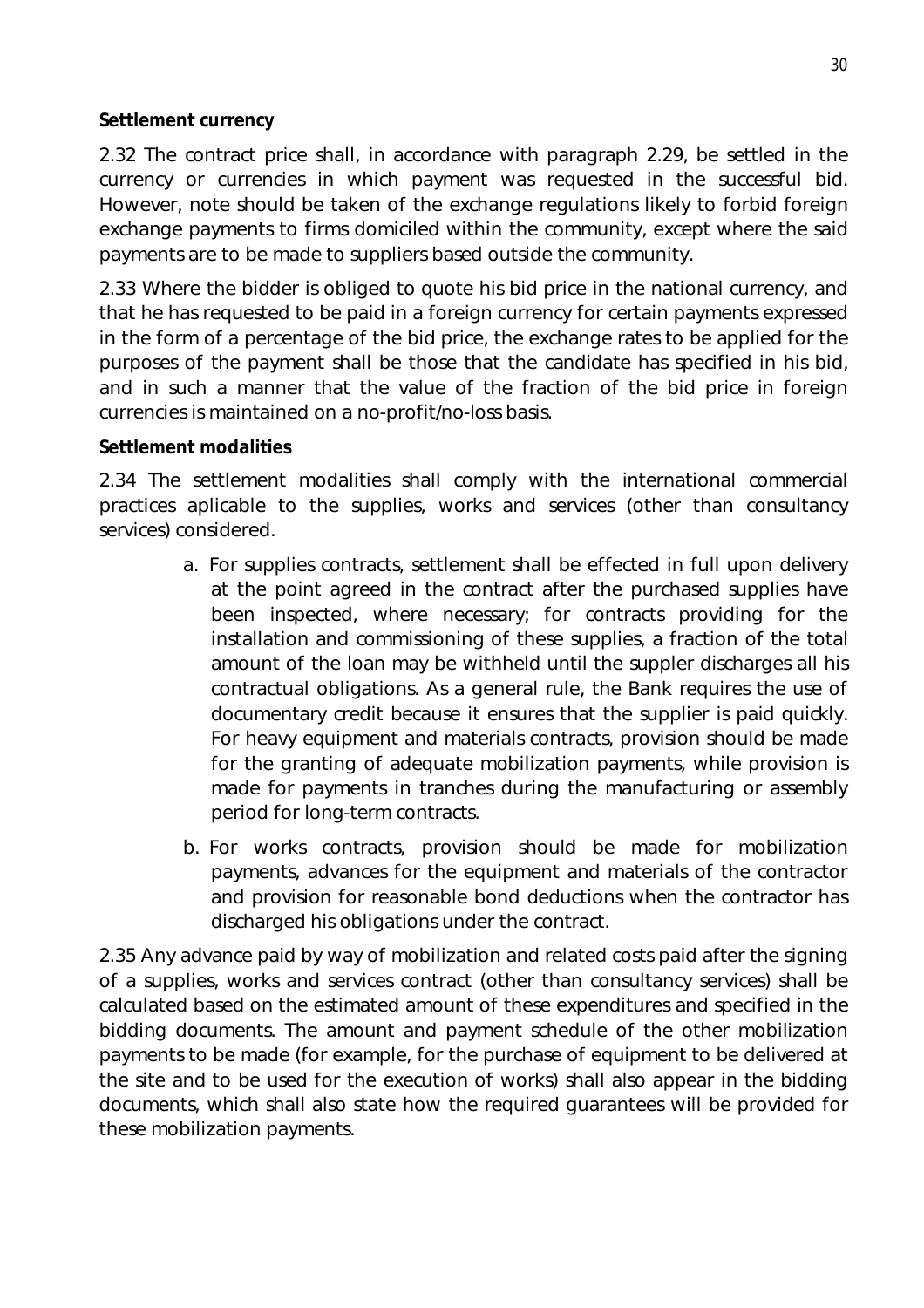2.36 The bidding documents shall indicate the selected conditions and methods of payment, specify whether other provisions shall be accepted and, in this case, the extent to which the conditions may influence the evaluation of bids.

### **Alternative bids**

2.37 Where bidders are permitted to present alternative bids, the bidding documents shall clearly indicate how these bids shall be submitted, how the price of these bids shall be determined and the basis on which the alternative bids shall be evaluated.

### **Contract conditions and clauses**

2.38 The contract documents shall clearly define the works to be carried out, goods and services (other than consultancy services) to be provided, rights and obligations of the Borrower and supplier or contractor, as well as, where necessary, the functions and powers of the engineering consultant, architect or representative of the contracting authority with regard to the supervision and monitoring of the execution of the contract. The general administrative conditions of contract shall always be complemented by special administrative conditions of contract applicable to supplies, works or services (other than consultancy services) which are the object of the contract as well as to the project installation site. The conditions of the contract shall provide for the balanced distribution of risks and liabilities.

### **Performance security and retention money**

2.39 For works contracts and package contracts, the contract shall require the provision of an adequate amount of security to protect the Borrower in the event where the contractor fails to discharge his contactual obligations. The modalities and amount of the performance security shall be adequate, as specified by the Borrower in the bidding documents. The amount of the security may vary and depend on the nature of the security provided as well as the nature and size of the works or capital works. A fraction of this performance security (referred to as a performance bond) shall remain valid during the period of the technical or maintenance security until final receipt by the Borrower.

Where the contract has a security time limit, part of each payment may be deducted by the Borrower as retention money to cover the performance bond and kept until final receipt. The share of payments retained by the Borrower may not exceed five percent (5%) of the amount of payments. It shall be stated in the specifications. Contractors may be permitted to replace this retention money by an equivalent bank guarantee after provisional receipt.

2.40 For supplies contracts, the obligation to provide a performance security shall depend on the contract conditions and prevailing commercial practices for the targeted supplies. To protect himself from suppliers/manufacturers who fail to discharge their contractual obligations, the Borrower may require them to provide a reasonable and appropriate guarantee. The Borrower may also require that the guarantee should cover the technical guarantee obligations as well as the obligations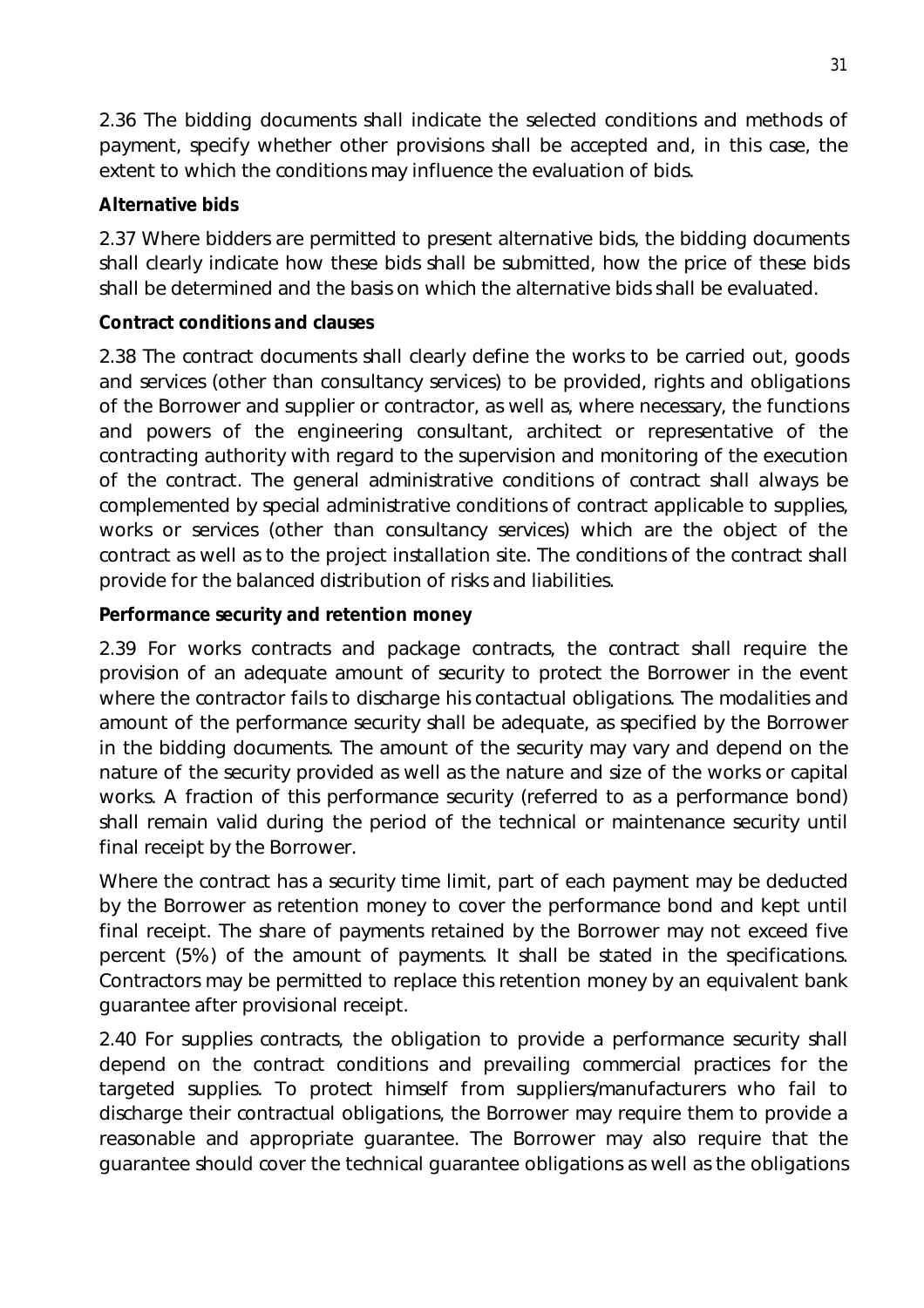to be discharged for the purposes of installation and commissioning, in accordance with the applicable SBD.

# **Contractual penalties and premiums**

2.41 The clauses and conditions of the contract shall make provision for reasonable penalties or other financial sanctions in the event where a delay in the delivery of supplies or completion of works, or the non-compliance of supplies, works or services (other than consultancy services) with the specifications cause the Borrower additional costs or loss of income or other benefits. Conversely, where the Borrower stands to benefit, they may make provision for the payment of a premium to suppliers who deliver supplies or to contractors who complete works before the time limits specified in the contract.

# **Cases of force majeure**

2.42 The clauses and conditions of the contract shall stipulate that failure on the part of the parties to discharge their obligations under the contract shall not be considered as an offence where it results from a case of force majeure, in accordance with the definition provided in the said clauses and conditions.

# **Applicable law and dispute settlement**

2.43 The clauses and conditions of the contract shall indicate the applicable law and competent authority for the settlement of disputes. In comparison with other modes of dispute resolution, international commercial arbitration in a neutral venue presents certain practical advantages. That is why the Bank requires Borrowers to resort to this form of abritration for supplies, works and services contracts (other than consultancy services), except where the Bank expressly accepts to waive this requirement for well-founded reasons, such as the equivalence of the national provisions and arbitration procedure or where the contract was awarded to a bidder from the Borrower's country. The Bank shall neither be appointed as an arbitrator nor requested to appoint one. In the case of works, Supply and Installation as well as package contracts (including turnkey contracts), the dispute resolution provisions shall also make provision for the recourse to conciliatory and mediation mechanisms introduced for the speedy resolution of disputes.

# **C. Opening of proposals, evaluation of proposals and award of contract**

# **Time limit for preparation of proposals**

2.44 The time limit granted for the preparation and submission of proposals shall be set based on the project's own conditions and the scope and complex nature of the contract. As a general rule, for a national competitive bidding (NCB), provision should be made for at least thirty (30) calendar days as from the date of the competitive bidding or the date of publication of the bidding documents for contracts exceeding the national thresholds, and forty-five (45) calendar days in the case of contracts exceeding the community thresholds.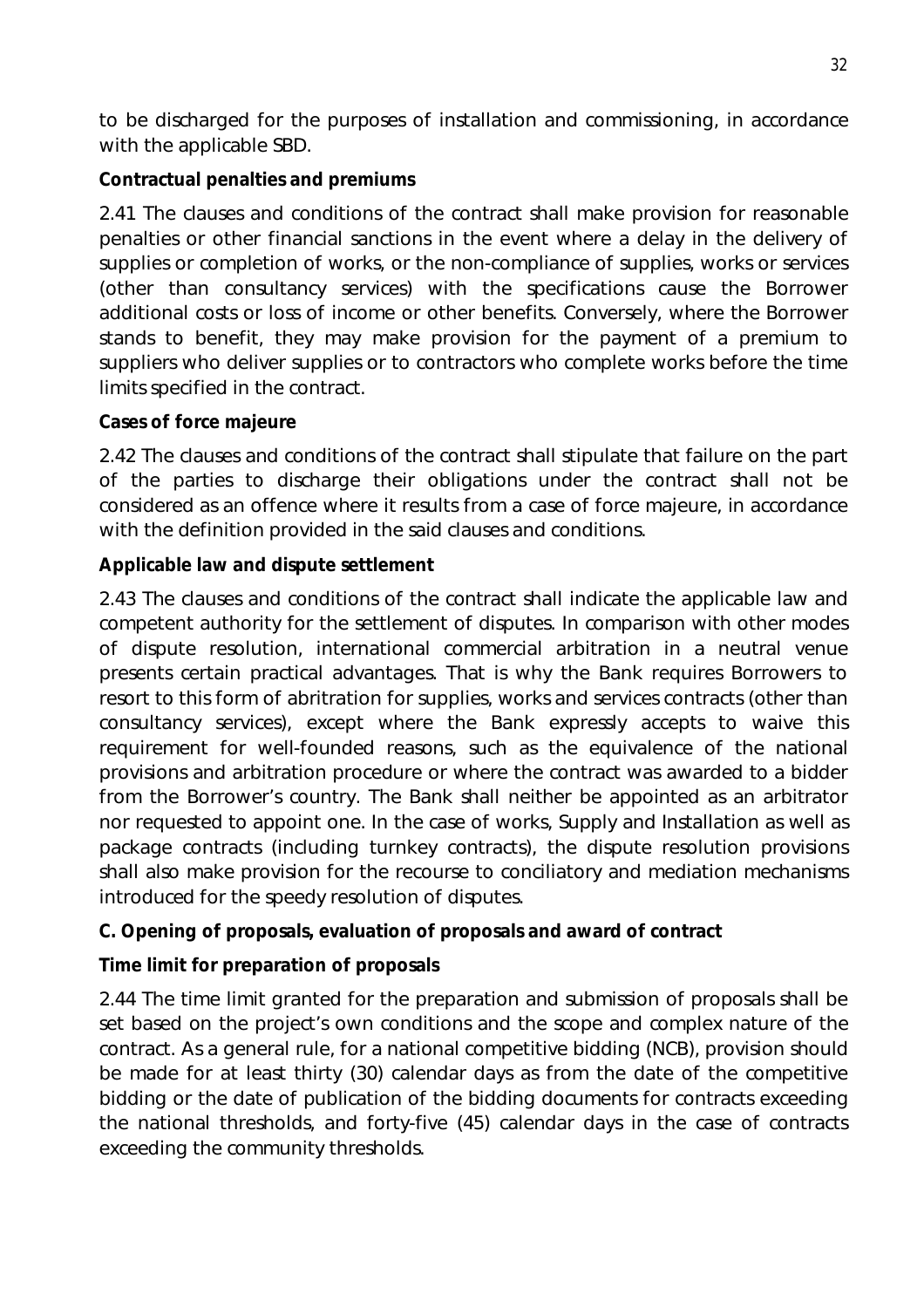Bidders may send their propsals by post or in person. Borrowers may also resort to a system which permits bidders to submit their proposals by electronic means, on condition that the Bank deems the said system adequate. The system shall, inter alia, maintain the integrity, confidentiality and authenticity of the proposals as well as resort to an electronic signature system or its equivalent to keep bidders bound to their proposals. In such a case, the time limits for the receipt of proposals may be shortened by seven (7) calendar days.

The competitive bidding notice shall specify the time limit for submission and place of submission of proposals.

# **Modalities for the opening of proposals**

2.45 The opening of proposals shall take place on the date set for the submission of proposals; the date and place of the opening process shall be specified in the competitive bidding notice. The Borrower shall, whatever the number of proposals received by the deadline, open all proposals received by the deadline for the submission of proposals at the place specified in the competitive bidding notice. During the opening of proposals, the Borrower shall neither make a pronouncement on the merits of the proposals, nor reject any of the same. The opening of proposals shall be made in public, i.e. bidders or their representatives may attend (in person or on-line where the proposals are submitted electronically). The name of each bidder and the total amount of each proposal, and any alternative proposal he may have authorized or have been requested to present, shall be read out aloud (and posted on-line where proposals are submitted electronically), and recorded in the minutes of the session. Copies of the said minutes shall, as early as possible, be sent to the Bank and all bidders who have submitted proposals within the time limit. It shall also be published immediately. Proposals received after the time limit, as well as those which were not opened and read out aloud during the opening session shall be rejected.

# **Clarifications and alterations to proposals**

2.46 Except as otherwise provided in paragraph 2.65 of these guidelines, no candidate shall be requested or permitted to alter their proposals, including any wilful increase or decrease in the price of the proposal, after the time limit for the receipt of proposals.

The Borrower may request any bidder to provide details on any aspect of his proposal for the purposes of the evaluation. However, he shall neither request nor permit him to alter its content or price after the opening of the proposals. The requests for clarifications and answers of the bidders shall be communicated in writing, in the form of a hard copy or through an electronic system satisfactory to the Bank.

# **Confidentiality of procedure**

2.47 After the public opening of proposals, no information on the proposal evaluation, the requested details, or recommendations on the contract award shall be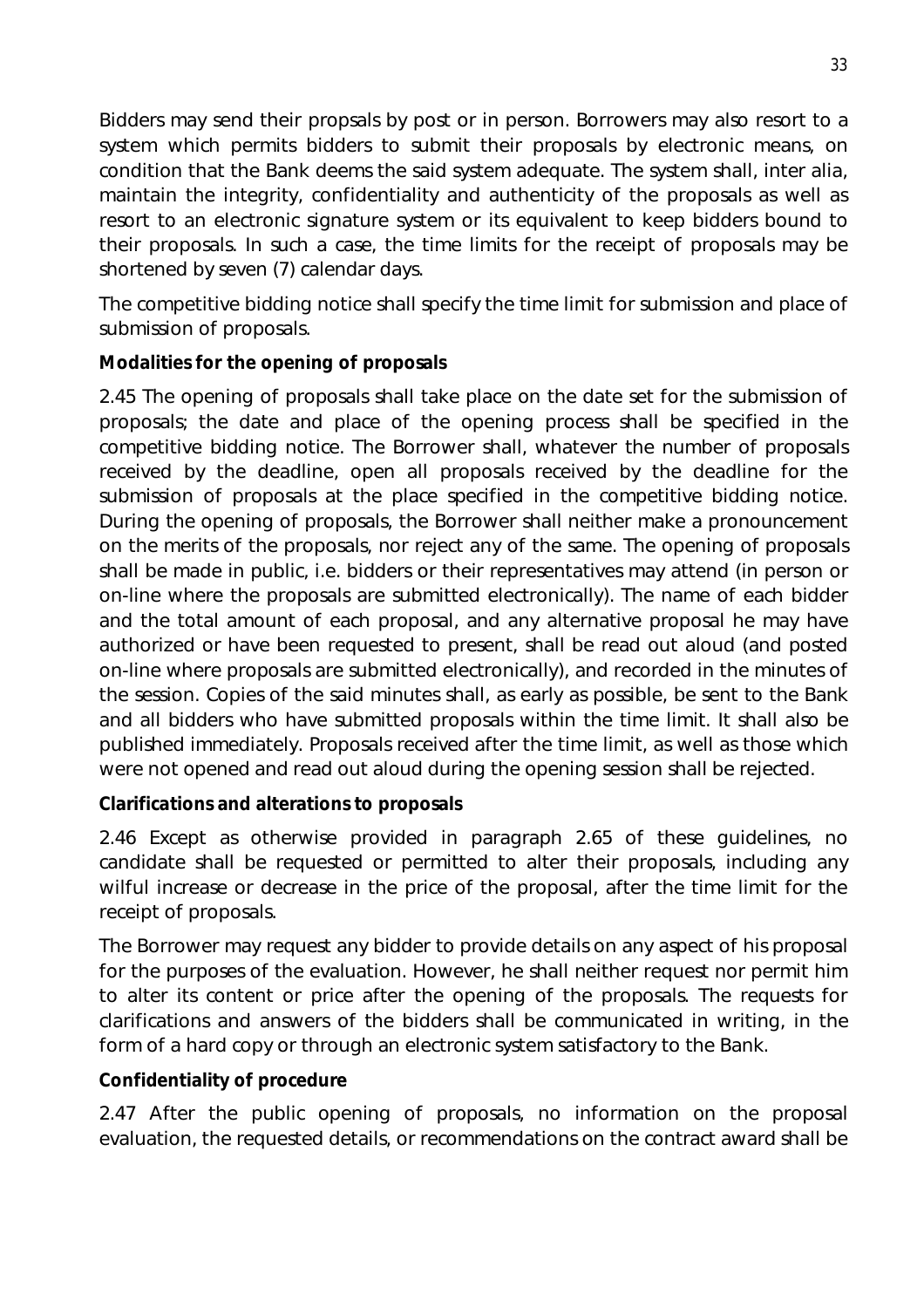communicated to bidders or any other person who has no capacity to participate in the selection procedure when the contract award has not been published.

# **Examination of proposals**

2.48 The Borrower shall check whether the proposals i) meet the criteria on origin set forth in paragraphs 1.8, 1.9 and 1.10 of these guidelines; ii) are duly signed; iii) are accompanied by the requested guarantees or a signed declaration, as specified in paragraph 2.14 of these guidelines; iv) basically comply with the provisions of the bidding documents, and) are admissible. With regard to the required bid security, any proposal which does not basically comply with the clauses, conditions, and specifications of the bidding documents, insofar as it presents substantial differences from the latter, or contains serious reservations, shall be rejected. Once proposals are opened, bidders shall neither be permitted nor requested by the Borrower to adjust or delete the differences or serious reservations.

# **Evaluation and comparison of proposals**

2.49 The evaluation shall ensure the determination of the cost of each proposal for the Borrower and to compare the proposals on this basis. Subject to the provisions of paragraph 2.58, the successful proposal is the one with the lowest evaluated cost.

2.50 The price of the proposal read publicly during the opening session shall be adjusted to take calculation errors into account. For the purposes of the evaluation, adjustments shall also be made to take any non-essential difference or reservation which can be costed into account. The price review clauses applying to the period of the execution of the contract shall not be taken into account during the evaluation.

2.51 The evaluation and comparison of proposals shall be conducted on the basis of the CIP price until the destination point for imported supplies $25$ , and on that of the EXW plus the cost of domestic transport and insurance up to the destination point for supplies manufactured in the Borrower's country, as well as take account of the prices of all requested installation, training, commissioning and other similar services (other than consultancy services).

2.52 The bidding documents shall indicate criteria other than the prices which shall be taken into account in the proposal evaluation and specify the manner in which they shall be applied to determine the lowest evaluated proposal. For supplies and equipment, these criteria may particularly be the payment schedule, delivery time limit, operating costs, performance and compatibility of equipment, after-sales service and the possiblity to procure spare parts, and the benefits with regard to the training offered, safety and the environment.

 $\overline{\phantom{a}}$ <sup>25</sup> Borrowers may only request prices on a CIF basis (and compare proposals on the same basis) when supplies are transported by sea and are not in containers. This method may not be used for a means of transport other than sea transport. In the case of manufactured products, it is most unlikely that the choice of the CIF will be suitable because supplies are generally shipped in containers. The CIP price may be used for any other mode of transport, including sea and multimodal transport.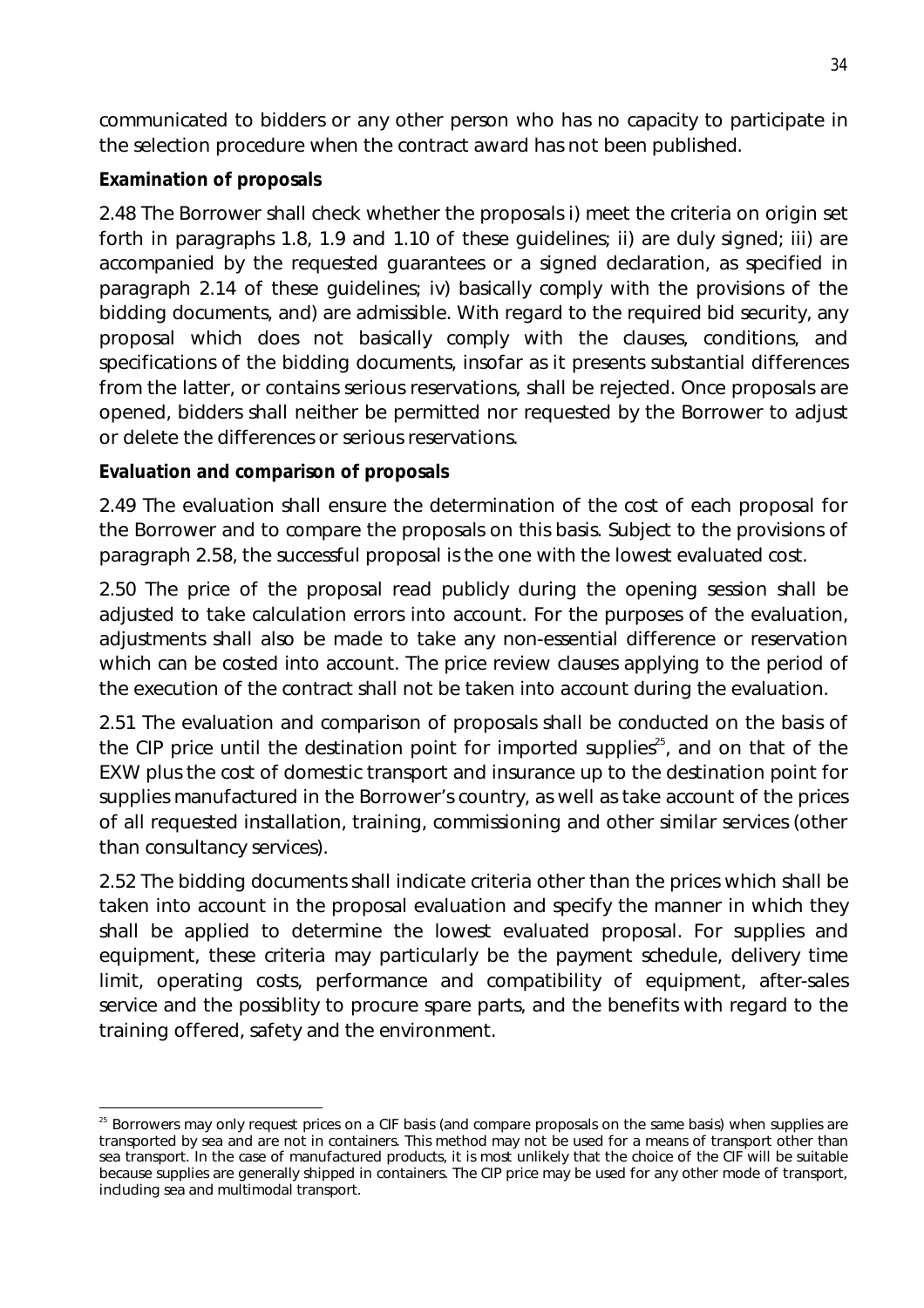Issues other than the price which will be used to determine the lowest evaluated proposal shall as much as possible be expressed in monetary terms, depending on the criteria defined in the provisions of the bidding documents concerning the evaluation.

The evaluation of proposals shall not take the following into account: (a) customs duties and other taxes charged on imported supplies based on the CIP price (which does not include customs duties), and (b) sales and other similar taxes charged for the sale or delivery of supplies.

2.53 In the case of works and turnkey contracts, all duties and taxes shall be borne by contractors, and candidates shall take note of the same when they are preparing their proposals. It is on this basis that the evaluation and comparison of proposals shall be conducted. The evaluation of proposals relating to works contracts shall be strictly conducted in monetary terms.

Any procedure whereby proposals exceeding or lower than a previously set value are automatically rejected shall be unacceptable. Where the date of delivery or time limit for execution is essential, the advantage an early completion of sevices presents to the Borrower may be taken into account on the basis of the criteria defined in the bidding documents, but only where the clauses and conditions of the contract provide for proportionate penalties in the event of non-compliance.

2.54 The Borrower shall prepare a detailed report on the evaluation and comparison of proposals indicating the specific aspects he relied on to recommend the award of contracts. At the very least, Borrowers shall provide the information required on the standard form of the Bank relating to the proposal evaluation report as well as all other information deemed relevant by the Bank.

#### **Community preferences**

2.55 During the public procurement process, preference may be given to the proposal presented by a community firm. This preference shall replace the existing national preferences of Member States. It shall be quantified in the form of a percentage of the proposal amount. Such a percentage shall under no circumstance exceed fifteen (15) percent. The community preferential margin shall be provided for in the bidding documents.

2.56 Where a preferential margin is applied, the evaluation and comparison of proposals shall follow the methods and stages described in the evaluation report model developed by the Bank.

#### **Extension of the validity of proposals**

2.57 Borrowers shall successfully conduct the proposal evaluation and contract award before the expiry of the initial proposal validity period in order to avoid the need to make a request for extensions. Any request for extension, if justified by exceptional circumstances, shall be made available in writing to all candidates before the expiry date of the initial period. The duration of the requested extension shall be restricted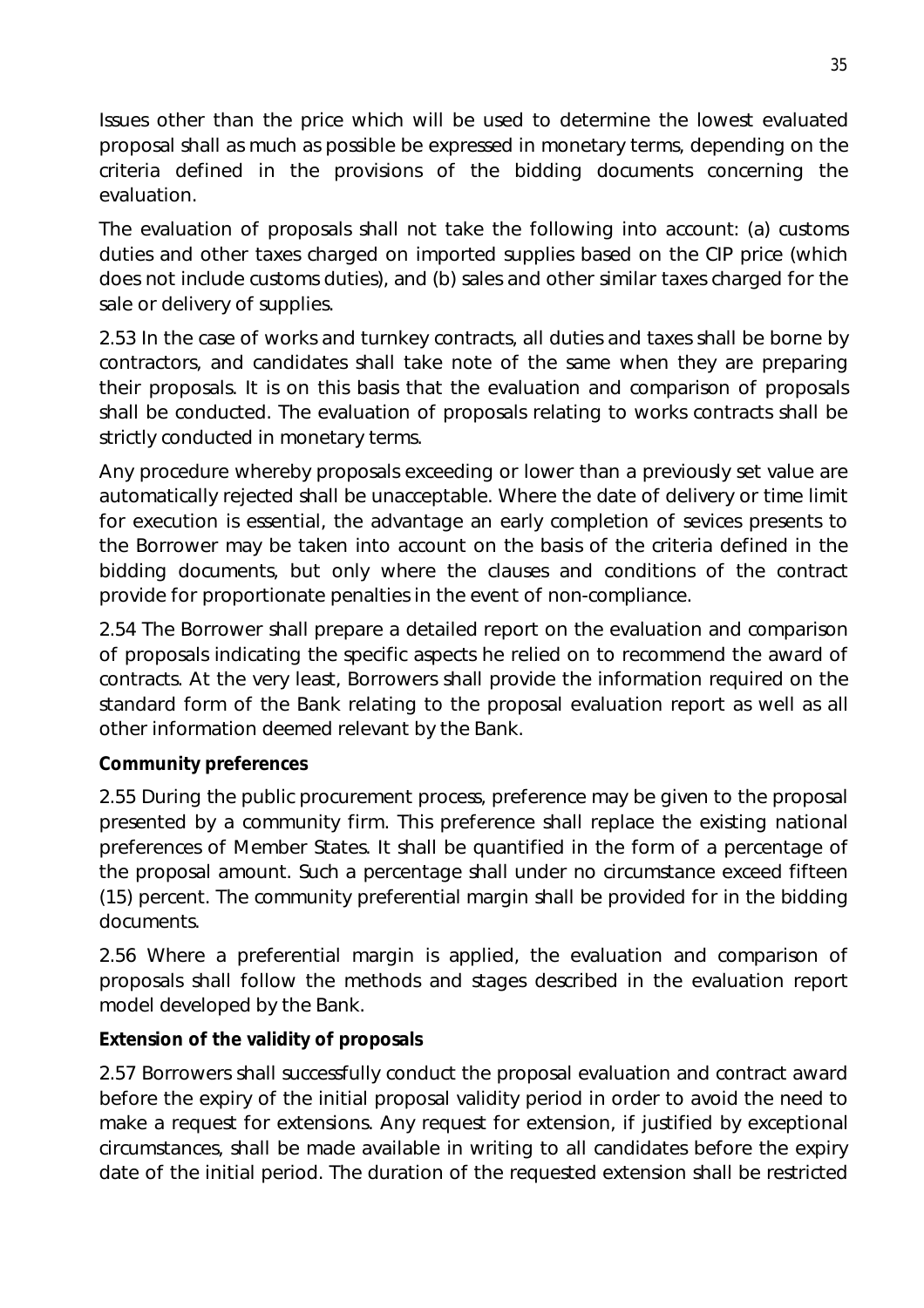to the time limit strictly necessary for the completion of the proposal evaluation, obtaining the required no objection notices, and award of the contract. In the case of fixed price contracts, any request for extension may, with the exception of the first case, only be granted where the Borrower has, in accordance with the provisions of the standard bidding documents (SBDs) of the of the Bank, provided for a price update mechanism to adjust the retained proposal price in order to take into account any increase in the cost of inputs necessary for the execution of the contract which occurred during the extension period. Candidates shall, on this occasion, neither be requested nor permitted to alter the (base) price or other conditions of their proposals. They shall be entitled to reject the requested extension. Where the bidding documents make provision for a bid security, bidders may exercise their right to reject an extension without losing their bid security and getting disqualified. However, those who accept to extend the validity of their proposals shall also consequently extend the security.

# **Post-review of candidates' capacity**

2.58 Where there is no pre-qualification, the Borrower shall determine whether the bidder whose proposal is the lowest evaluated one has the necessary capacity to execute the contract in the manner indicated in the proposal. The criteria to be met would have been specified in the bidding documents, and in the event where the bidder does not respond to it, his proposal shall be rejected. In such a case, the Borrower shall follow the same procedure for the next ranked bidder.

#### **Award of contract**

2.59 The Borrower shall, during the proposal validity period, award the contract to the bidder who meets the relevant capacity and resource criteria and whose proposal has been i) deemed essentially compliant with the provisions of the bidding documents, and ii) considered as the lowest evaluated proposal. The bidder shall neither be permitted nor obliged to, as a condition to obtain the contract, provide services which do not appear in the bidding documents or alter his initial proposal in any manner whatsoever.

#### **Publication of the award of contract**

2.60 As soon it makes its choice, the proposal evaluation commission shall prepare minutes stating its decision which shall be signed immediately. The document, which is a provisional contract award record, shall be published after validation by the Bank.

2.61 Within two (2) weeks after receipt of the no objection notice of the Bank recommending the award of the contract, the Borrower shall ensure the publication of the results with the identification of the bid and the lot numbers as well as the following information in a widely circulated national newspaper or on the Bank's Internet website or, where necessary, on the WAEMU Commission website for contracts exceeding the community threshold:

a. name of each bidder making a proposal;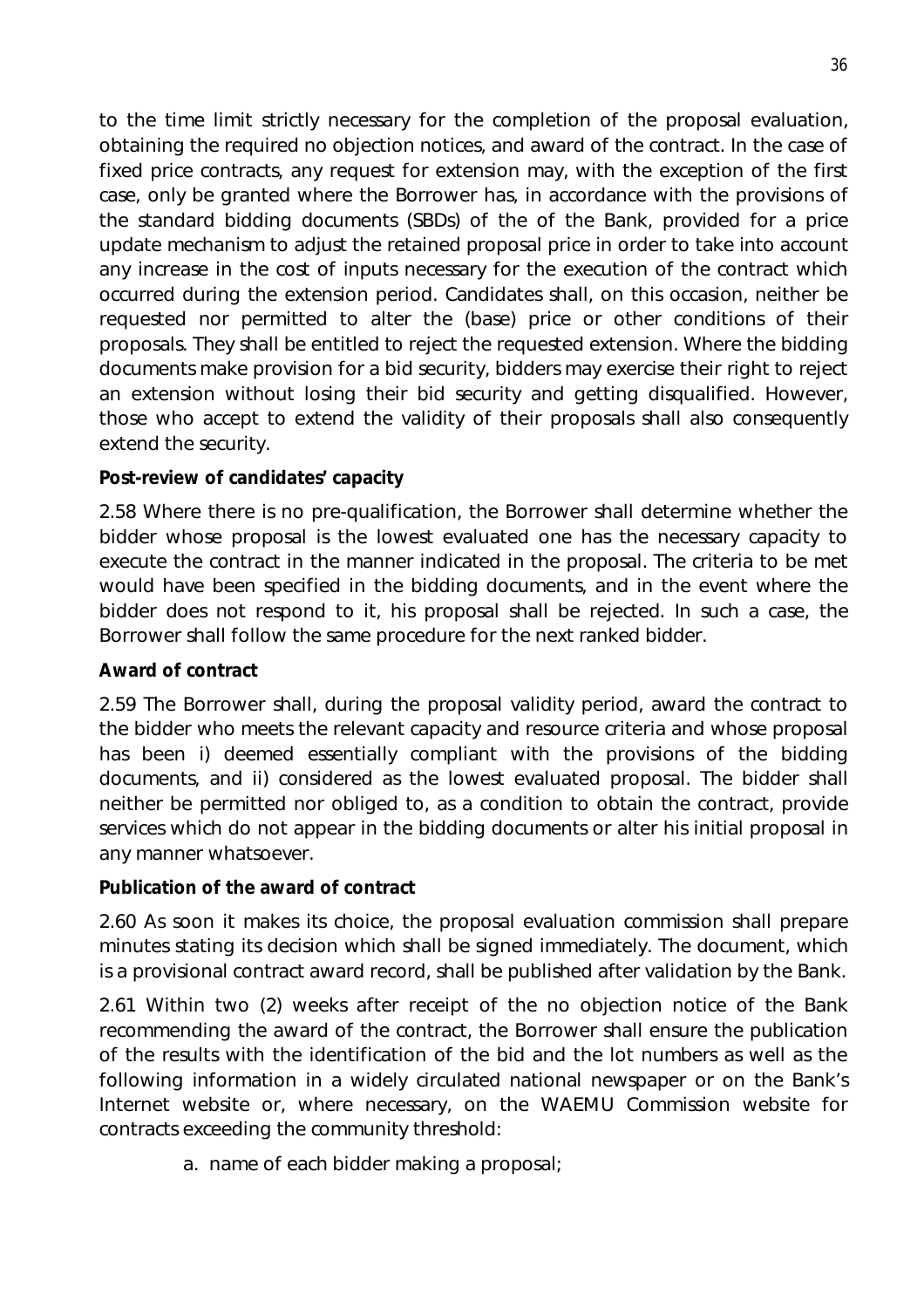- b. proposal prices as read out aloud during the opening of proposals;
- c. name and evaluated prices of each proposal which has been evaluated;
- d. names of bidders whose proposals have been rejected and the reasons for their rejection, and
- e. name of the beneficiary and the price he offered, as well as the duration and summary of the awarded contract.

2.62 The Borrower shall ensure that the procedure for the publication of the contract award described in pragraph 2.61 is compled with.

#### **Rejection of all proposals**

2.63 Generally, the bidding documents provide that the Borrower may reject all received proposals. The rejection of proposals shall be justified where true competition has not taken place, or that all the received proposals do not basically comply with the provisions of the bidding documents, or that none of the candidates meets the qualification criteria, or that the price of the lowest evaluated proposal is clearly higher than the estimated cost of the available budget updated by the Borrower. Where he rejects all the proposals, the Borrower shall analyze the reasons for his decision to reject all of them and make appropriate alterations to the bidding documents<sup>26</sup> before relaunching the competitive bidding process. The alteration of the qualification criteria may only be justified where the latter were too restrictive.

2.64 Where the rejection of the proposals was due to lack of competition, the invitation to tender shall be given wider publication.

2.65 The rejection of all proposals and the request for new ones based on the same bidding and contract documents for the sole purpose of obtaining lower prices shall not be allowed. Where the compliant proposal which is adjudged to be the lowest evaluated proposal considerably exceeds the cost estimates established and updated by the Borrower, the latter shall, in accordance with the provisions of the preceeding paragraphs, find the causes of this overrun and consider the relaunch of the bidding process. He may either initiate negotiations with the candidate who submitted the lowest evaluated proposal in order to endeavour to obtain a satisfactory contract based on the scaling down of the scope of services and/or a substantial alteration of the distribution of the risks and liabilities likely to cause a reduction in the contract price. However, a substantial scaling down of the scope of the contract or a substantial alteration of the contract documents may justify the relaunch of the competitive bidding process.

2.66 The Borrower shall obtain the prior no-objection notification of the Bank before proceeding with the rejection of all proposals, re-invitation of proposals or the

 $\overline{a}$ <sup>26</sup> Such alterations may concern the scope or clauses and conditions of the contract, or the minimum post verification criteria of the capacity of candidates (post-qualification in the absence of pre-qualification), or design and specifications, etc., or a combination of the latter.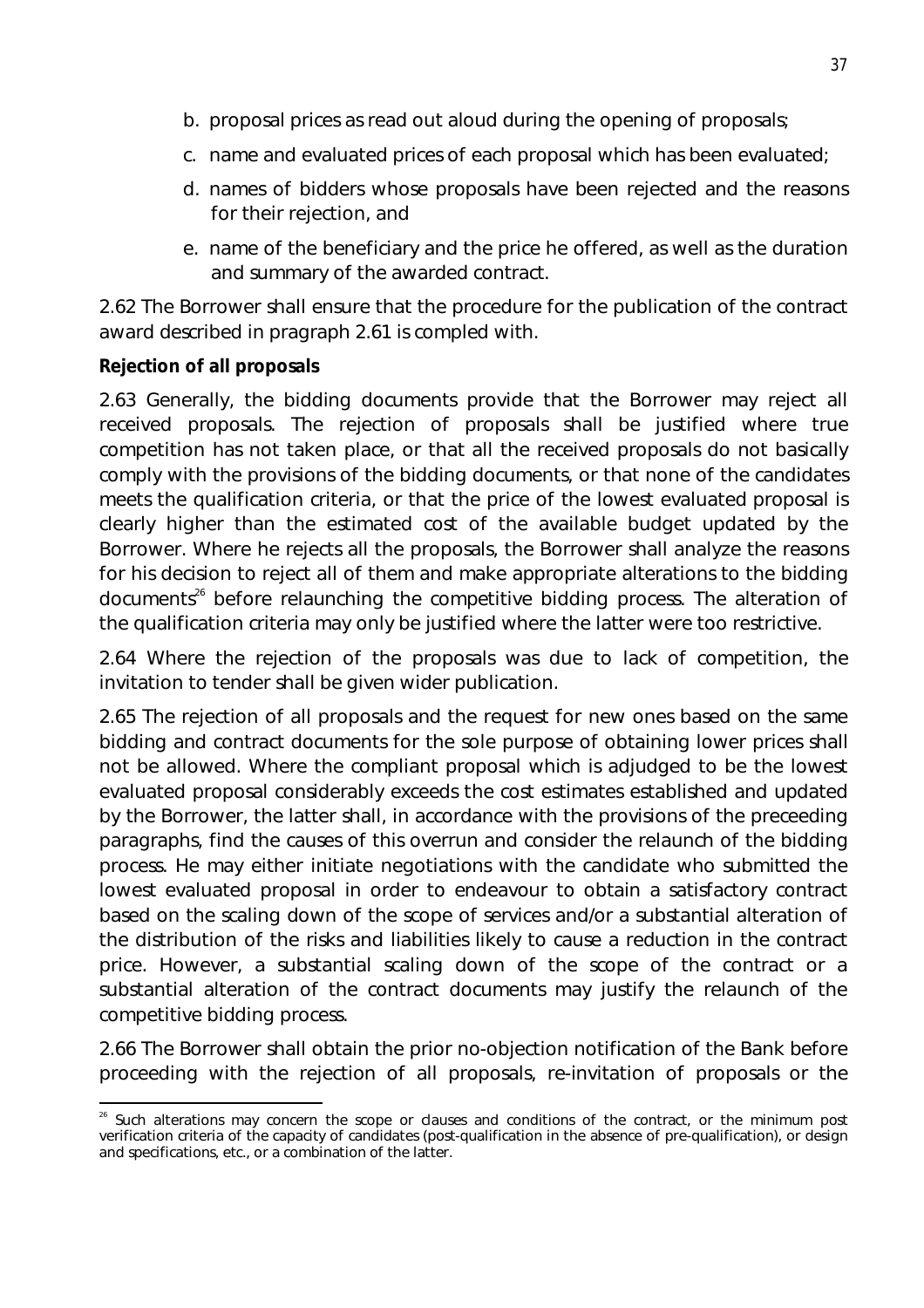commencement of negotiations with the candidate who submitted the lowest evaluated proposal.

# **Debriefing by the Borrower**

2.67 Notification of the award shall be communicated to the successful bidder. The other bidders shall be informed of the rejection of their proposals and, where necessary, their bond shall be refunded to them.

The contracting authority shall communicate in writing to all unsuccessful bidders the reasons for the rejection of their proposals, the amount of the contract awarded, the name of the beneficiary, as well as a copy of the award minutes within a period of five (5) working days from the receipt of his written request.

The contracting authorities shall observe a minimum time limit of fifteen (15) days after the publication referred to in paragraph 2.61 above before the signing of the contract and its submission to the relevant authorities for approval.

Within this time limit, the bidder shall, under penalty of debarment, have recourse to the appeal mechanisms in accordance with Articles 11 and 12 of Directive 05/CM/UEMOA of 9 December 2009 on the control and regulation of public procurement and the delegation of public services.

Any candidate who is unsuccessful at the end of the pre-qualification process may also request the contracting authority to communicate to him the reasons for the rejection of his proposal.

Where a bidder requests a debriefing meeting, he shall bear all the costs of attending such a meeting.

# **D. Amended international competitive bidding procedure (ICB)**

#### **Transactions leading to an import programme**

2.68 Where the loan is intended to finance an import programme, an ICB with simplified publicity and currency-related provisions may be used for high value contracts, in accordance with the conditions under the Loan Agreement or Contract $^{27}$ .

2.68 According to these simplified rules, it shall not be necessary to publish a general public procurement notice. Special notices shall be published for each contract in a widely circulated newspaper of the Borrower's country (or, where necessary, in the Official Journal or on a commonly used internet website or electronic portal with free national and international access) as well as on the WAEMU website and the Bank's official website. The time limit granted for the submission of proposals of forty-five (45) days may be reduced to thirty (30) days. The Borrower may request that proposals should be denominated, and that payments for the purposes of the

 $\overline{a}$  $27$ Lower value contracts are normally entered into in accordance with the procedures of the public or private agency in charge of imports, or in accordance with other commercial practices deemed acceptable by the Bank, as indicated in Paragraph 3.17.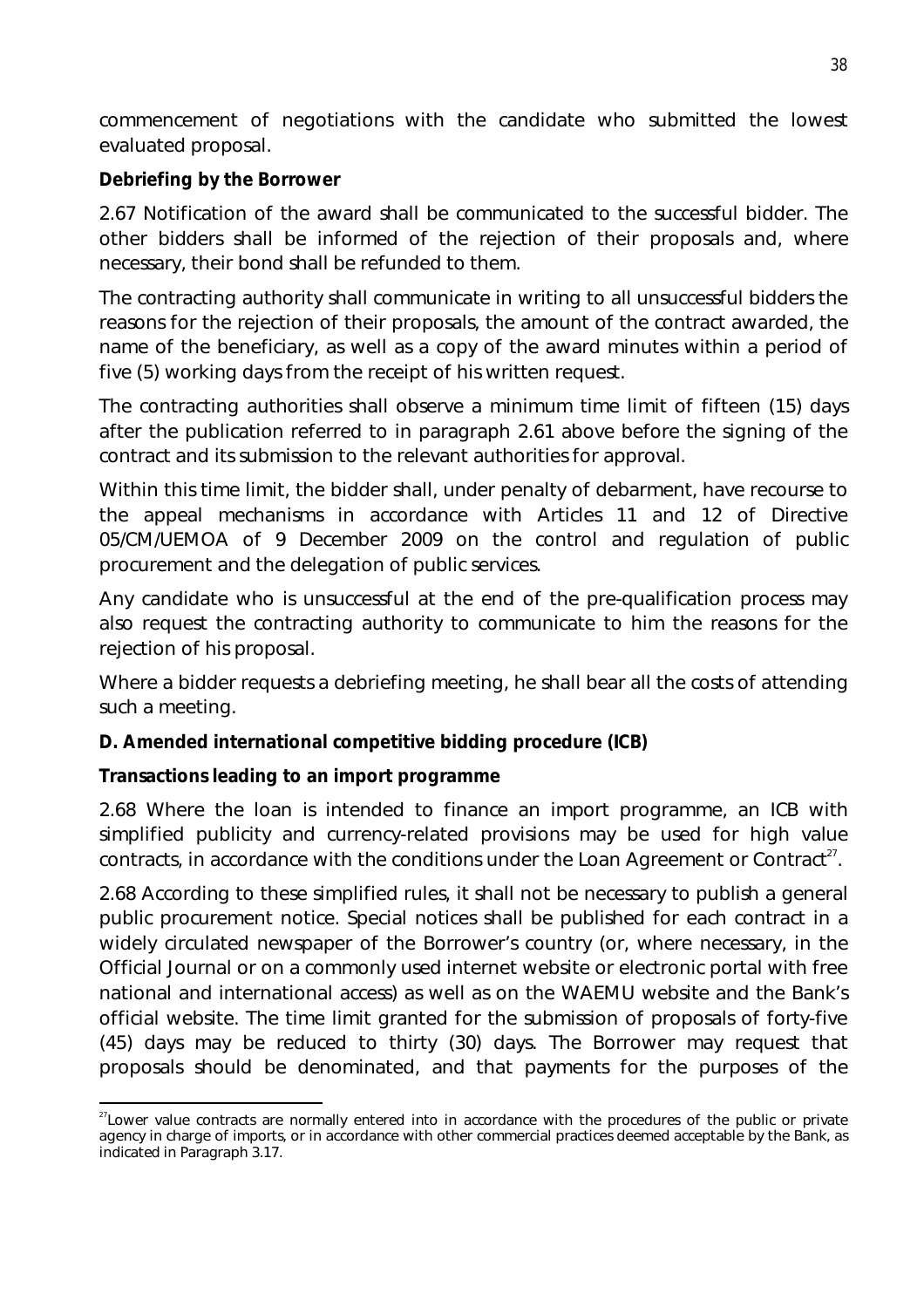contract shall be effected in a single currency which is commonly used for international trade.

# **Procurement of commodities**

2.68 In the case of commodities like grains, feed, edible oil, fuel, fertilizers and metals, market prices fluctuate in accordance with the trends of supply and demand. Many of these products are quoted on the stock markets. Public procurement often implies multiple awards, with each dealing with part of the total amount in order to ensure the security of supplies, while procuremnents are spread over time in order to take advantage of the favourable market conditions and to maintain low levels of stocks. It is possible to draw up a list of pre-qualified candidates to whom periodic procurement notices will be sent. Candidates may be requested to propose a price linked to the prevailing market rate at a date earlier than the date of shipment or on the date of shipment. The proposal validity periods should also be as short as possible. The currency in which transactions in this product are generally conducted may be chosen as the sole currency for supplies and settlements with regard to the contract. This choice should be indicated in the bidding documents. The bidding documents may allow the submission of proposals by telex or fax or by electronic means. In this case, either no bid security is required or pre-qualified candidates have provided a valid security during a given period. For these contracts, standard contract documents and models corresponding to the normal relevant trade practices will be used.

# **III. OTHER PROCUREMENT METHODS**

# **General Considerations**

3.1 This Section describes procurement methods which may be used when the ICB is neither the most economical nor effective procurement method, and proposes that other procedures may serve a better purpose<sup>28</sup>. Paragraphs 3.2 to 3.5 and Paragraph 3.7 describe the most frequently used methods in order of preference. The following paragraphs describe the methods used in special cases.

# **Limited International Bidding**

3.2 Basically, limited international competitive bidding (LICB) corresponds to an ICB. However, candidates are directly requested to present proposals, but bidding notices are not published. This method can only be chosen where, as a result of their special nature, goods, works or services can only be provided by a limited number of suppliers, contractors or service providers. Borrowers shall then contact an adequate number of suppliers to obtain competitive prices; all suppliers shall be contacted where there are only a few of them. Except with regard to advertising, including the

 $\overline{a}$  $28$ Contracts shall not be sliced and packaged to exclude them from the ICB procedure.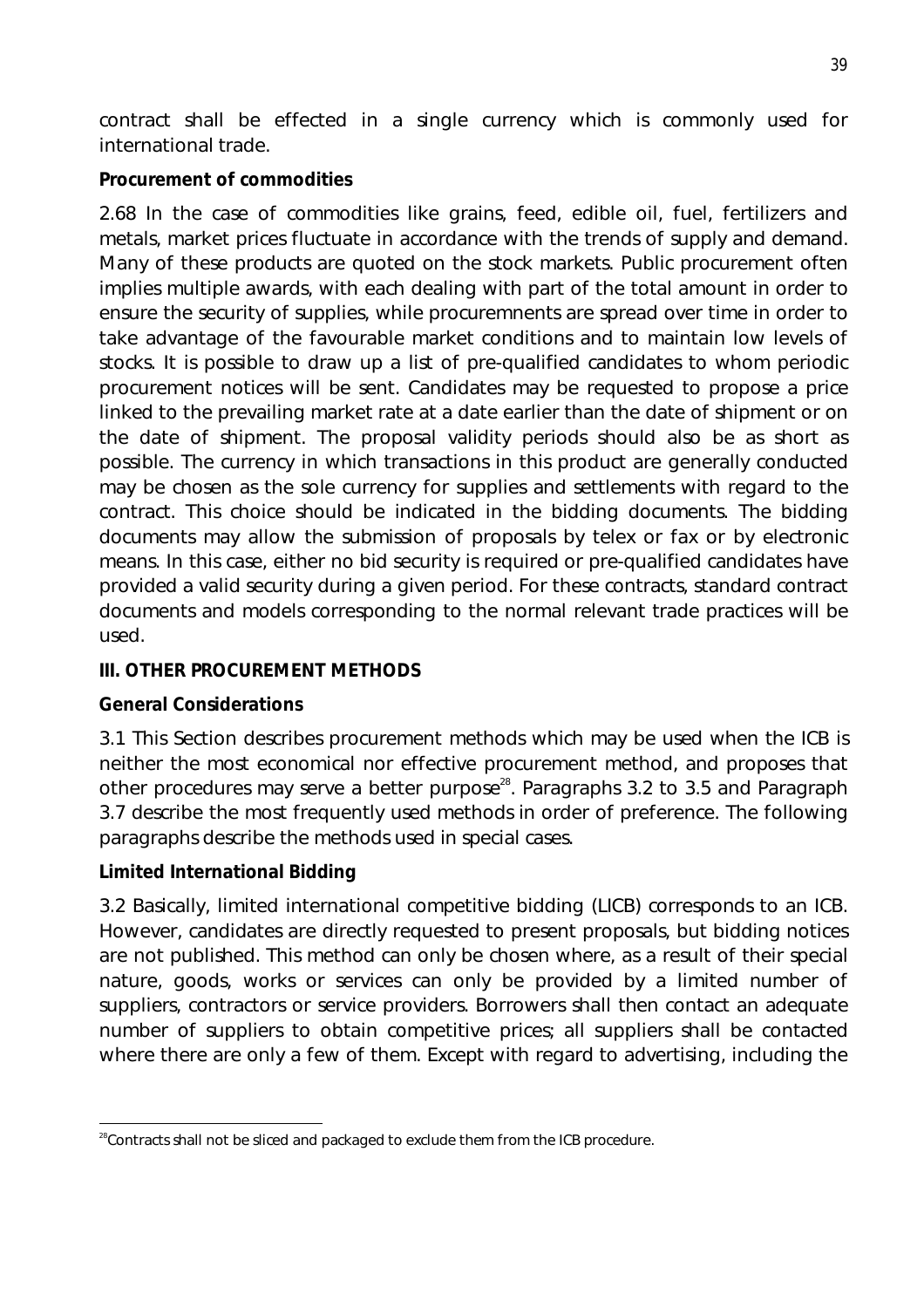publication of contract award, as indicated in these guidelines, the procedures to be followed are similar to those governing open international competitive bidding.

### **National competitive bidding**

3.3 National competitive bidding (NCB) is the competitive public procurement procedure used in the Borrower's country, and this method may be the most adequate means for the procurement of supplies, works or services (other than consultancy services) which, as a result of their nature or scope, have few chances of being of interest to foreign candidates. For it to be acceptable in the case of Bank financed contracts, this procedure shall be examined and altered if necessary to ensure that the procurement process is economical, effective and transparent, and that it is generally in keeping with the provisions of Section I of these Guidelines. This method may be made more suitable where the participation of foreign candidates is unlikely due to: a) the size and value of the contract; b) the fact that the works are geographically dispersed or spread in time; c) the fact that the works are labourintensive, or d) the fact that the goods, works and services (other than consultancy services) may be provided locally at prices lower than those on the international market. This method may also be chosen where the advantages of an ICB are clearly cancelled out by the resultant administrative or financial charges.

3.4 The full text of the contract announcement in French shall be published in a widely circulated national newspaper, as defined in paragraph 2.15 and, where necessary, on a commonly used Internet website or electronic portal with free national and international access. The announcement shall be published well in advance to provide interested firms with enough time to procure the necessary documents. The currency for the proposals and settlements shall generally be the franc CFA (XOF). Furthermore, the bidding documents shall provide clear instructions on how the proposals and their prices are to be submitted as well as the place and time of the submission of proposals. With effect from the publication of the notice, the time limit for the receipt of applications or proposals shall not be less than thirty (30) calendar days for contracts exceeding the national thresholds. The procedures shall ensure adequate competition so that the Borrower can obtain reasonable prices, while the methods used for the evaluation of proposals and the award of contracts shall be objective and communicated to all candidates in the bidding documents and not applied in an arbitrary manner. The comparison of all proposals and the award of contracts may be based on the total destination cost, including all customs duties and taxes. In accordance with paragraph 7 of Schedule 1, the procedures shall also include the public opening of proposals as well as the publication of the results of the proposals and contract award. Borrowers shall have an independent and effective appeal mechanism which will enable bidders to make real time claims. Where foreign firms are desirous of presenting proposals for a NCB, they shall be permitted to do so in accrdance with the NCB terms and conditions applicable to national bidders.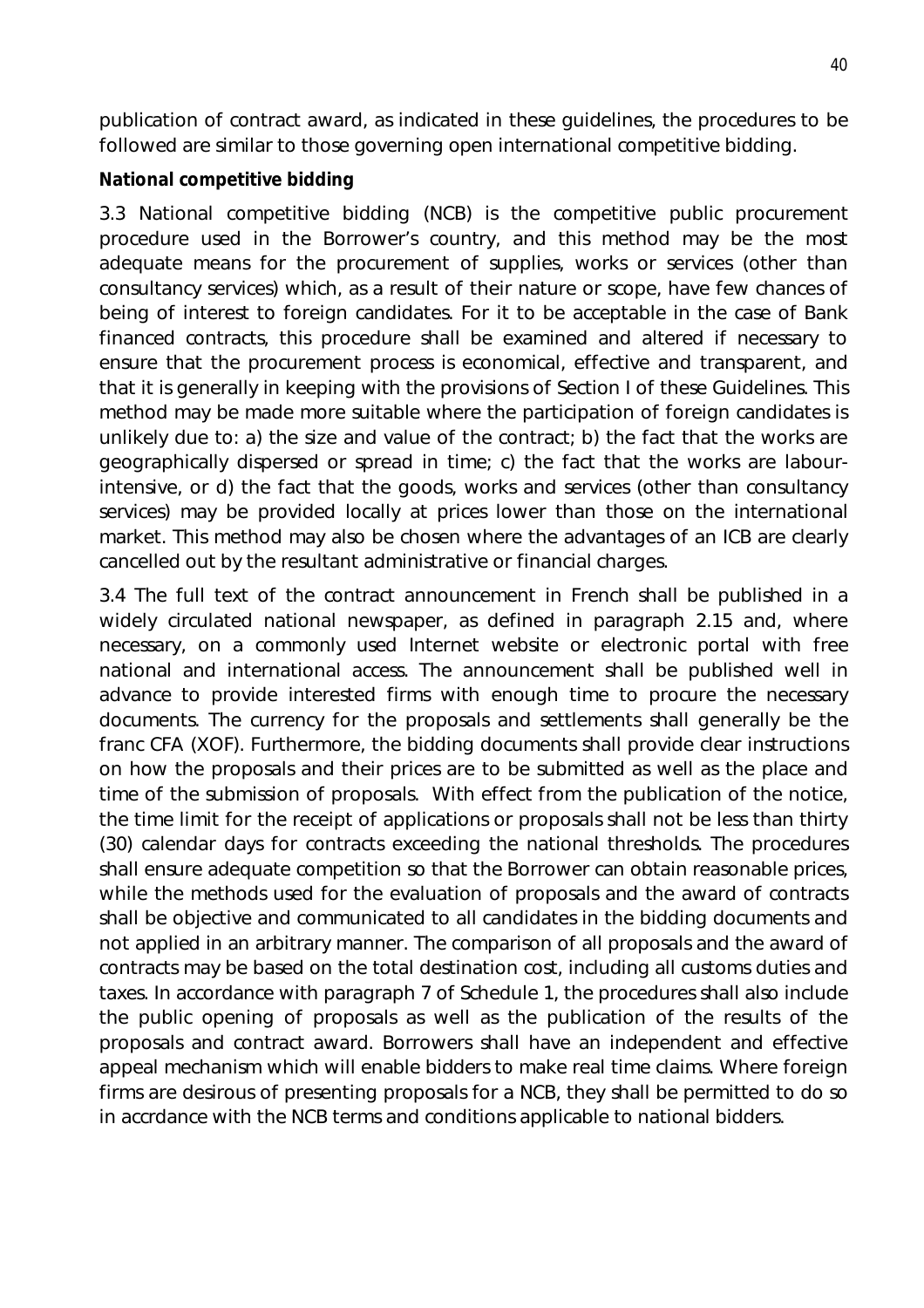### **Consultation of suppliers**

3.5 Consultation shall consist of the comparison of quotations obtained from several suppliers (in the case of products or services other than consultancy services) or from several contractors (in the case of civil works) in order to ensure that competitive prices are obtained. There may be three or more of the said suppliers and contractors. Where the efficiency and cost considerations do not justify the use of more competitive methods, this method is suitable for limited quantities of supplies which are generally available in the trade sector, low value standard products or simple low value civil works. Where the Borrower was not able to obtain at least three quotations, he shall provide the Bank with the reasons and justification for which no other method can be considered. He shall also obtain a no objection notice before simply continuing with the procedure on the basis of the responses received up to that point. The requests for quotations shall describe the required supplies by indicating the required quantity or works specifications as well as the date and place of delivery (or completion). The quotations may be sent in the form of a letter, fax or electronic means, and the buyer shall evaluate them in accordance with the same principles as those for the open competitive bidding process. The retained proposal conditions shall be indicated in the purchase order.

#### **Framework agreements**

3.6 A framework agreement (FA) is a long standing agreement entered into with suppliers of goods, works and services (other than consultancy services). The FA shall determine the terms and conditions of subsequent individual procurement contracts which may be awarded during the duration of the agreement. As a general rule, the framework agreements shall be based on previously set prices, or prices set during the re-tendering process or through a procedure which enables its alteration without re-tendering<sup>29</sup>. The FAs may be allowed as alternatives to the methods for the consultation of suppliers and NCBs for:

- a. supplies available in the trade sector or for common everyday products with standard specifications;
- b. simple and non-complex services (other than consultancy servicess) which may be requested periodically by the agency (or various agencies) of the Borrower, or
- c. low value works in the area of emergency operations.

 $\overline{a}$  $^{29}$  Borrowers have adopted various terminologies and various AC models. The three most used models, based on closed and open competitive methods in one or two stages, are : i) the "closed AC", based on pre-established criteria, including for the award of subsequent individual contracts based on the AC, signed with one or several suppliers and not allowing new entrants during the period of the Agreement ; ii) the "closed AC" together with the same restriction for new entrants, but implemented in two stages: the first is meant to select more than one supplier, while the second one is for the competitive bidding of suppliers selected during the first stage and the award of the contract which presented the least evaluated proposal with regard to the proposed price and delivery conditions, and iii) the "open AC" which is also organized in two stages, but without restrictions concerning the participation of new entrants.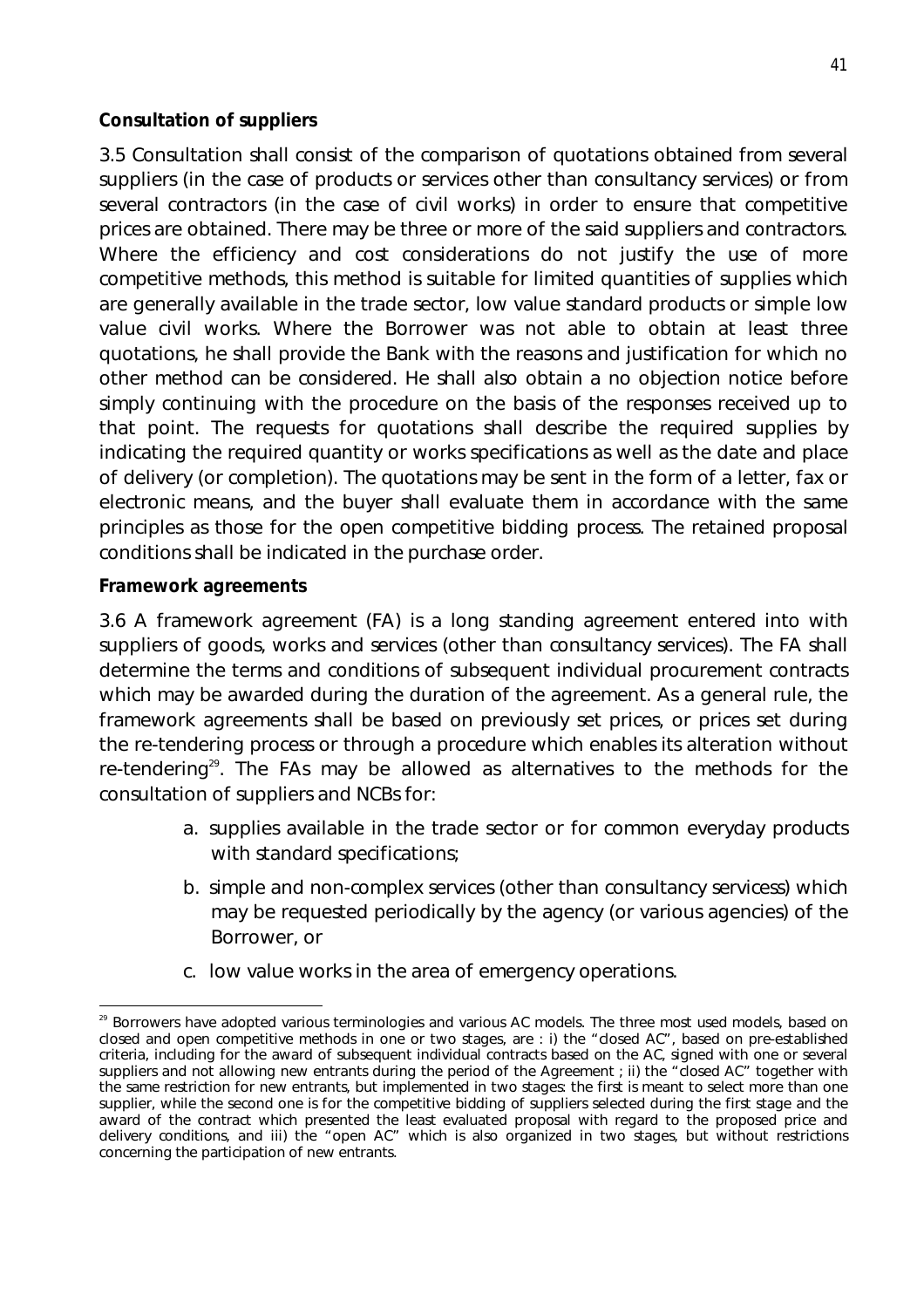The Borrower shall, for the purposes of a no objection notice, submit to the Bank the circumstances and justification of the use of an FA, the adopted approach and model, the selection and award procedures, and the contract clauses and conditions. The FAs shall not restrict access by foreign firms and shall be limited to a maximum duration of three (3) years. The FA procedures applicable to the project shall be those deemed acceptable by the Bank and described in the Loan Agreement or Contract. The total maximum amount of contracts signed under an FA shall be set in the public procurement Plan and comply with the risks arrangement. It shall be agreed upon with the Bank. The FAs shall comply with the NCB procedures and guidelines provided for under paragraphs 3.3 and 3.4, including but not restricted to the advertisement procedures, fair and open competition, an independent and effective appeal mechanism as well as the criteria for the transparent selection and evaluation of proposals.

The publication of the award of the FA shall comply with the procedure described in these guidelines with regard to the publication of contract awards.

### **Procedure applicable to standing offer contracts**

3.7 The provisions of these guidelines shall apply to standing offer procurement contracts which aim at enabling the Borrower to cover his current annual supply needs whose actual extent is not possible to anticipate at the beginning of the year or which exceed the storage capabilities.

Standing order contracts, the duration of which shall not exceed one year and which shall be subject to renewable once, shall indicate the maximum and minimum limits of the overall service to be delivered, with these limits being expressed either in quantity or in value.

Their award shall be done based on the necessary quantities projected for the initial year of the conclusion of the contract.

The renewal of standing order contracts shall be subject to the authorization of the Bank.

#### **Procedure applicable to running contracts**

3.8 The provisions of these guidelines shall apply to running procurement contracts through which the Borrower shall undertake to assign for a limited period not exceeding one year and which period shall be renewable once, the execution of all or part of certain categories of service delivery defined by the national regulations, depending on orders made as and when the need arises.

During the re-tendering process, it shall be appropriate for the Borrower to specify the quantities of the service used during an elapsed period whose duration, if possible, shall be the same as that for which plans have been made in order to enable candidates to present a seriously studied price quotation.

Each of the parties may request a periodic review of the contract conditions or terminate the contract in the event of a disgareement on the said review.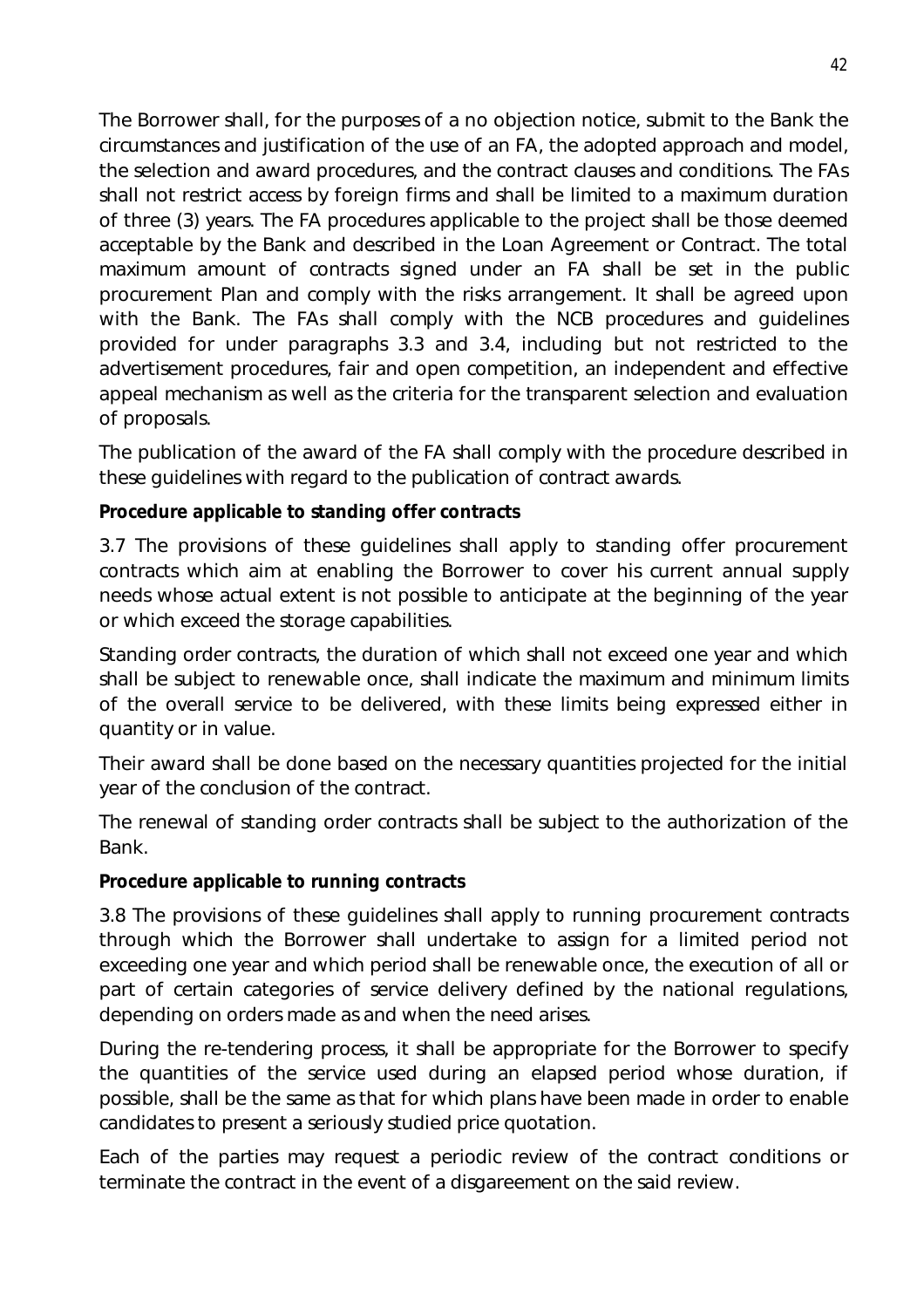The renewal of the running contract shall be submitted to the Bank for approval.

# **Direct contracting**

3.9 The contract shall be entered into through a direct contracting arrangement where the Borrower informally initiates discussions he deems useful with a contractor, supplier or service provider.

Recourse to a direct contracting procedure through a waiver of the commencement of the competitive bidding processes shall be justified by the Borrower and expressly accepted by the Bank. The latter shall particularly check whether the resultant contract complies with the initial estimates and the commonly quoted prices, and whether its contractual conditions are fair and reasonable.

3.10 Direct contracting may only be opted for in one of the following restrictive cases:

- a) with re-tendering by candidates likely to execute the contract.
- in cases of extreme emergency, for works, supplies or services the contracting authority shall have executed in place of the defaulting contractor, supplier or provider;
- in cases of pressing emergencies caused by unforseen circumstances or cases of force majeure which hinder compliance with the time limits set forth in the bidding procedures, and which cases require immediate attention in the event where the contracting authority was unable to foresee the circumstances causing the need, and
- where delivery of works, supplies or services were limited to research, trials or improvements.
	- b) without re-tendering by candidates likely to execute the contract
- where needs can only be met through a service provision which requires the use of letters patent, licence or exclusive rights held by a sole contractor, a sole supplier or a sole provider;
- where contracts can only be awarded to a determined provider for technical and artistic reasons;
- an additional supplies, works or services contract (other than consultancy services) awarded in accordance wiith procedures deemed acceptable by the Bank may be extended for the procurement of additional and similar supplies, works or services (other than consultancy services). In such a circumstance, it shall be established to the satisfaction of the Bank that a fresh competitive bidding process will be of no benefit and that the prices obtained during the extension of the contract are reasonable. Where the renewal is predictable from the outset, the final contract shall contain provisions to this effect;
- it may be justifiable to contact the initial supplier in the event where the additional procurements deal with standardized equipment or spare parts which shall be compatible with the already commissioned equipment. In order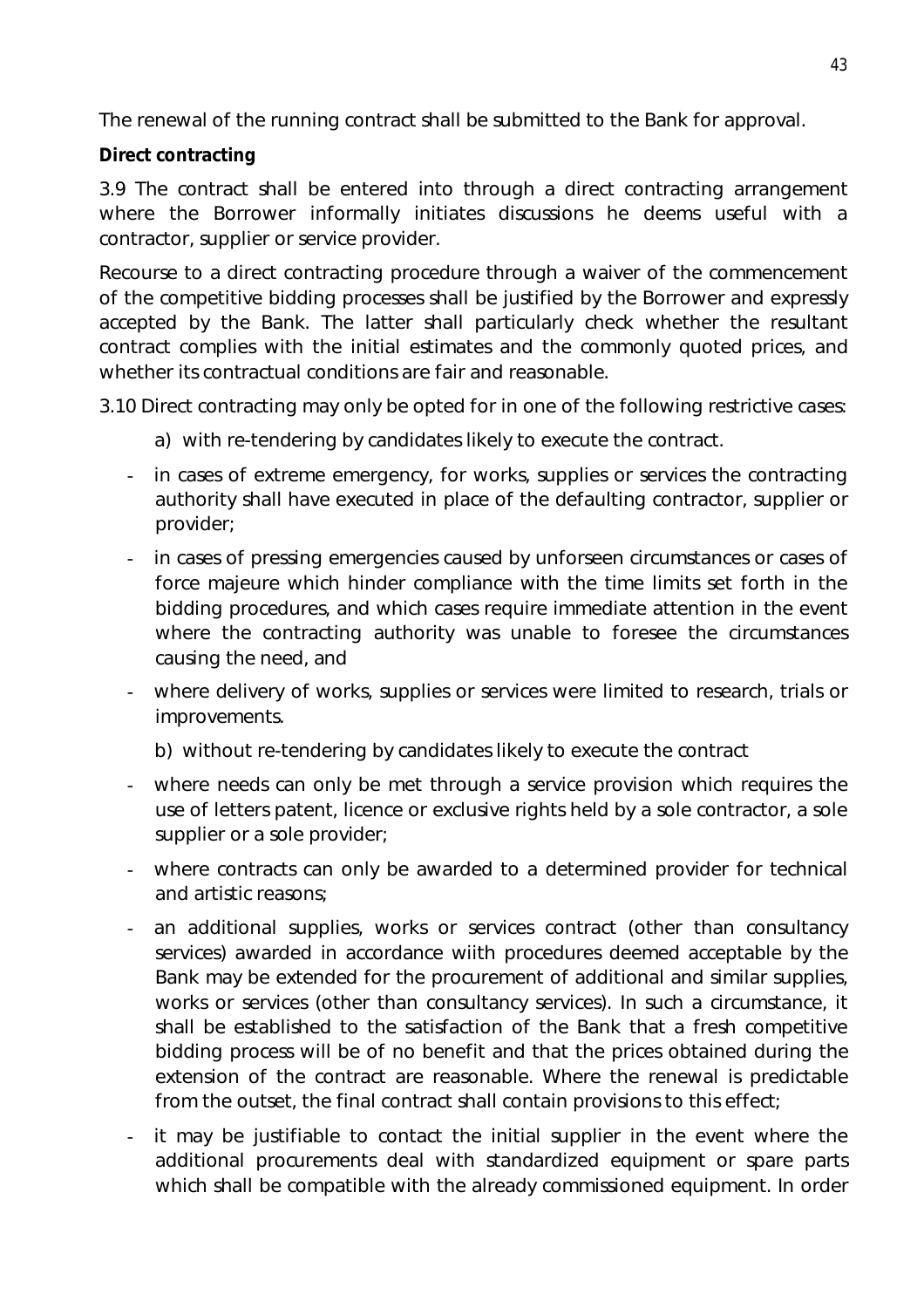for this procedure to be justified, the performance of the initial equipment shall be satisfactory, the quantity of new supplies shall generally be lower than that of already procured supplies, while the offered price shall be reasonable; a study shall also have been conducted into the advantages of the choice of another brand or source of supply. This solution must have been rejected for reasons deemed acceptable by the Bank;

In the two latter cases, the aggregate amount of these contracts shall not exceed 50% of the amount of the main contract.

Direct contracting shall only be entered into with contractors, suppliers or service providers who accept to subject themselves to specific price control during the delivery of services.

The contracts shall specify the accounting obligations to be discharged by the successful bidder, particularly the obligation to present his statements, income and expenditure accounts as well as his cost accounting records or, failing that, all documents likely to ensure the establishment of manufacturing costs.

3.11 The procedure applicable to the publication of the contract award is described under paragraph 2.61 of these Guidelines.

### **Direct labour delivery**

3.12 Direct labour delivery, i.e. the execution of works like the construction and installation of equipment and the supply of services (other than consultancy services) by an Authority of the Borrower's country using its own personnel and equipment<sup>30</sup>, may be the only possible method for the execution of works or delivery of services in special circumstances. The use of direct labour delivery requires the Borrower to fix the total maximum amount allocated to the direct delivery arrangement, for which the Bank shall issue a no objection notice, and to apply the quality controls and inspections with the same strictness as it does for contracts awarded to third parties. Direct labour delivery shall be justified and may only be used after the no objection notice of the Bank and under the following circumstances:

- a) The quantities of construction and installation works to be executed cannot be specified in advance.
- b) The construction and installation works are small and dispersed or located in hard-to-reach areas, to the extent that qualified firms are not likely to present proposals with reasonable prices.
- c) The construction and installation works must be executed without interfering with ongoing operations.

 $\overline{\phantom{a}}$ <sup>30</sup> A public construction department which does not enjoy administrative, legal and financial autonomy shall be considered as a direct labour delivery department.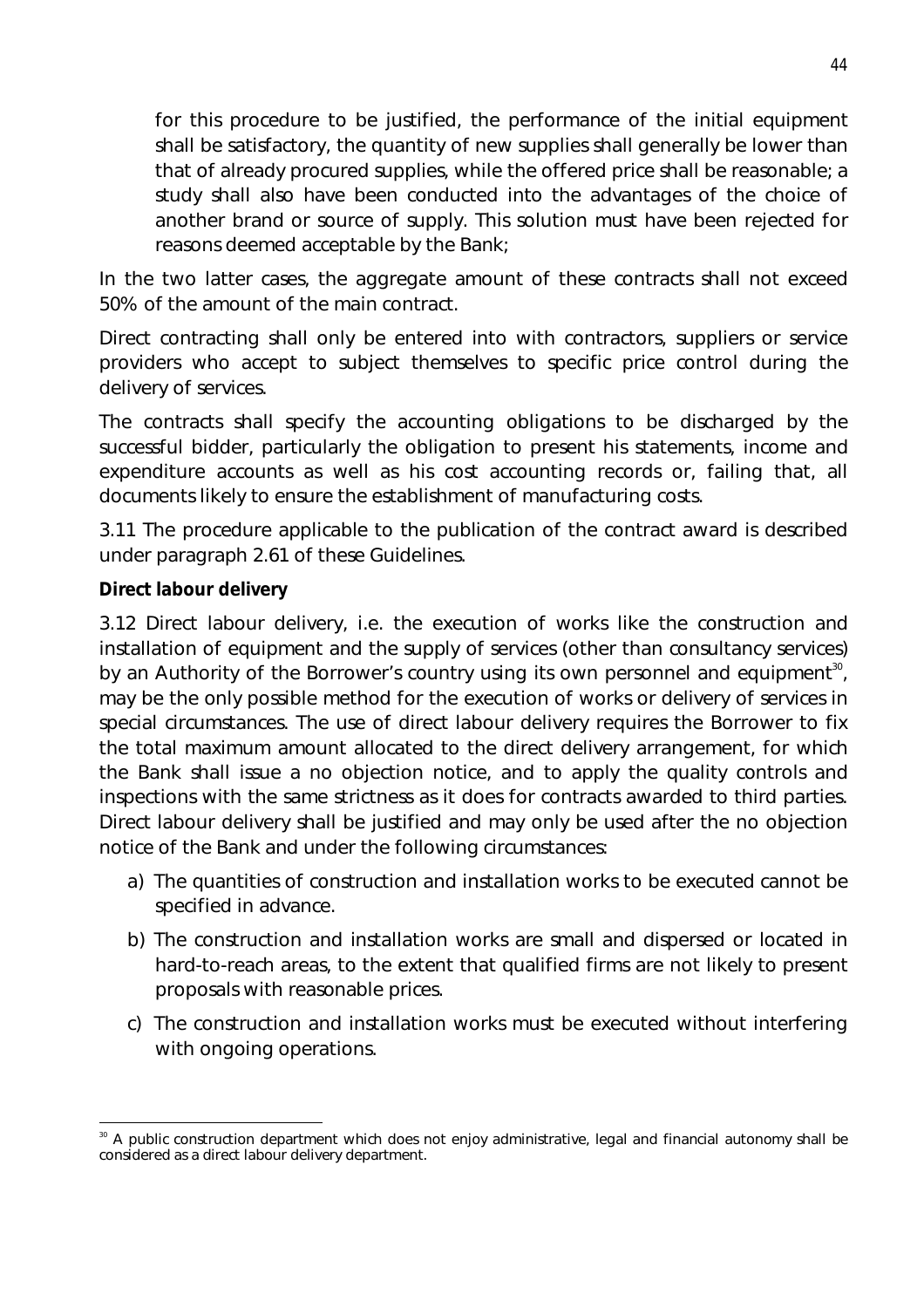- d) The Borrower is in a better position than the contractor to deal with the risks associated with the inevitable interruption of works.
- e) Specialized services (other than consultancy services), such as mapping and aerial surveys, can only be carried out by a specialized State department due to considerations like national security imposed by the law or regulations of the Borrower's country.
- f) Emergency repairs requiring quick attention in order to avoid the occurrence of additional damages, or works to be executed in conflict areas in which private firms may not be interested.

### **Procurement agents and representatives of contracting authority**

3.13 Where they have neither the necessary means nor experience, Borrowers may wish to engage (or the Bank may require them to engage) a firm specializing in procurements as an agent. The representatives of the contracting authority may similarly be tasked, in return for a fee, with procurement contracts for diverse construction, reconstruction, repair or rehabillitation works in emergency and postconflict situations, or where there are many small contracts, or where the capacity of the Borrower is limited. Procurement agents or representatives of the contracting party shall apply all the procurement procedures specified in the Loan Agreement or Contract and set forth in detail in the procurement plan approved by the Bank, including the examination procedures and documentation with regard to the use of the standard bidding documents approved by the Bank. This obligation shall also apply to cases where the agent is a UN institution. The Borrower shall include such capacity strengthening measures as have been agreed upon with the Bank in the  $\text{contract}^{\scriptscriptstyle 31}.$ 

#### **Inspection and certification services**

3.14 In order to protect himself, the Borrower may ensure the inspection and certification of supplies before their shipment, particularly where big import programmes are concerned.

Generally, inspection and certification focus on the quantity and quality of supplies as well as their prices in order to determine whether they are reasonable. In the case of supplies procured through ICB, the inspection shall exclusively target quaility and quantity, rather than prices.

However, supplies which were not procured through ICB may also be subject to price verification. Physical inspection services may also be included. Inspection and certification services are normally paid for through the payment of fees calculated on

 $\overline{\phantom{a}}$ <sup>31</sup> The guidelines relating to Consultants shall, where the Loan Agreement or Contract and public procurement plan so stipulate, apply to the choice of agents tasked with public procurement and inspection. The cost or fees of these agents shall be payable from the loan of the Bank, on condition that their selection and recruitment conditions are deemed acceptable by the Bank.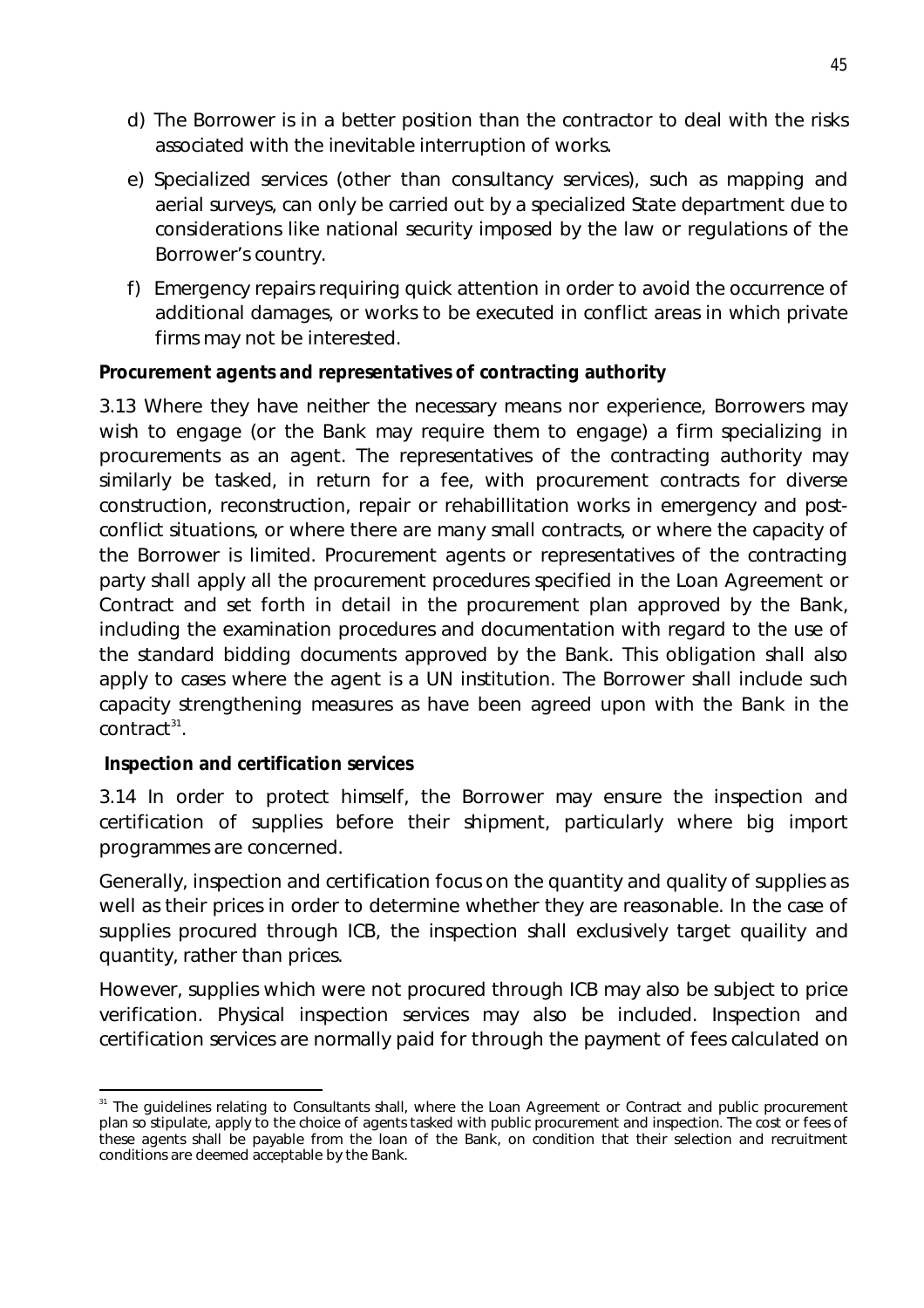the basis of the value of the supplies. The cost of the certification of imports is not factored into the evaluation of proposals received in response to an ICB.

# **Procurement under loans granted to intermediary funding institutions or agencies**

3.15 Where the loan funds are meant for an intermediary funding institution or entity (or its appointed representative), for example, an agricultural credit fund, a development financing company or an infrastructure development fund, which will in turn assign them to beneficiaries – individuals, private firms, small- and medium-scale enterprises or autonomous public companies managed on a commercial basis – for the partial financing of sub-projects, it is the beneficiaries themselves who generally enter into the supplies, works and services contracts (other than consultancy services). The usual public procurement methods of commercial public companies or private companies of the country deemed acceptable by the Bank are used for these contracts. However, even in such cases, a national or international and limited or open competitive bidding process may be more suitable for the procurement of supplies with a high unit cost or where large quantities of similar supplies may be grouped and procured in bulk $32$ . Where the loan funds are meant for public sector beneficiaries or complex and huge contracts, the use of the competitive procurement methods provided for by these guidelines shall be taken into account. Where the funds are meant for a venture executed as part of a public-private partnership arrangement (PPP), paragraphs 3.16 and 3.17 below shall apply.

The loan agreement shall describe the guidelined applicable to procurement and deemed acceptable by the Bank. These principles shall, inter alia, include mandatory provisions which forbid loan beneficiaries from assigning the contracts to their mother company or affiliated companies, except where there is an agreement or established situation that full competition will be assured. The loan agreement shall also define the main responsibilities of intermediary funding institutions or entities (or their appointed representatives) such as:

- i. evaluating the capacity of beneficiaries to implement the procurement procedures effectively;
- ii. approving acceptable plans for supplies, works and services procurement contracts (other than consultancy services), and, where necessary, the

 $\overline{a}$  $32$  The Bank shall check the methods and procedures for public procurement and the selection of consultants of commercial public firms or private firms of the Borrower's country. The procedures and practices of private firms shall only be subject to the same control where public funds are called up, and they shall be based on a simple and unique decision-making process which requires less documents. The Bank shall normally only accept procedures which at least meet the national requirements established by the Chamber of Commerce, recognized private firms, the Central Bank or the relevant authorities which are very conversant with customs or import licencing. It shall not be necessary to specify the financial thresholds for recourse to contracts in the Loan Agreement or Contract or in the public procurement Plans, whatever the procurement methods and the commercial practices adopted. Due to the participatory nature of such projects, it is not always possible to prepare public procurement plans in accordance with paragraph 1.18, in particular when the selection of consultants is done by the beneficiaries. Where possible, simplified public procurement plans shall be prepared based on an indicative list of admissible activities which have to be implemented.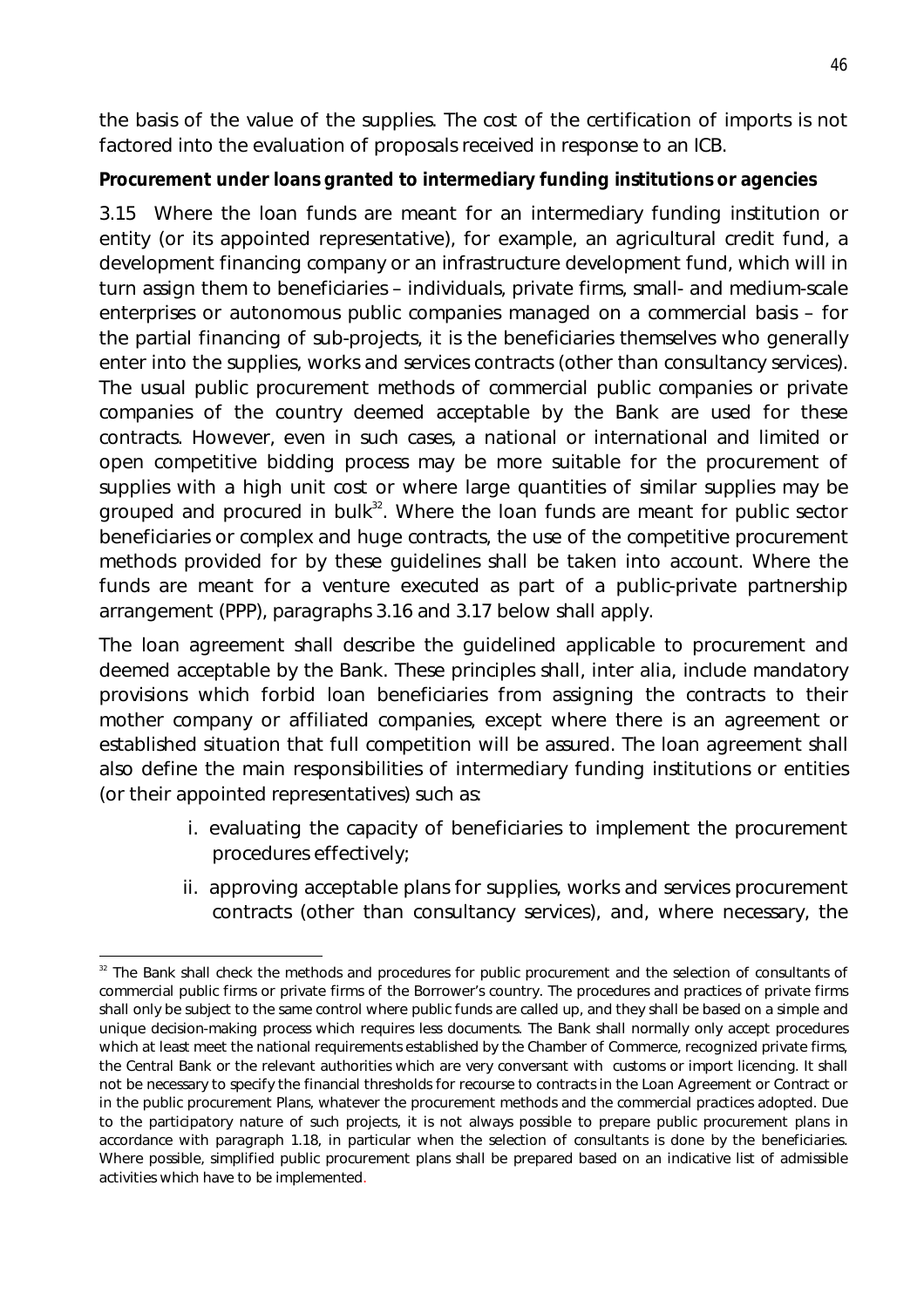selection of consultants; accepting the arrangements relating to supervision and monitoring for each of the sub-loans (in accordance with the provisions of the Bank's loan) of the procurement procedures which have to be implemented by beneficiaries in order to ensure compliance with the methods of the private sector and agreed commercial practices, and

iii. keeping all documents relevant for auditing by the Bank, where necessary.

The intermediary funding institution or entity (or its appointed representative) shall check whether the prices of contracts awarded by beneficiaries are reasonable for the sector in question by engaging an independent agency or auditors, where necessary.

#### **Procurement under public-private partnerships (PPP)**

3.16 Where the Bank participates in the funding of a project or contract which is supposed to lead to a public-private partnership (PPP) such as a BOO, BOT, BOOT $^{33}$ , concessions or other similar expressions of the private sector, the Borrower shall use either of the following procedures for the award of the contract, which shall be described in the Loan Agreement or Contract and set forth in detail in the Procurement Plan approved by the Bank:

a) the firm or concessionary company with which a BOO/BOT/BOOT or similar contract is entered into is chosen by the Borrower after an open competitive bidding process which follows the procedures deemed acceptable by the Bank $^{34}$ , in accordance with the procedures provided for under Guideline $^{35}$ n°04/2005/UEMOA on the award, execution and regulation of procurement contracts and the outsourcing of WAEMU public services available on the website of the WAEMU Commission, and which may involve several stages to arrive at an optimal combination of evaluation criteria, such as the cost and amount of funding offered, performance specifications and standards of proposed installations, the price to be charged the end user, revenues that the equipment will yield for the concessionary company or the firm and the depreciation period of the equipment. The firm so chosen is then free to enter into supplies, works or services contracts (other than consultancy services)

 $\overline{a}$ <sup>33</sup> In English, BOO (Build, Own, Operate), BOT (Build, Operate, Transfer), and BOOT (Build, Own, Operate, Transfer) ; in French, *CPE (Construction-Propriété-Exploitation), CET (Construction-Exploitation-Transfert) and Construction-Propriété-Exploitation-Transfert (CPET)*. These expressions are grouped below under the concessions with financial support.

<sup>&</sup>lt;sup>34</sup> For example, projects aimed at the construction of toll roads, tunnels, harbour equipment, bridges, power plants, purification plants or water distribution systems,. Competitive bidding means: 1) open international competitive bidding, or 2) national competitive bidding for contracts whose value is lower than the thresholds defined by the Bank. Furthermore, a method enabling candidates to be invited directly, such as limited international competitive bidding, may be considered. All these methods shall be subject to examination by the Bank before they are accepted.

<sup>&</sup>lt;sup>35</sup> Available on the WAEMU website: www.uemoa.int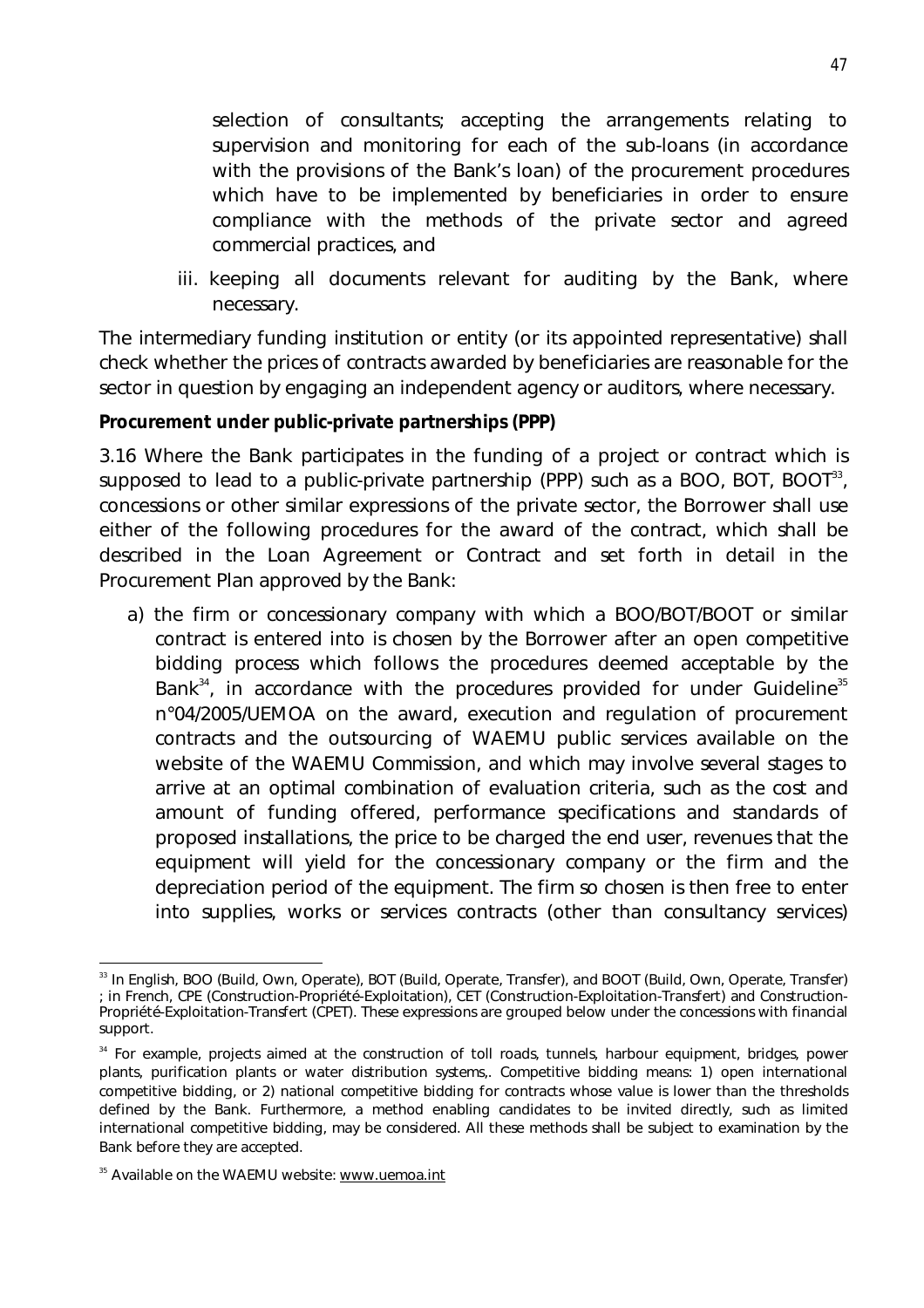which he will require for the execution of the installations requested from sources which meet the eligibility criteria, by using its own procedures.

In such a case, the Loan Agreement or Contract shall specify those of the expenditures of the concessionary company or the firm which will be covered by the loan funds of the Bank, or

b) where the said firm or concessionary company is not chosen in the manner indicated in paragraph 3.16 (a) above, the supplies, works or services contracts (other than consultancy services) required for the execution of installations which are supposed to be covered by Bank funding shall be signed in accordance with the open or limited international comptitive bidding procedures specified in Section II of these Guidelines for high value contracts, and in accordance with any other procurement method deemed acceptable by the Bank for lower value contracts and for consultancy services, in accordance with the guidelines relating to the selection of consultants.

3.17 Through a waiver of paragraph 3.16 (b), the Bank may, in exceptional cases such as the small-scale extensions of the existing system managed by a concessionary company or by an existing private or public status, and where a competitive method is not justified, accept the use of the procurement procedures of such a firm, on condition that:

- i. the agency meets the criteria under paragraph 1.10 (b) of these guidelines;
- ii. in the opinion of the Bank, the capacity, practices and procedures of the fim for the purposes of its normal commercial activities are acceptable;
- iii. subject to the provisions of paragraph 1.7 (a), the agency may give preference or award contracts to its mother company, an affiliated company or the stakeholders controlling it, and
- iv. the procurement procedures ensure fair competition as well as efficiency, cost effectiveness, quality and transparency. The Bank shall conduct post examinations at any stage of execution in order to check whether the procurement capacity and practices remain acceptable, and whether procurement procedures agreed upon for the purposes of the loan are being complied with.

#### **Performance-based public procurement**

3. 18 Performance-based public procurement also called results-based contracts,<sup>36</sup> refers to competitive public procurement (ICB, LICB or NCB) which leads to a contractual relationship whereby payments are based on measued results rather than the traditional way of dealing with deployed resources, including the manner in

 $\overline{a}$ <sup>36</sup> Recourse to results-based public procurement as part of projects financed by the Bank shall be, as accepted by the Bank, preceded by a satisfactory technical analysis of the various available options and shall be submitted for the prior approval of the Bank in order to be included in the public procurement plan.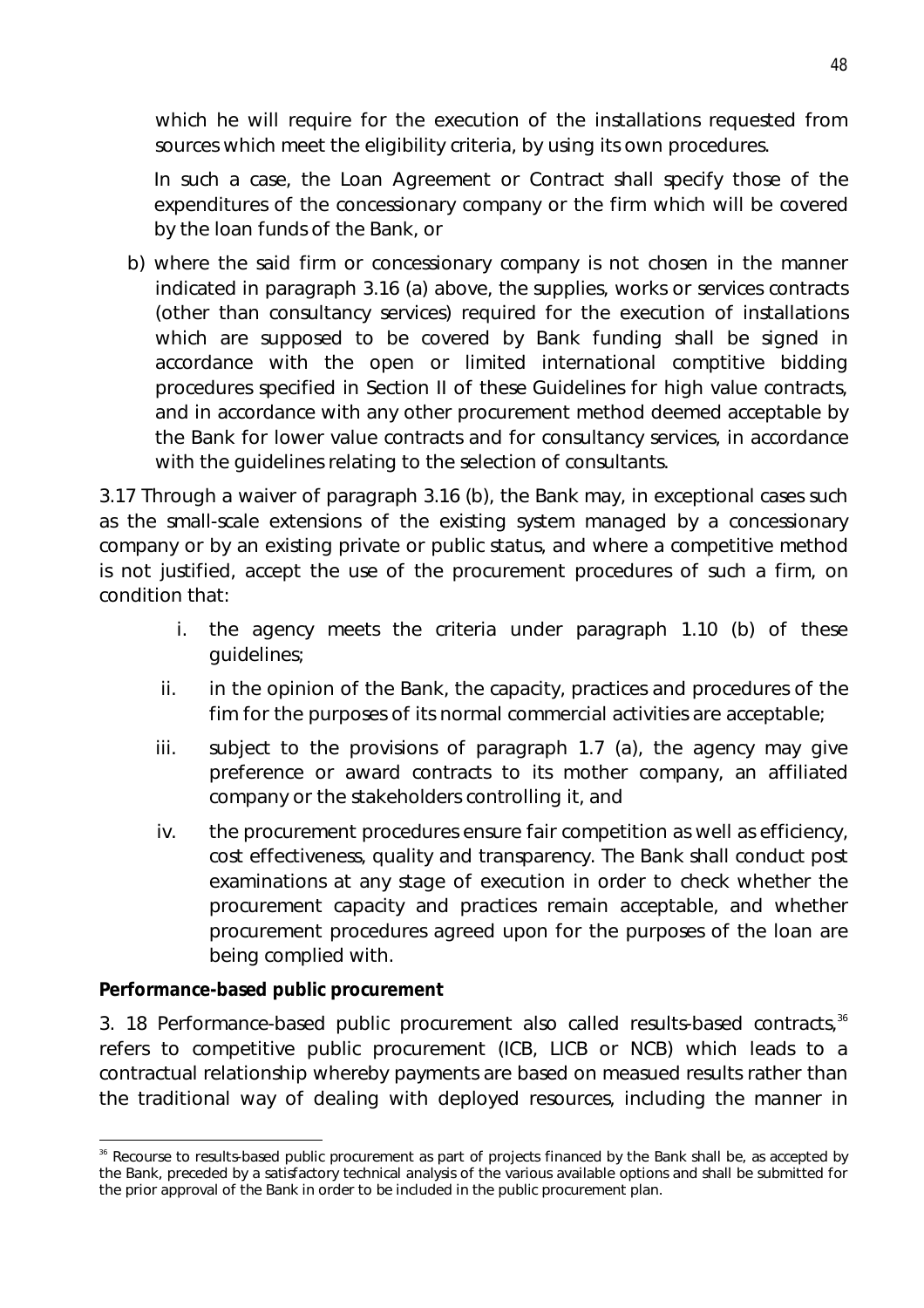which they would be measured. These results tend to meet a functional need in terms of quality, quantity and reliability. Payments are effected on the basis of the quality of results obtained, on condition that they met desired quality requirement. Payments may be based on a reduction of the tax base (or tax reduction) where results are of a lower quality and, in some cases, premiums may be paid when the quality of results is higher. Normally, the bidding documents neither specify the resources to be deployed nor the method of work to be used by the Contractor. The latter is free to propose the most appropriate solution based on proven and conclusive experience, and he shall provide proof to the effect that the level of quality specified in the bidding documents will be attained.

3.19 Results-based public procurement may deal with the following:

- i.the provision of services (other than consultancy services) to be paid for on the basis of results obtained;
- ii.the design, supply, construction (or modernization) and commissioning of an installation to be used by the Borrower, or
- iii.the design, supply construction (or modernization) of an installation and services (other than consultancy services) for the purposes of their use and maintenance for a previously determined number of years after  ${\sf commissioning}^{37}$ .

In the where supply and/or construction are required, two-stage pre-qualification and competitive bidding, as described under paragraph 2.6, shall apply in principle.

# **Procurement financed through loans guaranteed by the Bank**

3.2 Where the Bank guarantees the repayment of a laon granted by another financial backer, supplies, works and services contracts (other than consultancy services) funded by this loan shall be entered into in an efficient and cost-effective manner, in accordance with procedures meeting the criteria spelt out under paragraph 1.5. The Bank may review the public procurement procedures under the Loan until the expiry of the latter.

# **Community participation in the procurement process**

3.21 Where for the purposes of increasing the chances of success of the project or attaining some of its social objectives, the Borrower deems it desirable in the case of the attainment of certain components of the project i) to request the participation of local communities and/or non-governmental organizations (NGOs) for civil works and the provision of services (other than consultancy services) or ii) to encourage the use of local know-how, supplies and materials, or iii) to use labour-intensive methods and

 $\overline{a}$  $37$  Below are examples of this of this type of public procurement: (i) in the case of service contracts: supply of medical services, i.e. payment for specific services like pre-established visits and laboratory trials, etc. ; (ii) in the case of the public contracts for installations : design, procurement, construction and commissioning of a thermal plant to be used by the Borrower; (iii) in the case of the procurement of an installation and services : design, procurement, construction (or rehabilitation) of a road and use and maintenance of the road for five (5) years after construction.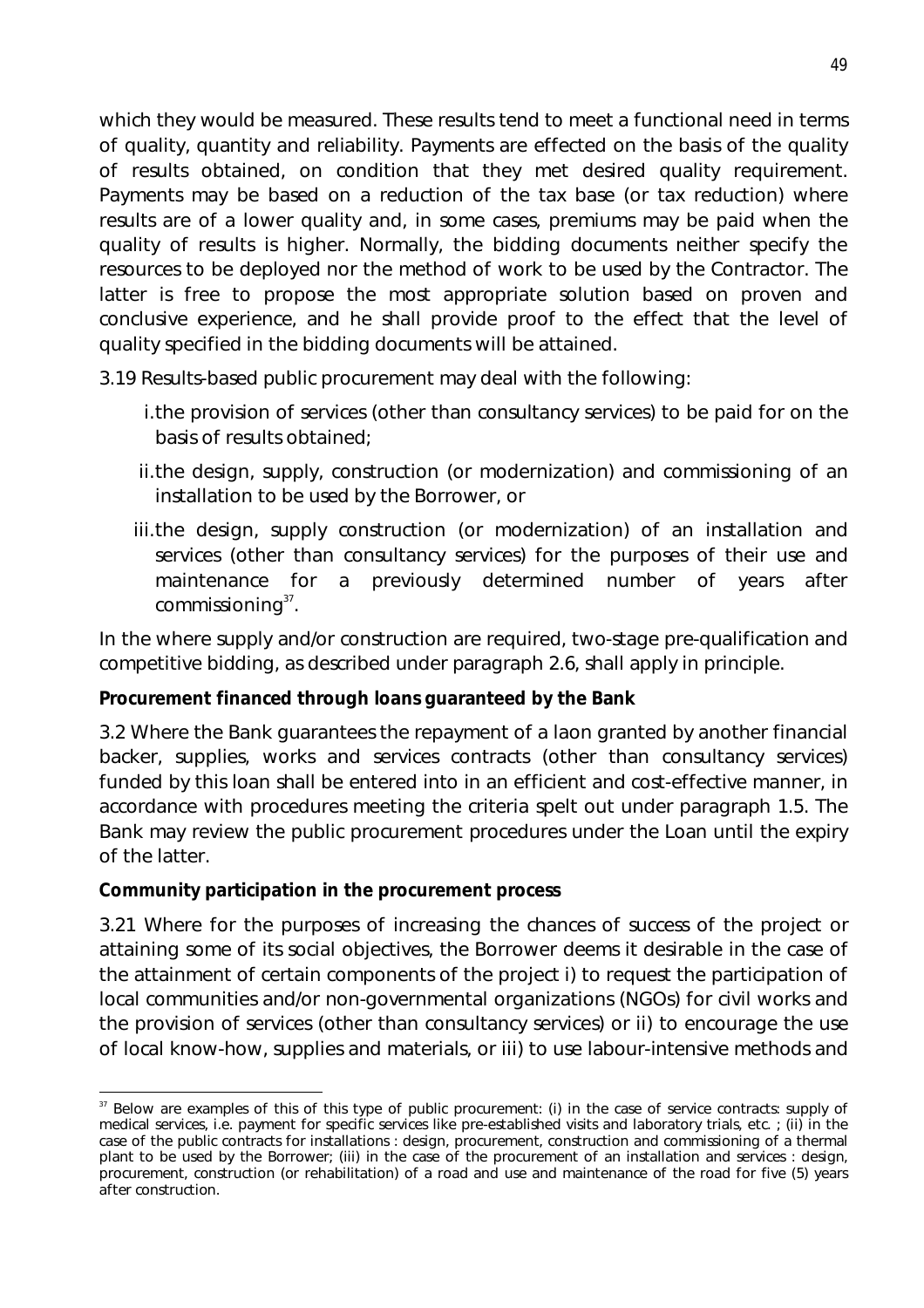other appropriate technologies, these considerations shall be factored into the choice of public procurement procedures, the definition of specifications and the determination of the contents of contracts, as long as these methods are acceptable by the Bank. The proposed procedures and activities to be carried out with the participation of the community are indicated in the Loan Agreement or Contract, stated in detail in the Procurement Plan approved by the Bank and made available to the public by the Borrower. Due to the participatory nature of these projects, it is not always possible, during negotiations, to prepare detailed public procurement plans, as required by paragraph 1.18, for the component of the project executed with the participation of the community, particularly where the procurement procedures or activities themselves are directly implemented by the community. Where possible, simplified procurement plans may be prepared from an indicative list of activities which could be implemented $^{38}$ .

### **IV. CHANGE IN THE COURSE OF CONTRACT EXECUTION PROCESS**

#### **Changes in volumes of services**

4.1 The signing of an amendment shall be mandatory as soon as there is a change in the volume of works, supplies or services, pursuant to the conditions determined by the national regulations and mentioned in the specifications.

It shall be subject to the authorization of the national administrative entity tasked with the monitoring of the public contracts of the Borrower. It shall then be forwarded to the Bank which shall issue a no objection notice.

Where the increase in the volume of works exceeds an amount of thirty percent (30%), the amount of the contract calculated on the basis of the initial prices, or in the event of successive amendments, the amount of the last amendment to be concluded brings the total aggregate of amendments to more than thirty percent (30%) of the amount of the contract, a new contract shall be entered into.

The award of the new contract shall be subject to the provisions of these guidelines.

The normal practice of reviews pursuant to the contractual clauses shall not require the signing of amendments.

 $\overline{a}$ <sup>38</sup> Community participation projects generally focus on a high number of low value contracts for supplies, consultancy services and services other than consultancy services, as well as a high number of small works dispersed in the remote areas. The generally used public procurement procedures include the consultation of suppliers, local competitive bidding for supplies and works contracts for the attention of potential candidates present in and close to the local community, low value direct contracting for supplies, works and services (other than consultancy services) and the recourse to the labour and resources of the community. The Loan Agreement shall provide an adequate and detailed description of all the procurement methods and procedures, including the roles, responsabilities and extent of participation of the community in general (including in certain circumstances and, where necesary, the community public procurement committees), simplified stages for all the applicable procurement methods, provisions for any technical assistance or any other form of assistance requested by the community, payment procedures, document keeping procedures, simplified standard documents to be used, monitoring roles and functions of the agency responsible for execution, etc. The arrangements of the Bank relating to the supervision of the procurement procedure, including technical and financial examinations and audit requirements, shall be indicated in the Loan Agreement or Contract and the simplified public procurement Plan. The audit shall cover the verification of the quality and quantity of supplies, works and services as well as the sound use of funds.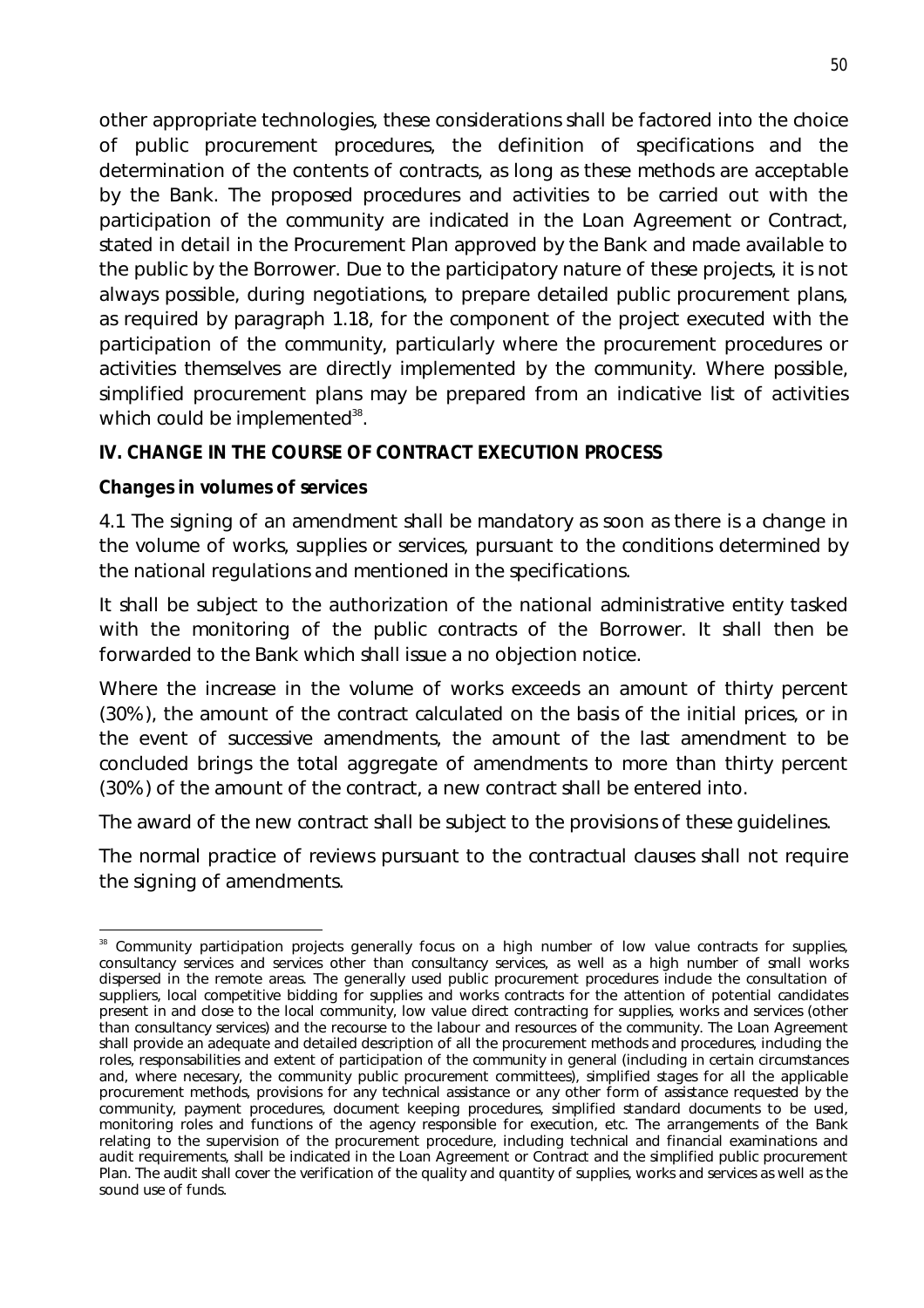However, where the application of the formula for the variation of prices leads to a variation exceeding twenty percent (20%) of the initial contract amount or the amount of the part of the contract to be executed, the contracting authority or successful bidder may request the termination of the contract.

Whatever the case, where the execution of the contract leads to an unforseen circumstance duly brought to the attention of the Bank, an amendment may also be concluded after the Bank issues a no objection notice.

#### **Non-observance of contractual time limits**

4.2 In the event where the contractual time limits set by the contract have been exceeded, the successful bidder shall be liable to penalties, on condition that the conditions for the imposition of these penalties are provided for in the contract.

These penalties shall not exceed the amount set in the general administrative conditions of contract for each category of contracts.

Where the amount indicated under the preceding paragraph is attained, the representative of the contracting authority may request the termination of the contract. A full or partial reduction in the penalties may be granted by the immediate superior of the contracting authority.

Unexpected difficulties caused by force majeure shall exempt the successful bidder from the resultant penalties.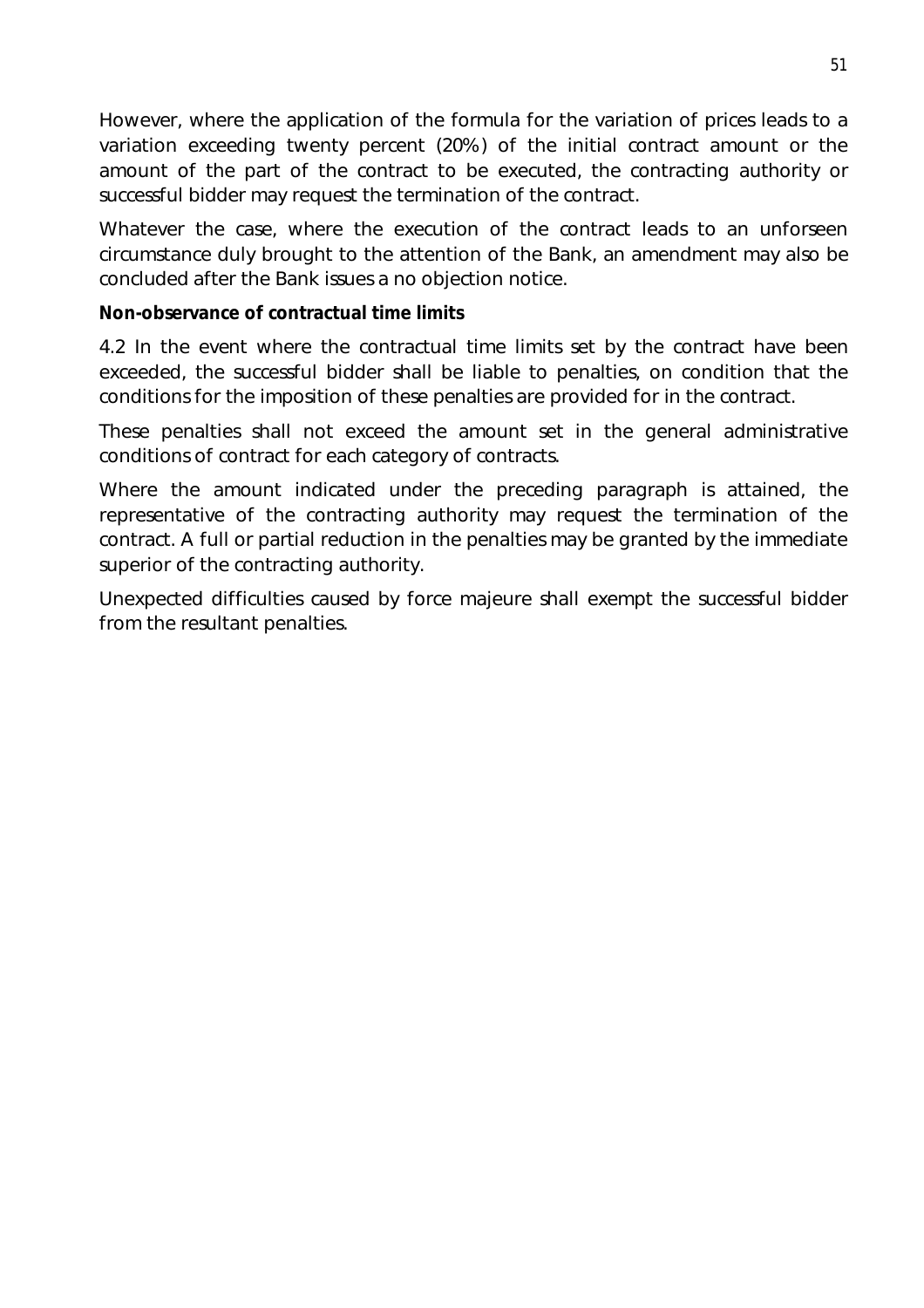#### **SCHEDULE 1 - RECOMMENDATIONS TO BIDDERS**

#### **Purpose**

1. This schedule is intended for suppliers and contractors who are desirous of competing for the award of contracts funded by loans granted by the Bank.

#### **Responsibility for procurement**

2. The Borrower shall bear full responsibility for the execution of the project and for that matter of payment for supplies, works and services (other than consultancy services) under this project. For its part, the Bank shall ensure that funds from its loans are solely released as and when expenditures are incurred. Disbursements of a loan shall only be effected upon the request of the Borrower. The latter shall submit his request for the release of funds to the Bank, together with documents to prove that the funds are being or have been used in accordance with the Loan Agreement or Contract and the public procurement plan. As emphasized by paragraph 1.2 of these guidelines, the Borrower shall be the legal entity responsible for the public procurement process. He shall launch the competitive bidding process, receive and evaluate proposals as well as award the contract. The contract shall bind the Borrower and the supplier or contractor. The Bank shall not be party to the contract.

#### **Role of the Bank**

3. As provided for under paragraph 1.2 of these guidelines, the Bank shall examine the public procurement procedures, documents, evaluation of proposals and recommendations relating to the award of contracts in order to ensure compliance with the agreed procedures, in accordance with the provisions of the Loan Agreement or Contract. For all contracts, documents shall be examined by the Bank before they are made available to candidates, in accordance with the guidelines relating to the control of the Bank. Where, at any stage of the process (and even after the contract has been awarded), the Bank makes a determination to the effect that the procedures agreed upon with the Borrower have basically not been complied with, it may ascertain whether the procurement process has not complied with the agreed public procurement procedure, as indicated under paragraph 1.14 of the guidelines. However, where the Borrower awarded the contract after receiving the Bank's no-objection, the Bank shall only declare that the procurement process is irregular if it gave this notice on the basis of the communication of incomplete, erroneous or wilfully inaccurate information by the Borrower. Furthermore, where the Bank establishes that representatives of the Borrower or the bidder engaged in corrupt practices or fraudulent acts, it may apply the sanctions under paragraph 1.16 of these guidelines.

4. The Bank published standard bidding documents for various categories of contracts. As specified under paragraphs 2.10 and 2.12 of the guidelines, the Borrower shall use these documents and only make essential minimum alterations to meet the special requirements of the project or country. The shortlisting and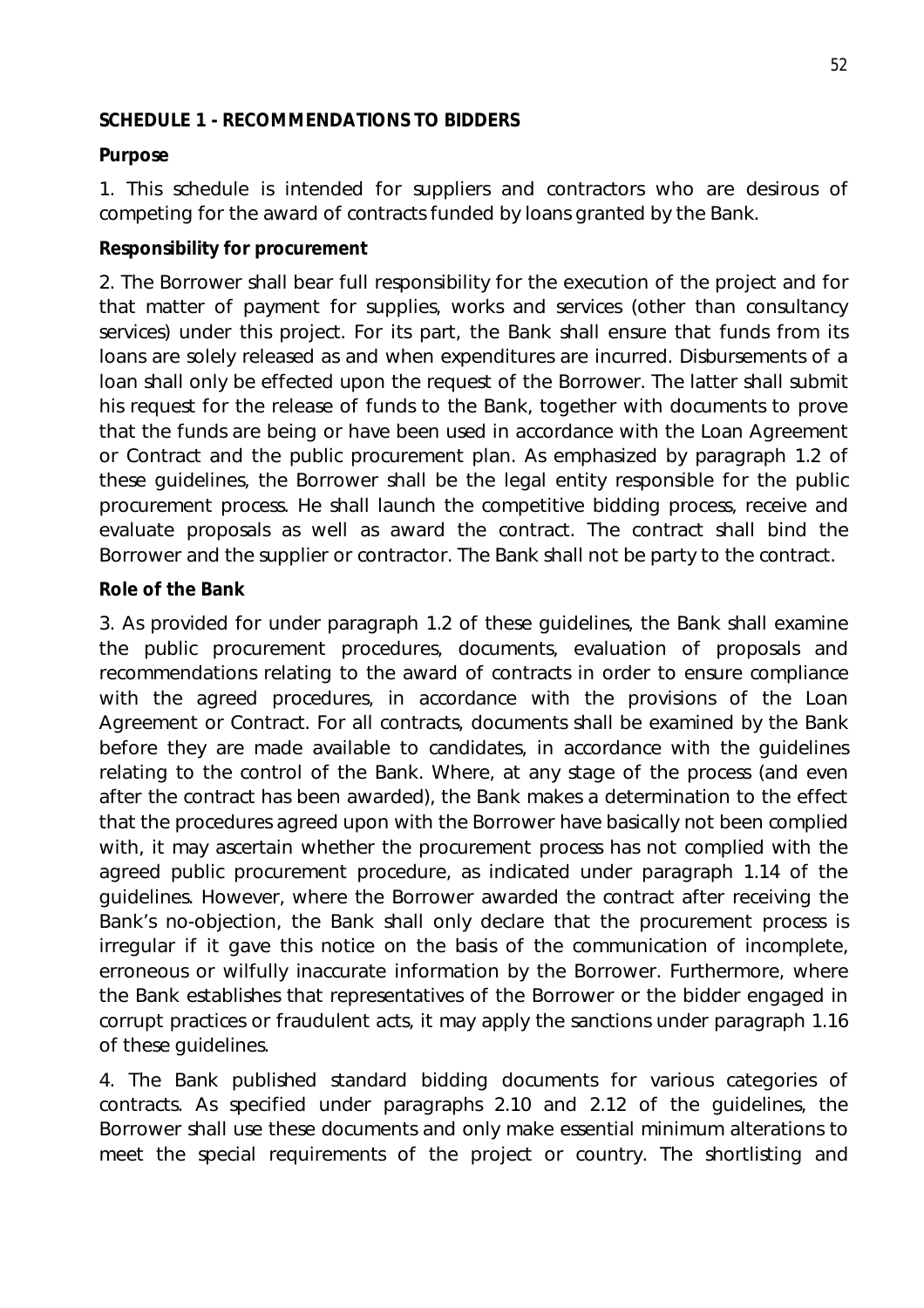competitive bidding documents shall be finally developed and published by the Borrower.

### **Information on procurement**

5. Information on contract opporttunities under the ICB arrangement may be obtained from the general public procurement notice and the specific public procurement notices described in paragraphs 2.7 and 2.8 of these guidelines.

### **Role of the candidate**

6. When he receives the pre-qualification or bidding documents, the candidate shall carefully study same in order to determine whether it would be possible for him to meet the various technical, commercial and contractual conditions and, if so, start to prepare his proposal. At this stage, it is recommended that candidates should analyse the documents very closely to detect any ambiguity, omission or internal contradiction, or any part of the specifications or other clauses he may find unclear, discriminatory or restrictive; in such a case, the candidate shall submit a written request for clarifications to the Borrower within the time limit specided to this effect in the bidding documents.

7. The criteria and method for the selection of the bidder to whom the contract will be awarded shall be indicated in the bidding documents and generally in the instructions to bidders and contract specifications. Any clarification deemed necessary shall similarly be requested from the Borrower.

8. In this regard, it should be stressed that, as stated under paragraph 1.1 of these guidelines, each contract shall be governed by the bidding documents published by the Borrower for the award of the particular contract. Where they think that any of the provisions of these documents are incompatible with these Guidelines, candidates shall also apply to the Borrower.

9. It is the responsibility of candidates to report any ambiguity, contradiction, omission, etc., before submitting their proposals in such a manner as to present proposals which are fully compliant with the provisions of the bidding documents, together with all the documents requested in these documents. Proposals which do not comply with the basic (technical and commercial) provisions shall be rejected. Candidates who wish to depart from the provisions of the documents where a nonessential point is concerned or propose an alternative bid shall strictly apply the instructions provided by the specfic provisions of the bidding documents of the Borrower relating to these issues, particularly those relating to deviations. The alternative bids shall only be proposed where they are allowed by the bidding documents. Unless the bidding documents clearly identify the mandatory and nonmandatory technical and commercial requirements, candidates shall bear full responsibility for any deviation or conditions attached to their proposals which may be deemed substantial and lead to the rejection of their proposals. After proposals have been received and opened in public, bidders shall neither be requested nor permitted to alter the price or contents of their proposals.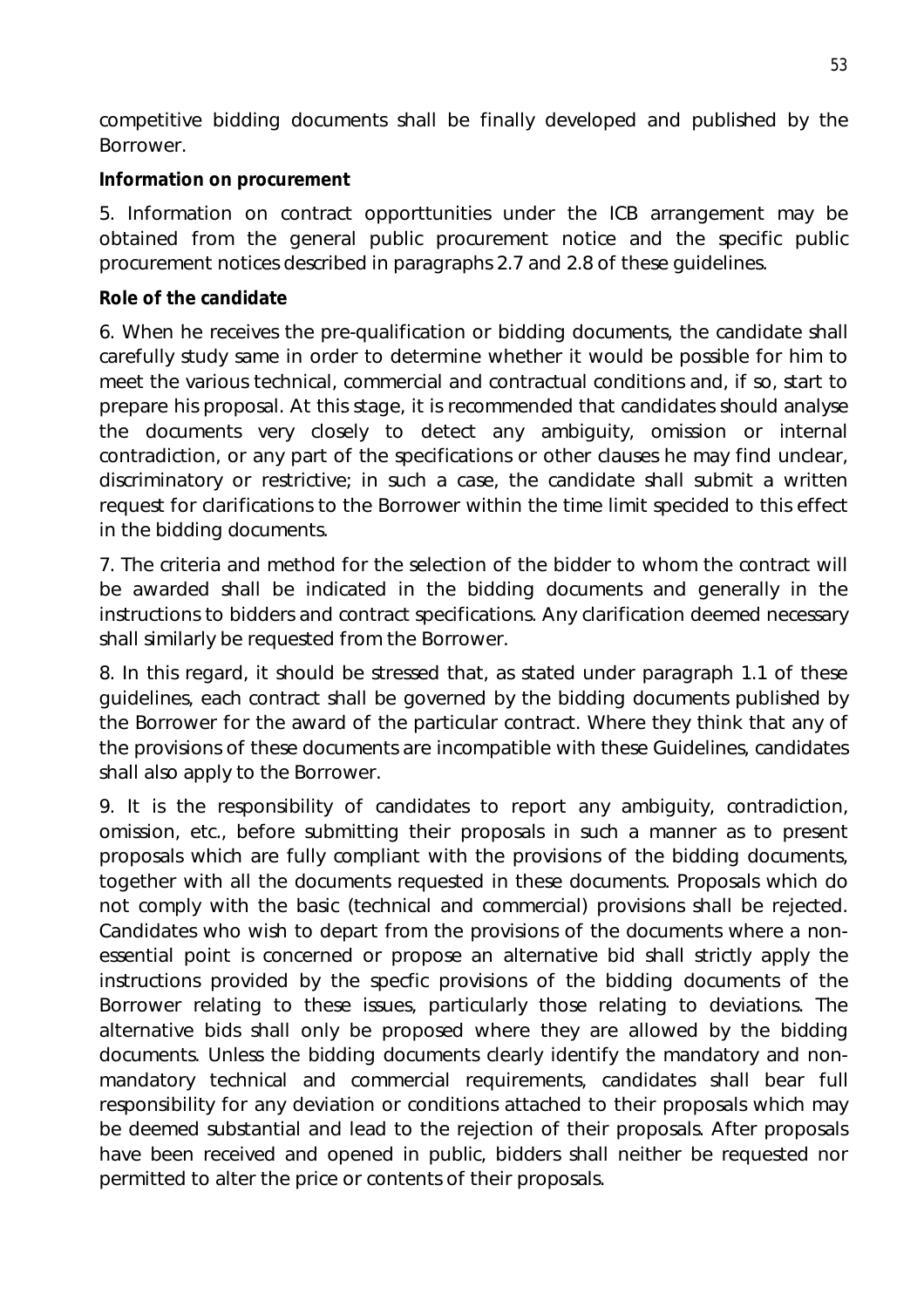#### **Confidentiality of the procedure**

10. As indicated under paragraph 2.47 of these guidelines, no information shall be disseminated on the ongoing evaluation before the publication of the contract award.

This outright reservation is essential for the protection of those participating in the evaluation on behalf of the Borrower and the examination of this evaluation on behalf of the Bank from any real or perceived possibility of inappropriate interference. At this stage, bidders who are desirous of providing the Borrower and/or the Bank with additional information shall do so in writing.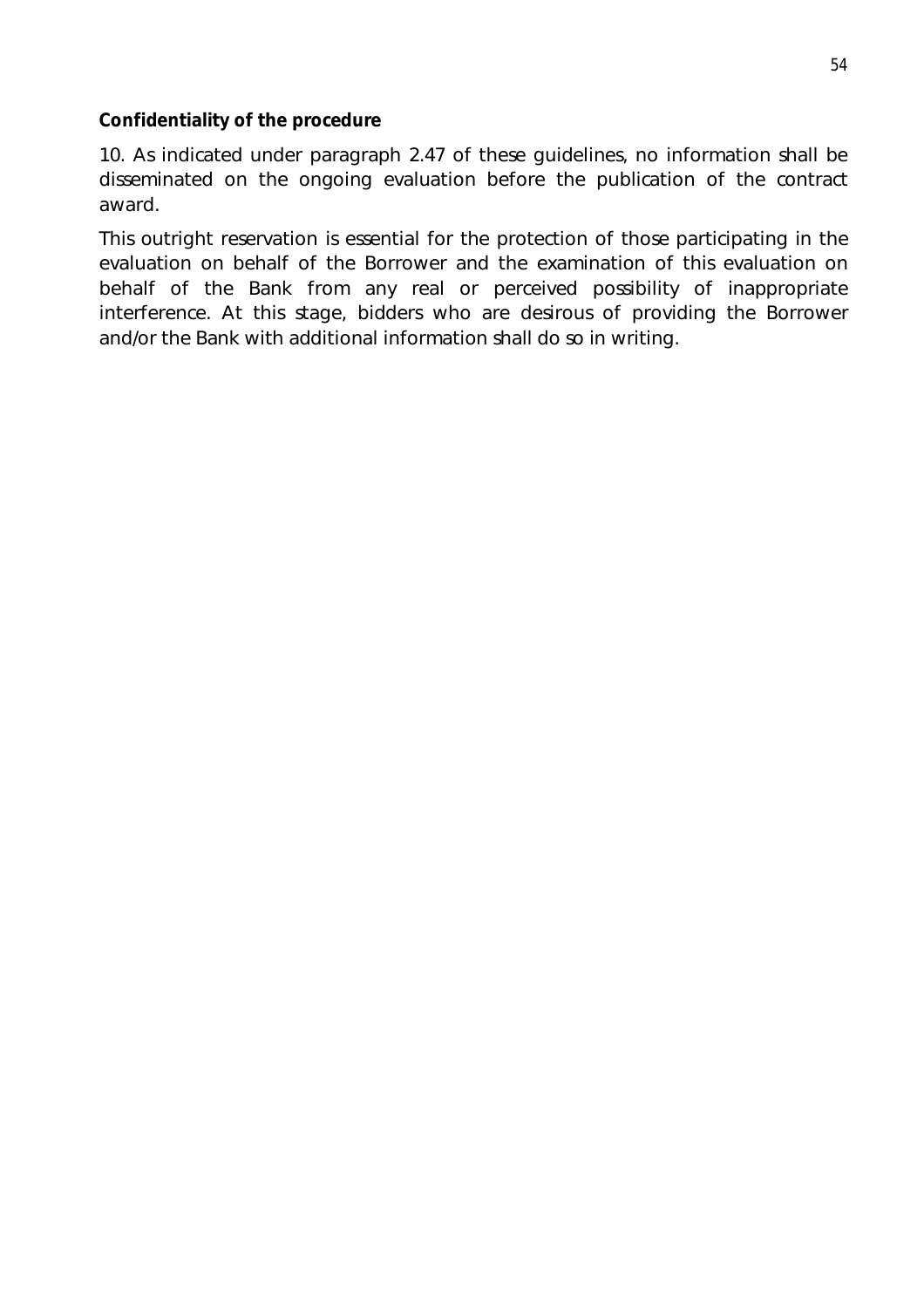# **SCHEDULE 2 – EARLY ACTIONS FOR THE PURPOSES OF PROCUREMENT (AAAs)**

### **General considerations**

1. In certain circumstances or in the case of major projects, where it is clearly demonstrated that early award of contracts for the procurement of goods and works shall be a crucial factor for the rapid execution of the project, the Borrower may, with the prior agreement of the Bank, be authorized to issue invitations to tender and to even sign the corresponding contracts before the approval of the project by the Board of Directors. In such situations, the Bank shall require the Borrower to submit for approval all documents and all stages of the selection process, in accordance with these Guidelines.

### **Decision to resort to AAAs**

2. Generally, with the exception of pre-investment studies, AAAs shall only be considered after the completion of the project preparation or evaluation stage in order to ensure that the Bank is satisfied with the general design of the project and has identified components to be funded as well as factors deemed acceptable for AAAs, should the Borrower so require.

#### **Precautions**

3. The following precautions shall be recommended for an AAA, and shall be clearly indicated to and discussed with possible Borrowers who wish to initiate an AAA:

- a. The Borrower shall be fully aware that an AAA is initiated at his own risk and does not in any way oblige the Bank to fund the project.
- b. The Borrower shall be perfectly aware that in order to benefit from Bank financing, procurement made under an AAA shall be done in accordance with the procedures of the Bank.
- c. In the case of an AAA, advertisements shall indicate that the Borrower has requested Bank financing, and that any disbursement under the signed contract shall be subject to the approval of the loan by the Bank.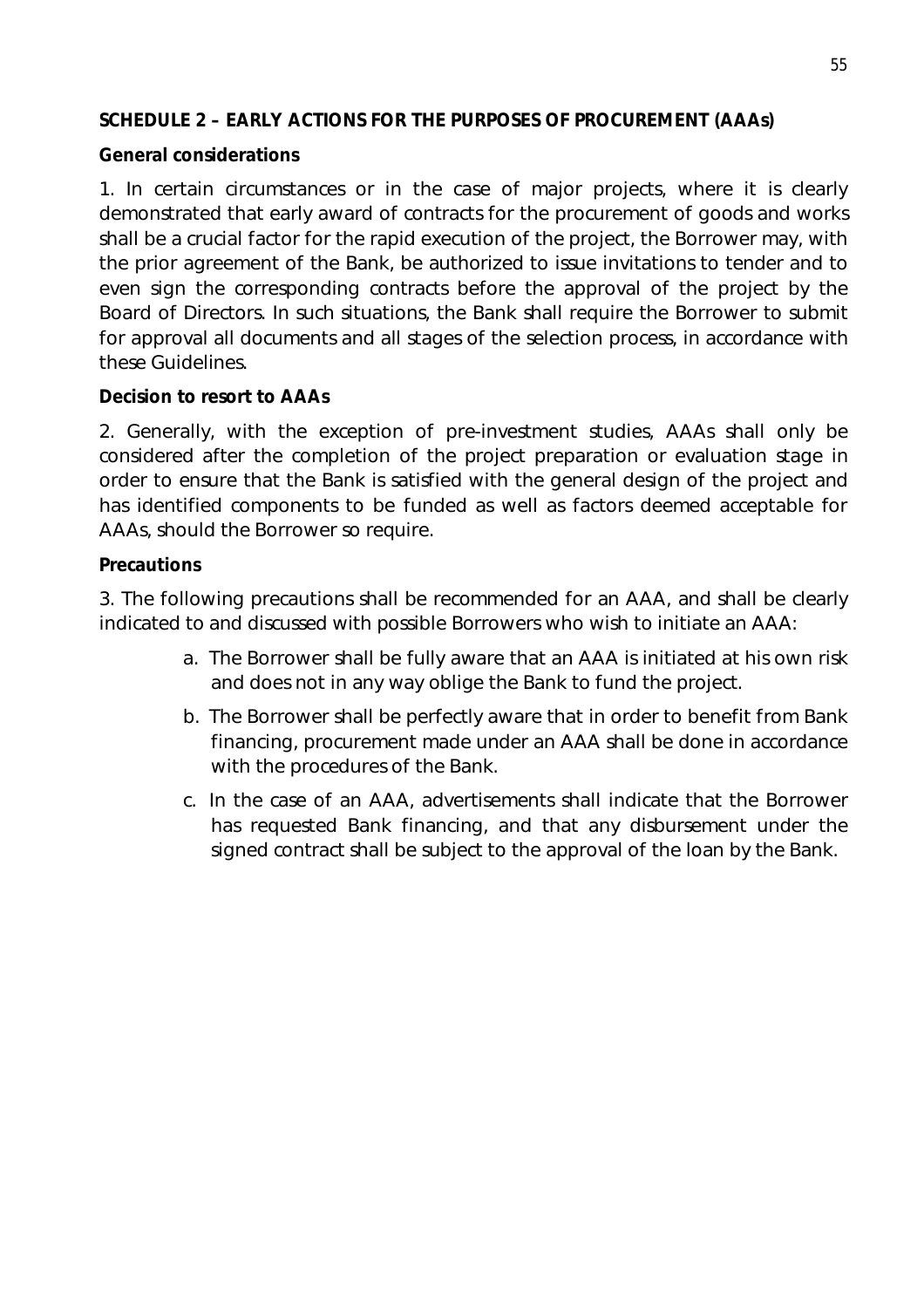### **SCHEDULE 3 – PROCUREMENT RULES AS PART OF PRIVATE SECTOR OPERATIONS**

### **Application of procedures to private sector operations**

1. Generally, the rules of the Bank on public procurement shall also apply to the private sector, whether the entity is a Borrower of the Bank or a beneficiary of a Bank guarantee. In particular, the rules of the Bank governing the appropriate application of loan funds, the eligibility of goods, works and services, and the principles relating to the cost effectiveness and performance of the project, shall apply to the private sector.

### **Procurement methods**

2. Private sector borrowers shall use procurement procedures which are compliant with the prevailing commercial practices of the private sector deemed acceptable by the Bank. The Bank shall ensure that such procedures lead to competiitve prices for goods and works, and that they meet the needs of the project.

In some cases, and depending on the size of the project, the Bank may, for the purposes of private agencies and private sector borrowers who do not have public procurement structures, consider the possibility of resorting to specialized consultancy firms for the procurement of goods and services which could be of assistance to them or initiate procedures in their stead.

# **Conflict of interest**

3. Contracts entered into by private sector Borrowers shall be negotiated under market conditions, taking into account the financial interests of the Borrower rather than the interests of the mother company. Where the shareholder of a private sector Borrower is also acting as a contractor of the Borrower, it shall be proved to the Bank that procurement costs are approximately equivalent to the budget estimates and market price, and that the conditions of the contract are fair and reasonable. The Bank shall not finance procurements exceeding the market price.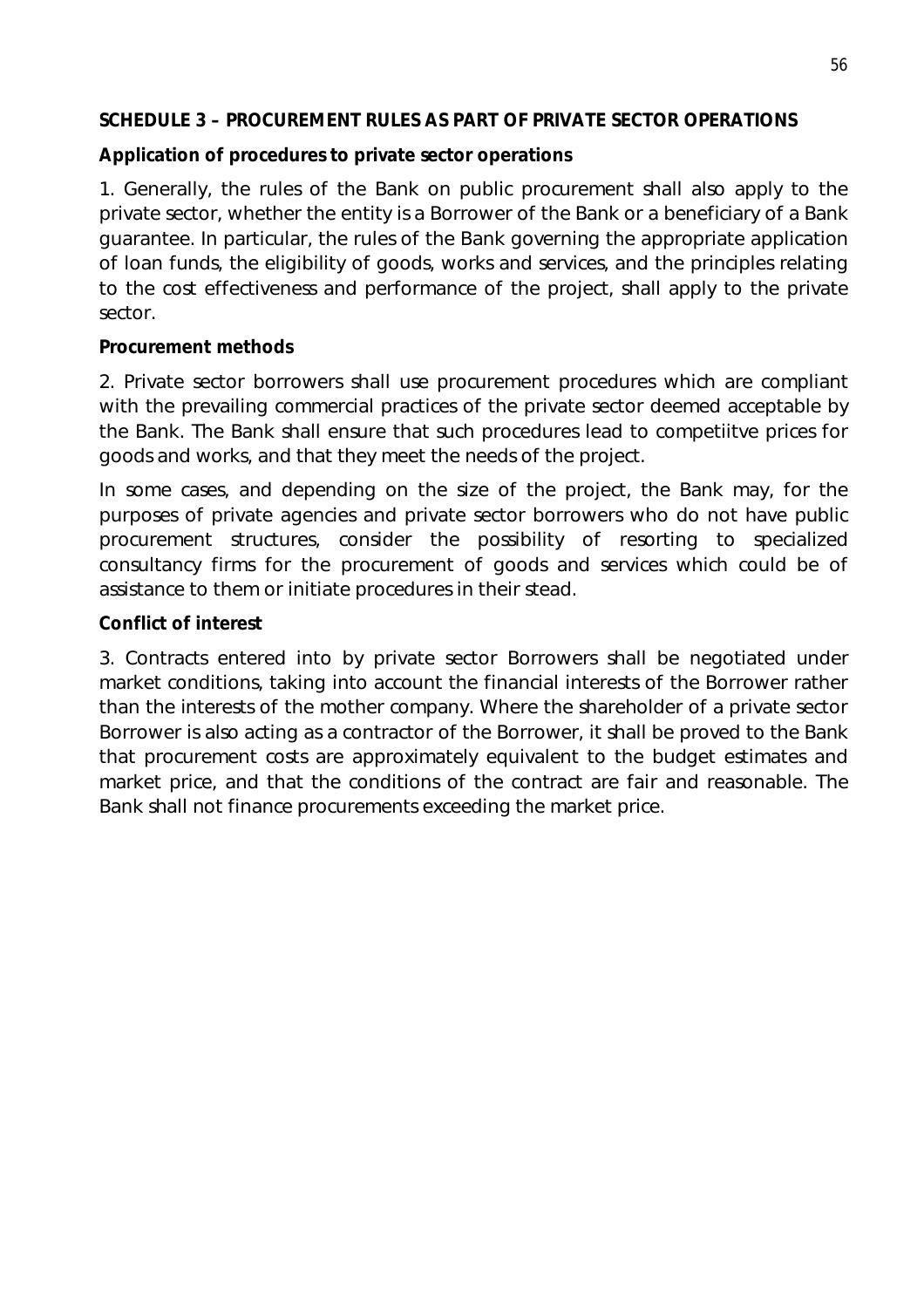#### **SCHEDULE 4 – EXAMINATION OF THE PROCUREMENT PROCESS BY THE BANK**

#### **Public procurement schedule**

1. The Bank shall examine the selection modalities proposed by the Borrower in the public procurement plan to ensure that they comply with the Loan Agreement or Contract and these guidelines. The public procurement plan shall cover a mimimum initial period of eighteen (18) months. The Borrower shall update the public procurement plan every year covering previously awarded contracts and those to be awarded within the following twelve (12) months. This public procurement plan shall serve as the basis of the formulation of the general public procurement notice also submitted for examination by the Bank and which is to be updated annually. Any proposal for the review of the public procurement plan shall be subject to prior examination by the Bank.

2. All contracts shall be subject to prior examination by the Bank:

- a) Where pre-qualification is required, the Borrower shall, before issuing the prequalification notice, communicate to the Bank the documents he proposes to use, including the pre-qualification notice, pre-qualification questionnaire and the evaluation method, as well as a description of the advertising procedures he proposes to follow, and make all such necessary alterations to the said documents as the Bank may reasonably require. Before notifying his decision to the candidates, the Borrower shall, for the purposes of observations, communicate to the Bank the report on the evaluation of applications received by the Borrower, list of proposed pre-qualified candidates, together with a description of their capacity and a statement of the reasons for which they were chosen and for which the other candidates were rejected. The Borrower shall revise this list by making additions, deletions or alterations that they Bank may reasonably require.
- b) Before initiating the competitive bidding process, the Borrower shall, for the purposes of observations, communicate to the Bank the draft bidding documents including the competitive bidding notice, instructions to bidders, including proposal evaluation and contract award criteria, the administrative and technical clauses applicable, depending on the case, to civil works, supplies or installation of equipment, etc., as well as the description of the advertising procedure he proposes to follow for competitive bidding (where there was no pre-qualification), and the Borrower shall make all such necessary alterations to the said document as the Bank may reasonably require. Any subsequent alteration shall be subject to the issuance of a no objection notice of the Bank before being communicated to possible bidders.
- c) After proposals have been received and evaluated, and before a final decision is taken on the award, the Borrower shall, in order to enable it to examine these documents well in advance, furnish the Bank with a detailed report (prepared by experts where the Bank so requests and deems acceptable)on the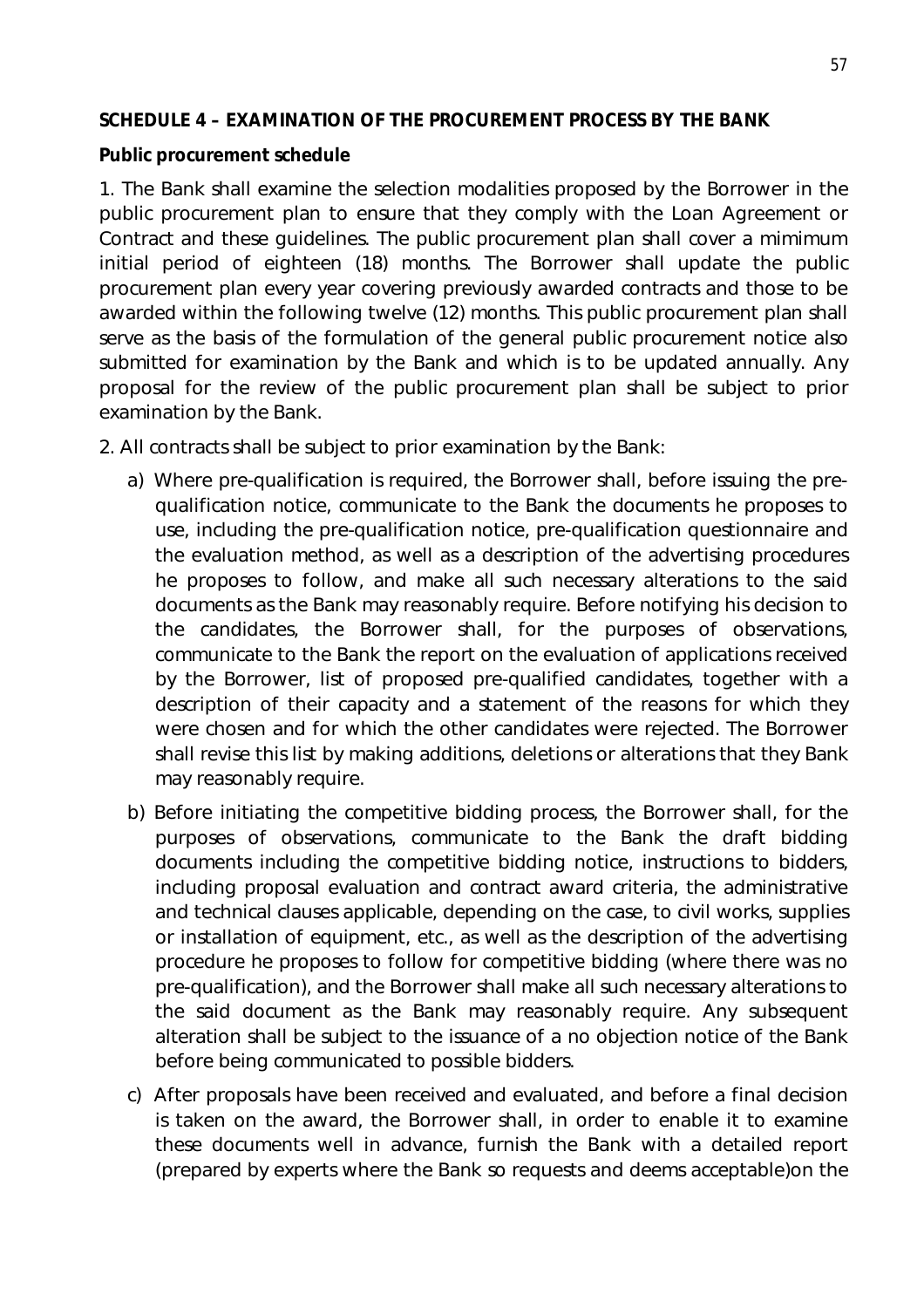evaluation and comparison of received proposals (for each stage of the case of two-stage proposals or a framework agreement), the recommendations on the award of the contract and all other information that the Bank may reasonably require. Where the Bank determines that the award under consideration is incompatible with the provisions of the Loan Agreement and/or Public Procurement Plan, it shall as soon as possible advise the Borrower accordingly by indicating the reasons for its decision, otherwise the Bank shall issue its noobjection notification with regard to the recommendation on the award of the contract. The Borrower shall only award the contract after receiving the no objection notice of the Bank.

- d) Where it becomes necessary to extend the validity of proposals in order to complete their evaluation, obtain internal authorizations and the required no objection notices of the Bank as well as to award the contract, the Borrower shall obtain the prior approval of the Bank as soon as the first request for extension is made, where the requested deferment exceeds four (4) weeks, and for any other request, whatever the duration of the requested additional time.
- e) Where after the publication of the contract award, the Borrower receives protests or complaints from bidders, a copy of the complaint, comments of the Borrower on each contentious point raised in the complaint and a copy of the response prepared by the Borrower shall be communicated to the Bank for it to examine and comment on these documents.
- f) Where after the analysis of the protest, the Borrower decides to alter his recommendation on the contract award, the reasons for this decision and a revised evaluation report shall be submitted to the Bank for the issuance of its no objection notice. The Borrower shall ensure a fresh publication of the contract award.
- g) The clauses and conditions of the contract shall, where the Bank has not issued its prior no objection notice, not differ substantially from those provided for in the bidding documents or, where necessary, the documents on the prequalification of contractors.
- h) Where they are required, a certified true copy of the contract, guarantee to repay the cash advance and performance security shall be made available to the Bank as soon the first request for disbursement of funds from the Loan Account for the said contract is made and before the same is submitted to the Bank. Where payments for the purposes of the contract are supposed to be effected through funds from a special account, copies of the contract, agreement to reimburse mobilization funds and performance security shall, where they are required, be made available to the Bank before the first disbursement of funds from the Special Account for the purposes of the said contract.